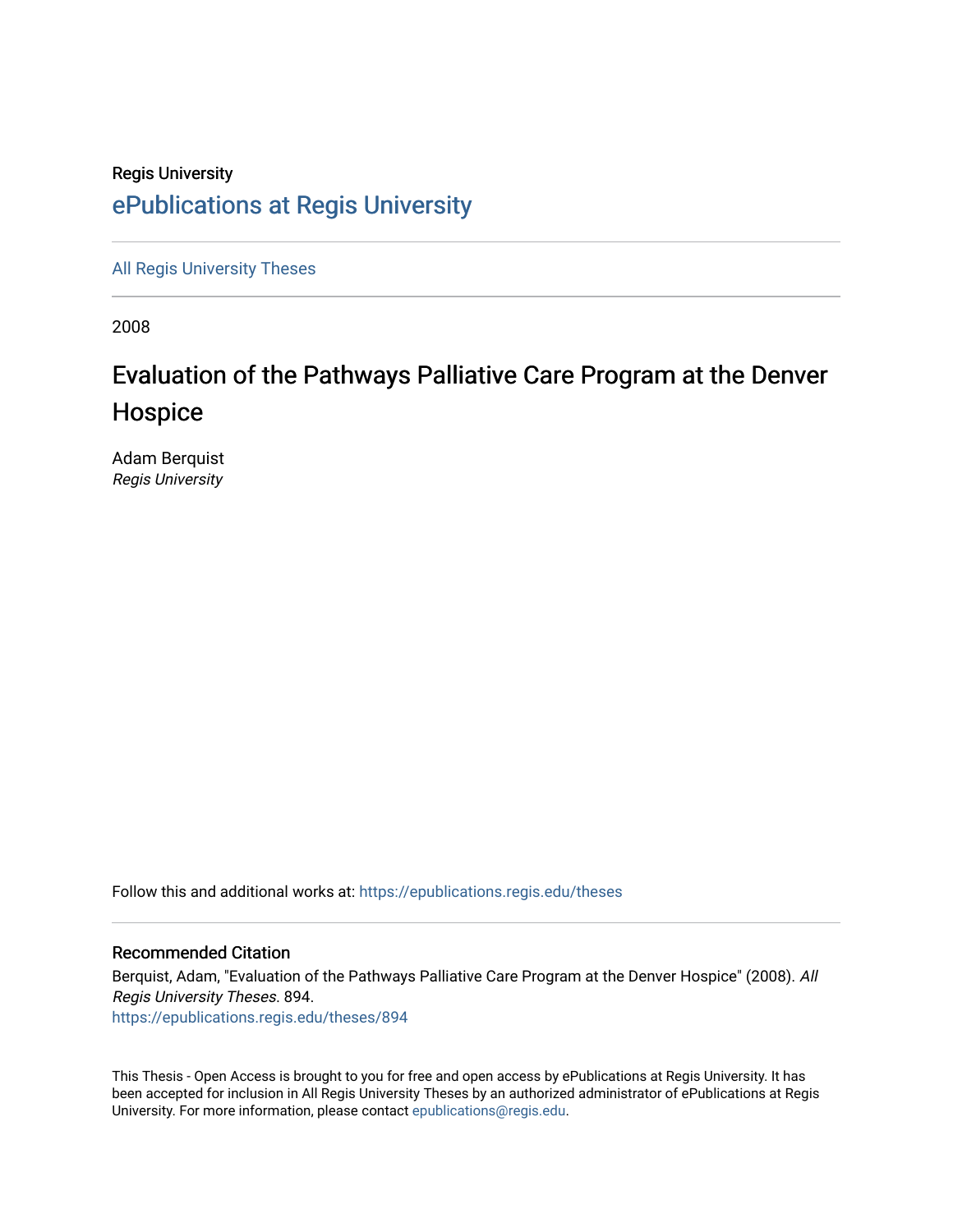## EVALUATION OF THE PATHWAYS PALLIATIVE CARE PROGRAM AT THE DENVER HOSPICE

Submitted by Adam Bergquist

December 6, 2008

A Master's Thesis Presented in Partial Fulfillment Of the Requirements for the Degree

Master of Science, Health Service Administration

Regis University December, 2008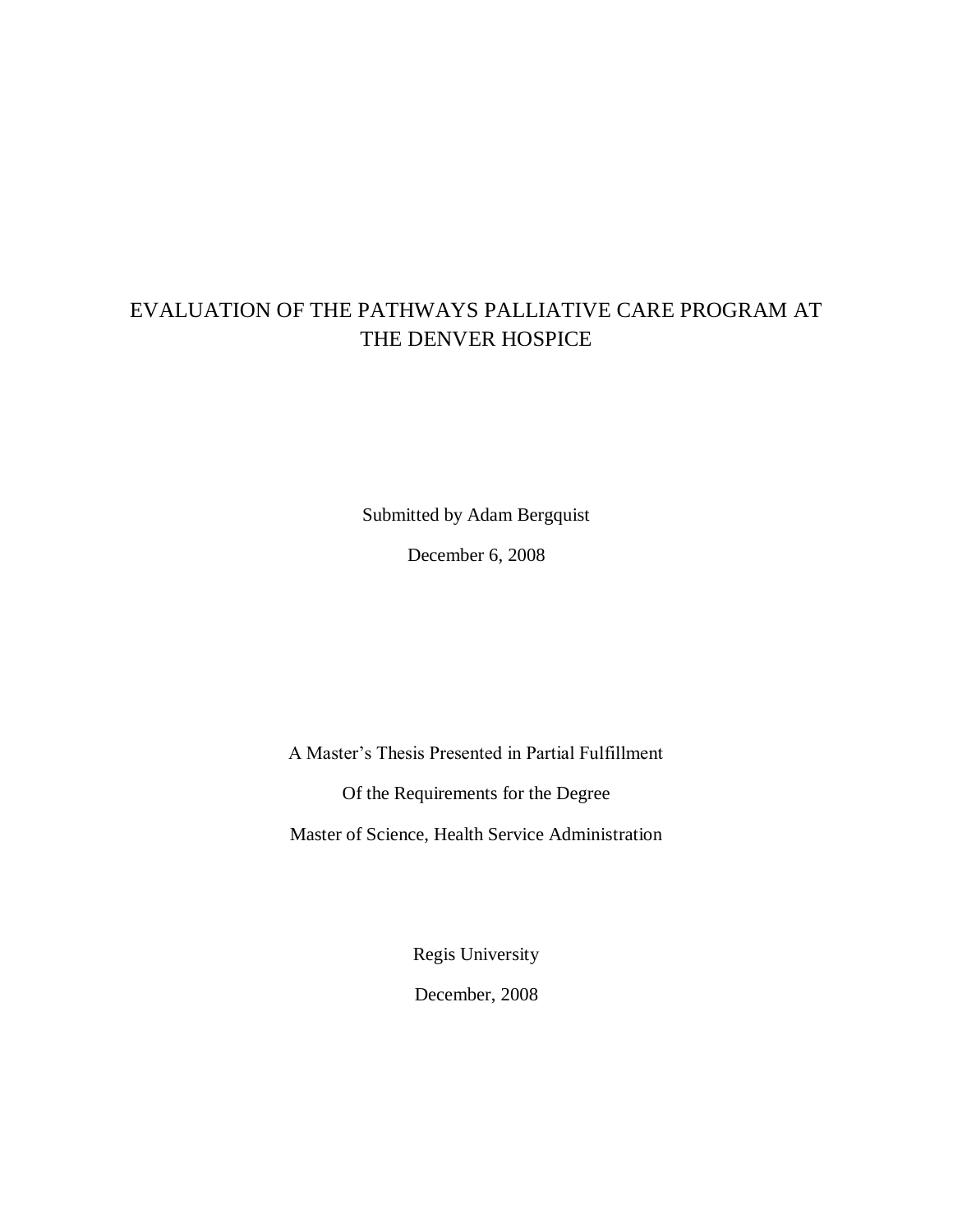## FINAL APPROVAL OF MASTER'S PROJECT

## **HSA696 MASTER'S THESIS**

## I have **READ AND ACCEPTED**

the Master's Thesis by:

Adam Bergquist

Evaluation of the Pathways Palliative Care Program at the Denver Hospice

Submitted in partial fulfillment of

requirements for the

Master of Science in Health Services Administration

degree at

Regis University

Primary Research Advisor: Janet Houser PhD

Date: December, 2008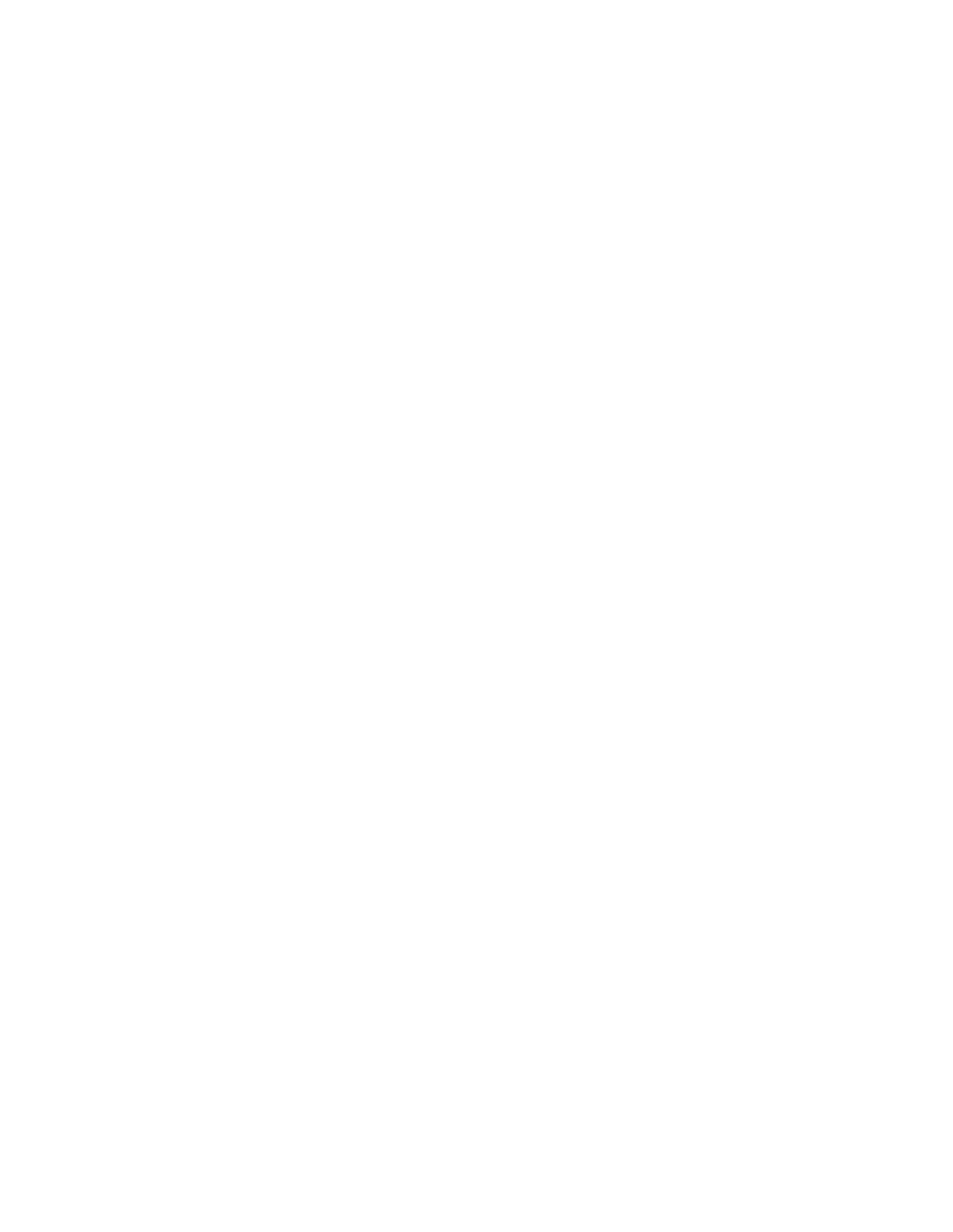### Abstract

As the patterns of morbidity and mortality in the United States shift toward chronic illness requiring the need for quality continuous care over extended periods of time, more research has been devoted to end-of-life care. The purpose of this study was to evaluate the *Pathways* palliative care program at the Denver Hospice as seen through the eyes of patient caregivers. Nine caregivers were interviewed in order to determine their perceptions of the *Pathways* program and a thematic analysis of their responses was performed. Results of the thematic analysis, as confirmed by a second reviewer, yielded very positive feelings towards the *Pathways*  program (Cohen's Kappa = 0.862). Respondents continually stated a deep sense of having a burden lifted with the knowledge that help as a phone call away and that the help would come quickly, and this peace of mind prevented the majority of the caregivers from helplessly taking their loved one to the emergency room. Overall, all nine of the caregivers were very impressed with the *Pathways* program, and in particular, the *Pathways* staff.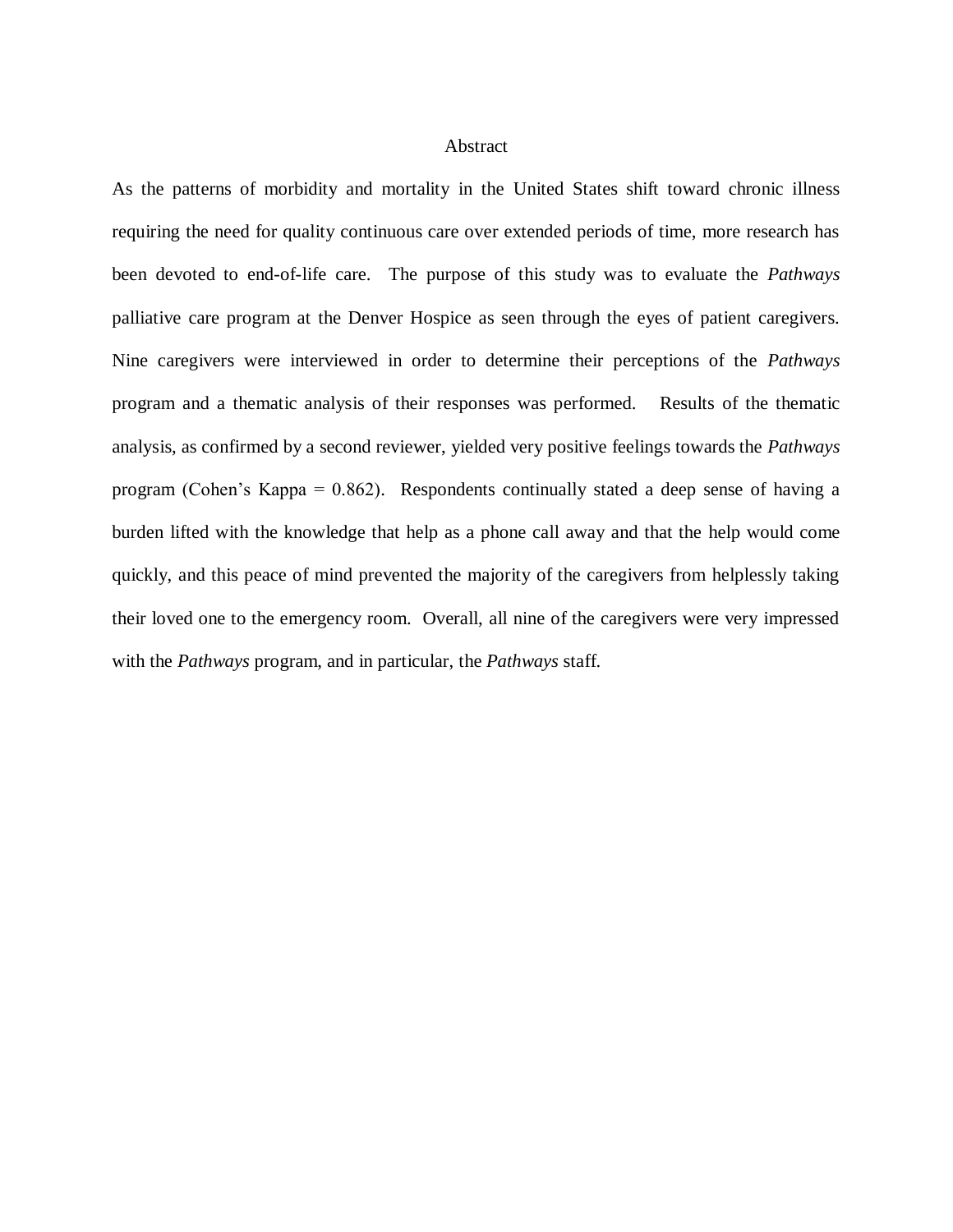## **Table of Contents**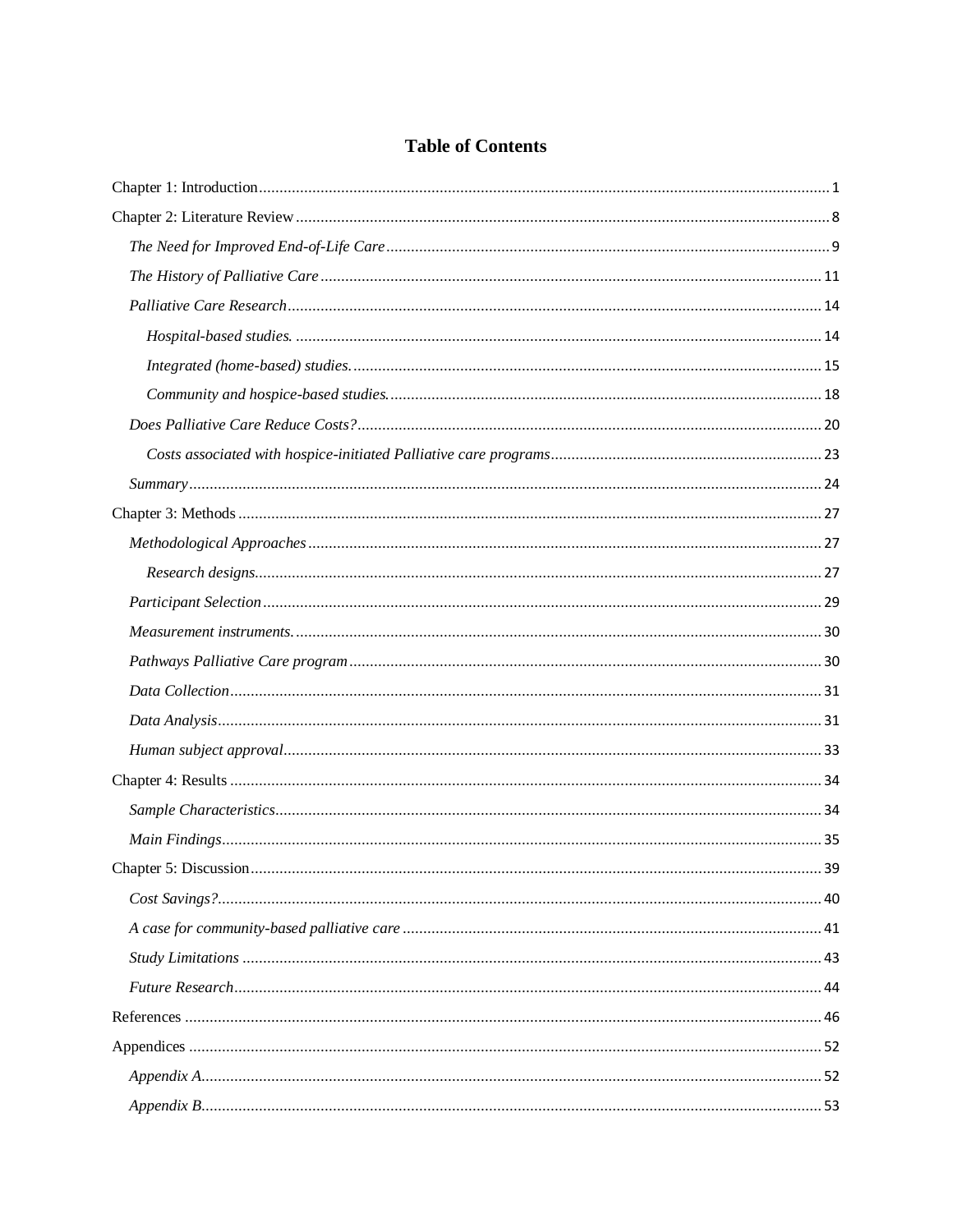#### Chapter 1: Introduction

Research from the last decade has demonstrated major deficiencies in medical care for patients with advanced illness. By 2030, 20 percent of the United State's population will be over the age of 65, and most elderly adults will develop one or more chronic illnesses, including congestive heart failure (CHF), cancer, and chronic obstructive pulmonary disease (COPD) (Centers for Medicare and Medicaid Services, 2007 & NHPCO, 2007). These chronic illnesses are often accompanied by pain and psychological symptom distress, high use of burdensome technologies, progressive functional dependence and frailty, and high family support needs.

Due to the Unite States' patterns of morbidity and mortality shifting toward chronic illness, disease trajectories have become more unpredictable leading to a marked need for higher levels of continuous care over extended periods of time (Lynn & O'Mara, 2004). However, the current United States healthcare system provides relief only for terminally ill patients in the form of the Medicare Hospice Benefit, enacted in 1982 (Centers for Medicare and Medicaid Services, 2007). Under this Medicare benefit, patients can receive most hospice services, including nursing services, durable medical equipment, medical supplies, prescribed drugs, and short-term hospital care, but a doctor and hospice medical director must verify that the patient has a terminal illness and has less than six months to live. Patients must also sign a statement choosing hospice care and forgoing curative treatments (NHPCO, 2007).

Additionally, because of the increased difficulty in predicting non-cancer deaths, such as CHF or COPD, doctors may delay referrals to hospice care in favor of continued curative and restorative treatments. Thus, even though hospice programs are designed to provide care for patients in the last 6 months of life, the median length of stay in the program is 20.6 days, 35% of patients die within the first 7 days after hospice admission, and approximately 50% of adult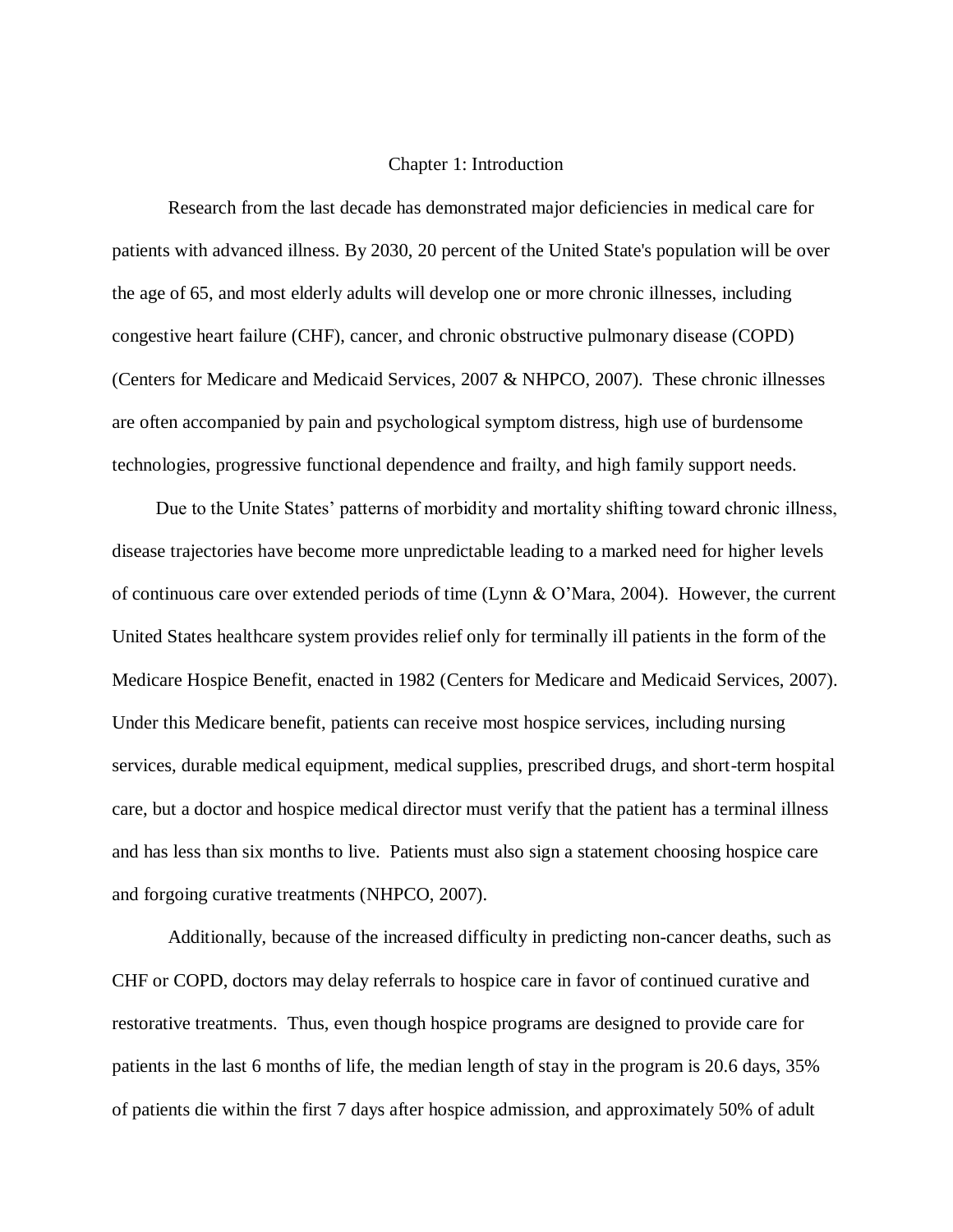deaths occur in hospitals, despite the fact that the majority of adults prefer to die at home if faced with a chronic illness (NHPCO, 2007). Studies also report that only one quarter of dying Americans use hospice services because they don't want to forgo curative and life-sustaining treatments (Weitzen, Teno, Fennell, Morrison, 2003).

The increased costs of specialized care for the dying have brought further attention to the need for improved end-of-life services. Care for the terminally ill has been estimated to represent between 10% and 12% of the United States' total health care costs, while the last year of a terminally ill patient costs more than \$31,000 on average (Penrod, Deb, Luhrs, Dellenbaugh, Zhu, Hochman, 2006). Terminally ill patients will average almost 24 days in the hospital per year, with 68% of those days being in the intensive care unit at a cost of \$1287 per day (Penrod et al., 2006). Studies also demonstrate that many of the hospital and emergency room visits by patients suffering from chronic illness could be avoided with guided pain and symptom relief (Brumley et al., 2007, Brumley et al., 2003).

Therefore, it is the purpose of this research to perform strong, methodologically sound evaluations of the *Pathways* palliative care program at The Denver Hospice in order to determine whether this service supports broader development and implementation of community-based palliative care and whether it is a program that can recruit appropriate payer sources. Namely, can the *Pathways* palliative care program improve the quality of patient care, increase patient and family satisfaction, and reduce costs associated with end-of-life care for the chronically ill? Specific to this thesis, qualitative measurements of the *Pathways* patient caregivers will be made to assess perceptions of their overall satisfaction with this Denver Hospice palliative care program.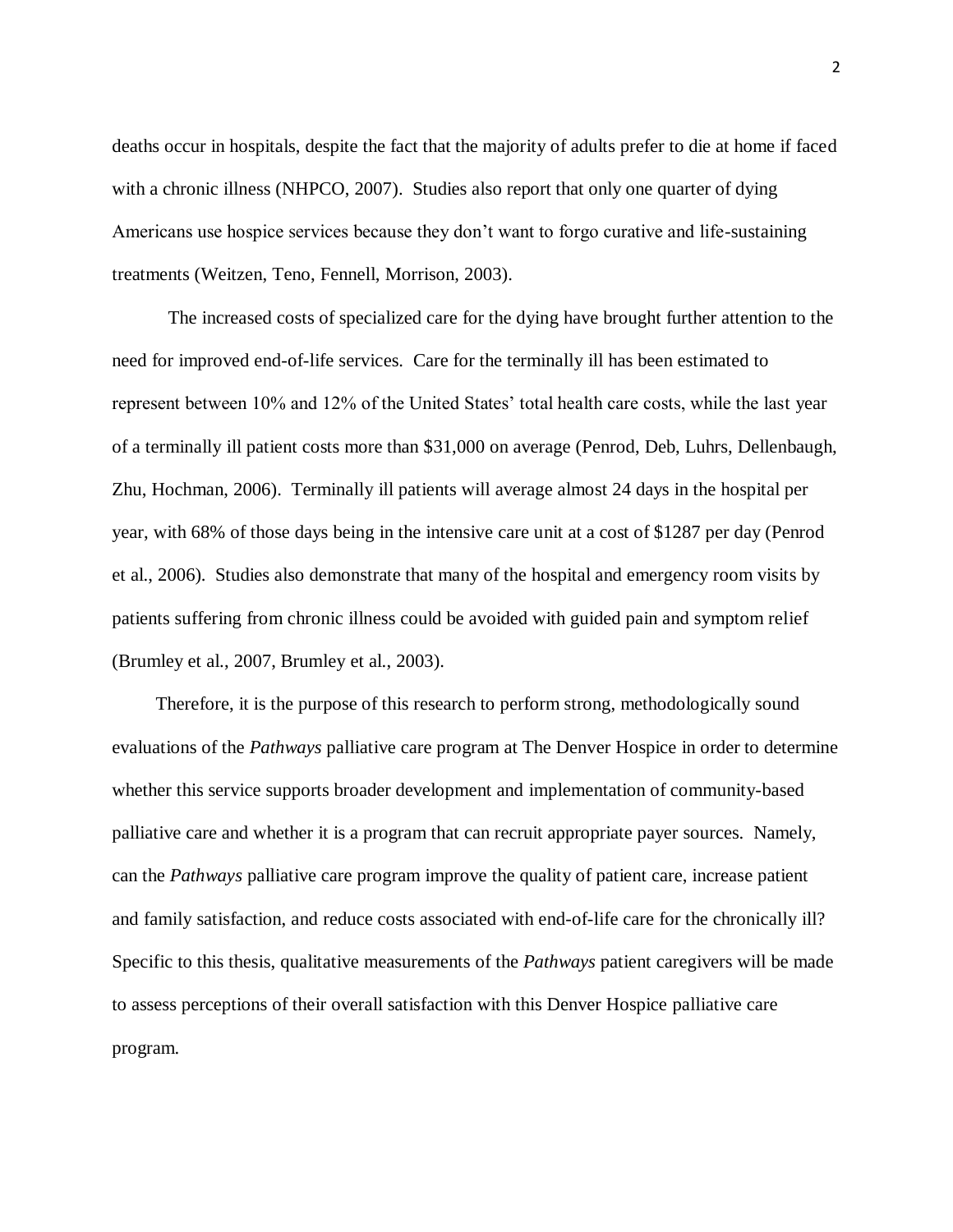In order to determine the efficacy of the *Pathways* program to accomplish these two goals, data will be collected on quality of care offered to *Pathways* patients, patient and family satisfaction, and measures of patient utilization and per patient cost. Additionally, this research project will add another layer of descriptive data concerning people's satisfaction with the *Pathways* program by interviewing patient caregivers. It is proposed that *Pathways* patients will be given higher quality care, demonstrate improved patient and family satisfaction, and show reductions in care costs due to decreased hospitalizations and emergency room utilization as compared to control patients. It is also believed that patient caregivers will have favorable views of the *Pathways* program as it relates to the care of their loved ones and as it relates to their own personal satisfaction.

The growth in the number and needs of chronically ill patients who may not yet be terminally ill has led to the recent rapid growth of hospital based palliative care (Morrison, 2005). Surveys of patients and families have shown that relief of suffering, open communication with physicians and nurses, opportunities to relieve burdens on families and the choice to seek curative treatments while receiving palliative care are top priorities that the healthcare system needs to address (NHPCO, 2007). Out of these concerns, several longer-term palliative care services have been developed to care for the elderly.

Palliative care focuses on the relief of pain, symptoms and stress of serious illness and improving the quality of life for patients and their caregivers. It can be started at any time during an illness, and unlike hospice care, palliative care can be provided in conjunction with other curative treatments. Most comprehensive palliative care services are located in hospitals and include a team of providers from different disciplines such as, doctors, nurses, nutritionists, physical therapists, and chaplains who provide support for the physical, emotional, and spiritual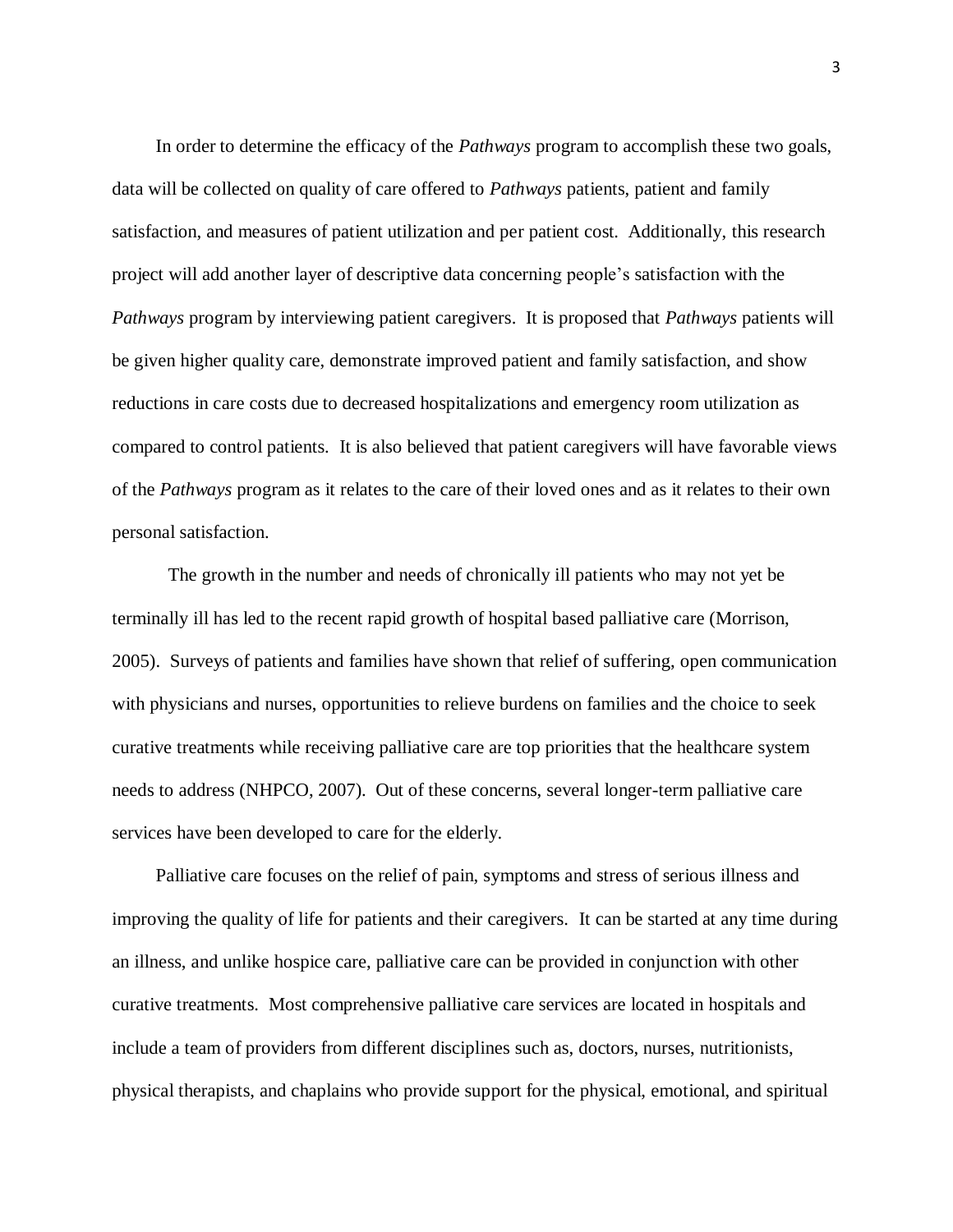needs of the patients and their families (NHPCO, 2007). This blended model of curative and palliative care introduces pain relief, psychological services, and symptom control earlier in the disease progression than if the patients had waited for hospice care.

Several studies have demonstrated many positive outcomes associated with hospital-based palliative care programs. These include reduced pain and other unwanted symptoms, improved quality of life for patients and families, reduced hospital and emergency department visits, and improved patient satisfaction with their care (Morrison, 2005, Higginson et al., 2003, and Ringdal et al., 2002). Research also indicates reduced per-patient and per-visit costs associated with treatments for chronic illnesses due to fewer Emergency Department and Intensive Care Unit visits while these studies show no differences in mortality between patients receiving palliative care compared to those who don't (Penrod et al., 2006, and Jordhoy et al., 2000).

The development of the specialty of palliative medicine has been a critical step in addressing the unmet needs of patients with serious illness and their families. As a result, the growth of this field has been remarkable. From 2001-2003, the number of hospital based palliative care programs has grown by over 60% such that now one in four U.S. hospitals has a palliative care program and all U.S. medical schools must provide training in palliative medicine (Center to Advance Palliative Care, 2006). As of 2005, 30% of US hospitals and 70% of hospitals with more than 250 beds reported the presence of a palliative care program, which is an increase of 96% from 2000 (Morrison et al., 2008) However, unlike hospice services that are covered under Medicare, palliative care services in the US are paid by philanthropy, fee-for service mechanisms or from direct hospital support (Center to Advance Palliative Care, 2006).

In addition, although there is evidence of improved care for seriously ill patients, at reduced costs under palliative care programs, the validity and reliability of these studies' findings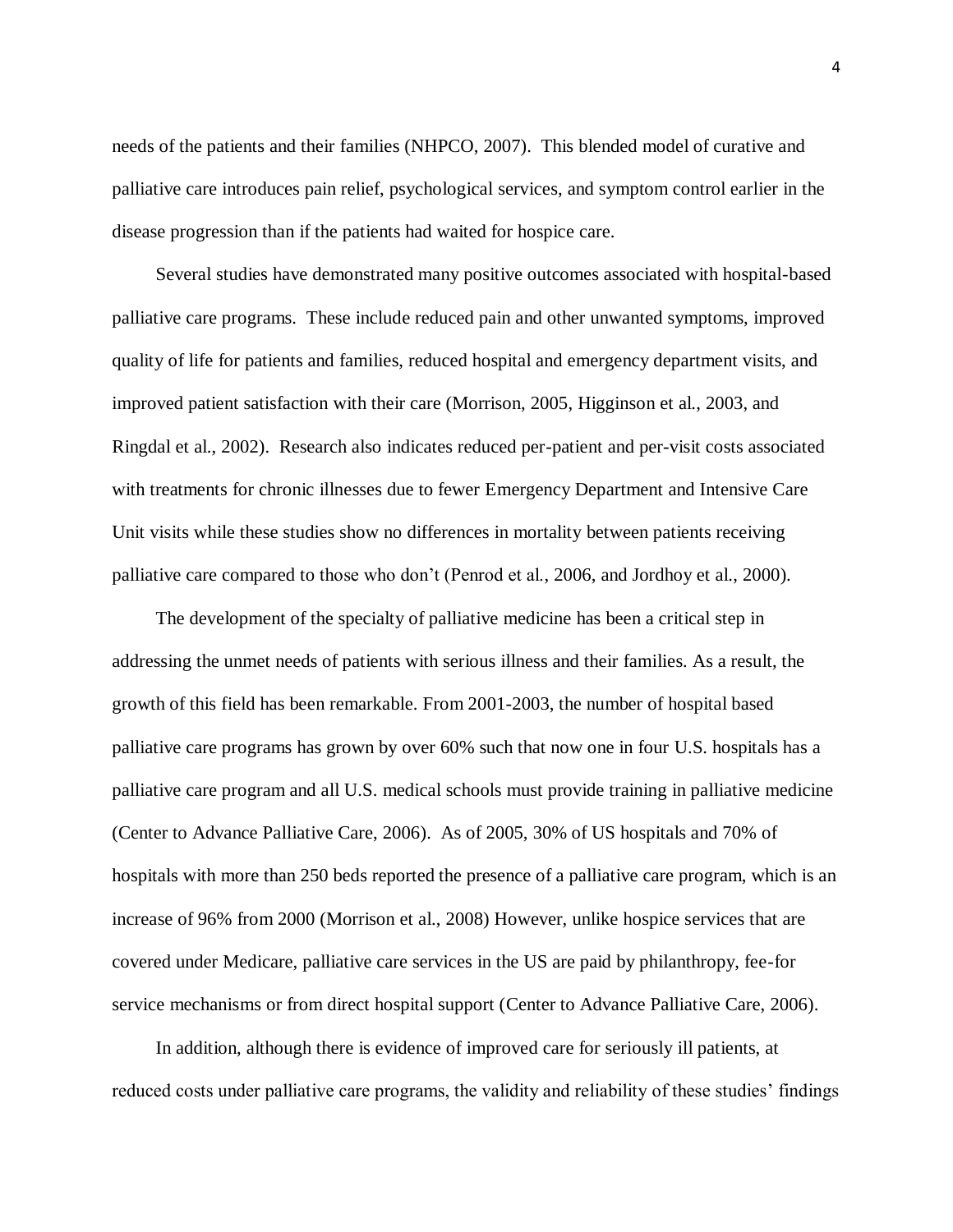is limited by important methodological weaknesses (Morrison, 2005). Some of the studies were conducted in healthcare systems different from the United States' healthcare system, thereby reducing the ability to generalize the results. Other studies lacked a control group to compare to the intervention group, observed small samples, which limited their power to detect differences, or did not use appropriate statistical tools to account for confounding variables and reduce bias. Finally, the palliative care model that was implemented in many studies was not well described and highly variable in terms of the services provided and the level of training and education of the caregivers (Morrison, 2005). Therefore, to date, substantive evidence for the efficacy of palliative care programs is limited and inadequate to guide the development of future palliative care programs in the United States.

A further limitation of the current state of palliative care offered to elderly, chronically ill patients is a lack of diverse palliative services that can meet the needs of patients across broad community settings, not just in the hospital. Recently, some city-based hospice organizations have offered "hospice bridging programs" that are designed to provide palliative care for chronically ill patients who have not yet met the Medicare standards for true hospice care (NPCRC, 2007). Unfortunately, these hospice-based bridging programs have not been well studied to determine their effectiveness on such variables as the quality of care provided, patient and family satisfaction, and the reductions in cost (Brumley et al., 2007). Furthermore, the lack of strong empirically based research evaluating the effectiveness of hospice bridging programs has restricted the ability and motivation of healthcare providers to replicate and adopt these models as standard practice and has prevented these programs from garnering consistent payer sources to cover the costs for these community palliative care services.

The focus of this research was to evaluate The Denver Hospice *Pathways* Palliative Care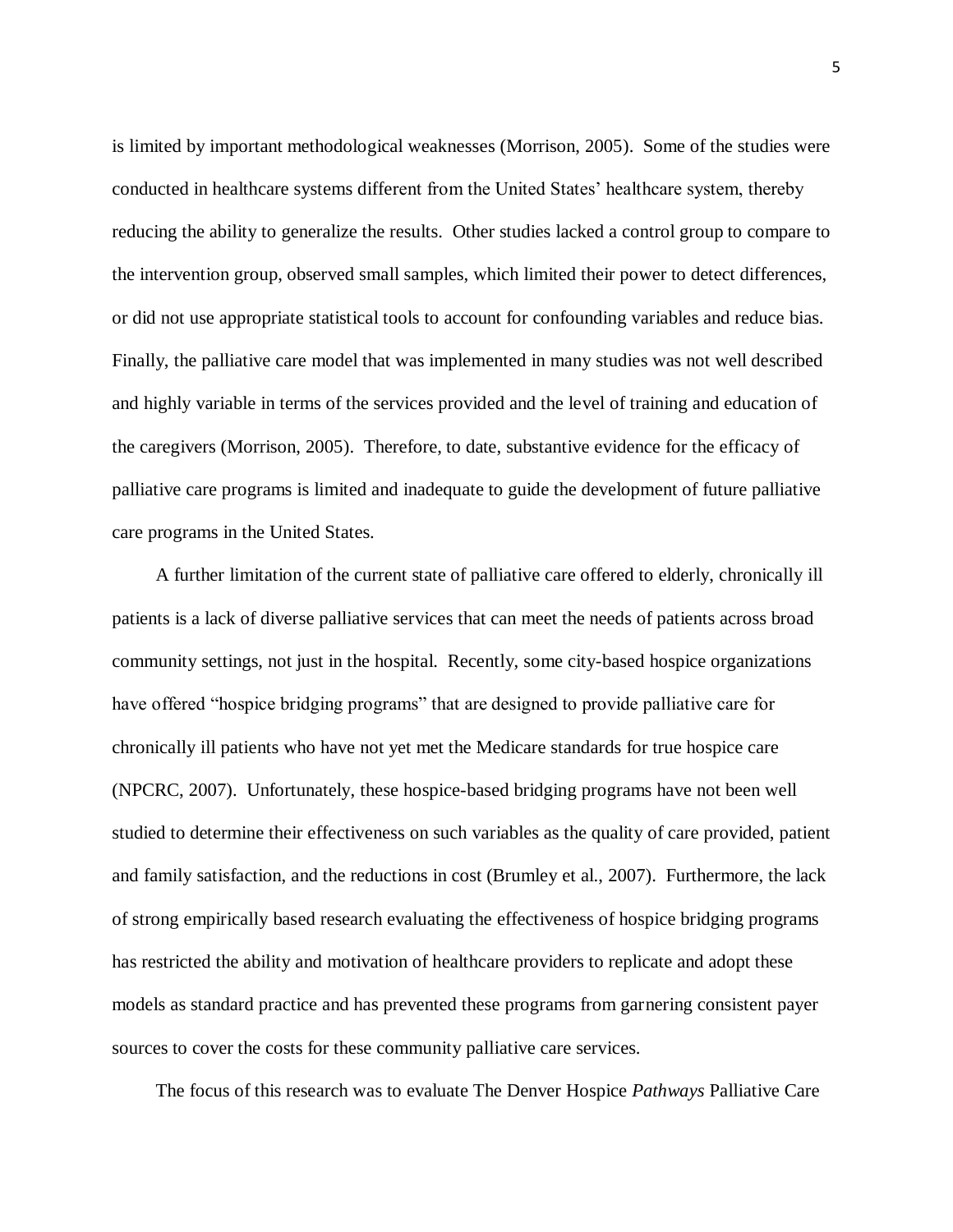Program, which is a community-based palliative care service established in 2003. The Denver Hospice opened its doors in 1978 as a hospice care service intended to provide patients facing advanced illness with comfort, compassion, and quality of care (The Denver Hospice, 2007). Currently, The Denver Hospice is the largest hospice in the state of Colorado and provides care for one out of every five hospice patients in Colorado as well as being a very visible end-of-life care presence in the Denver metro area (The Denver Hospice).

Due to the increasing number of chronically ill patients who required treatment for their physical and emotional distress but were not yet eligible for hospice care, The Denver Hospice created the *Pathways* Palliative Care Program to provide access for these patients to supportive care services. Before, these patients would be forced to seek treatment for pain and other symptoms from the emergency department or through hospitalization, incurring extremely high costs (The Denver Hospice). The *Pathways* program allows patients and their families to receive the same supportive services offered in hospice, but at a time when patients do not qualify for hospice, or are not ready for hospice.

Specifically, the *Pathways* Palliative Care program consists of palliative care-trained nurse practitioners, a care manager, a social worker, a chaplain, and a collaborating physician. *Pathways* provides pain and other symptom relief, psychosocial and spiritual support, helping to coordinate the completion of advance directives, and helping to support difficult decisionmaking at the end of life (The Denver Hospice). These services can be given at a patient's home or in an assisted living facility. Emphasizing the great need among patients with life-limiting illness, the *Pathways* Palliative Care program has seen steady growth since its inception in 2003 (The Denver Hospice).

Evaluating the *Pathways* Palliative Care program will add to the current body of research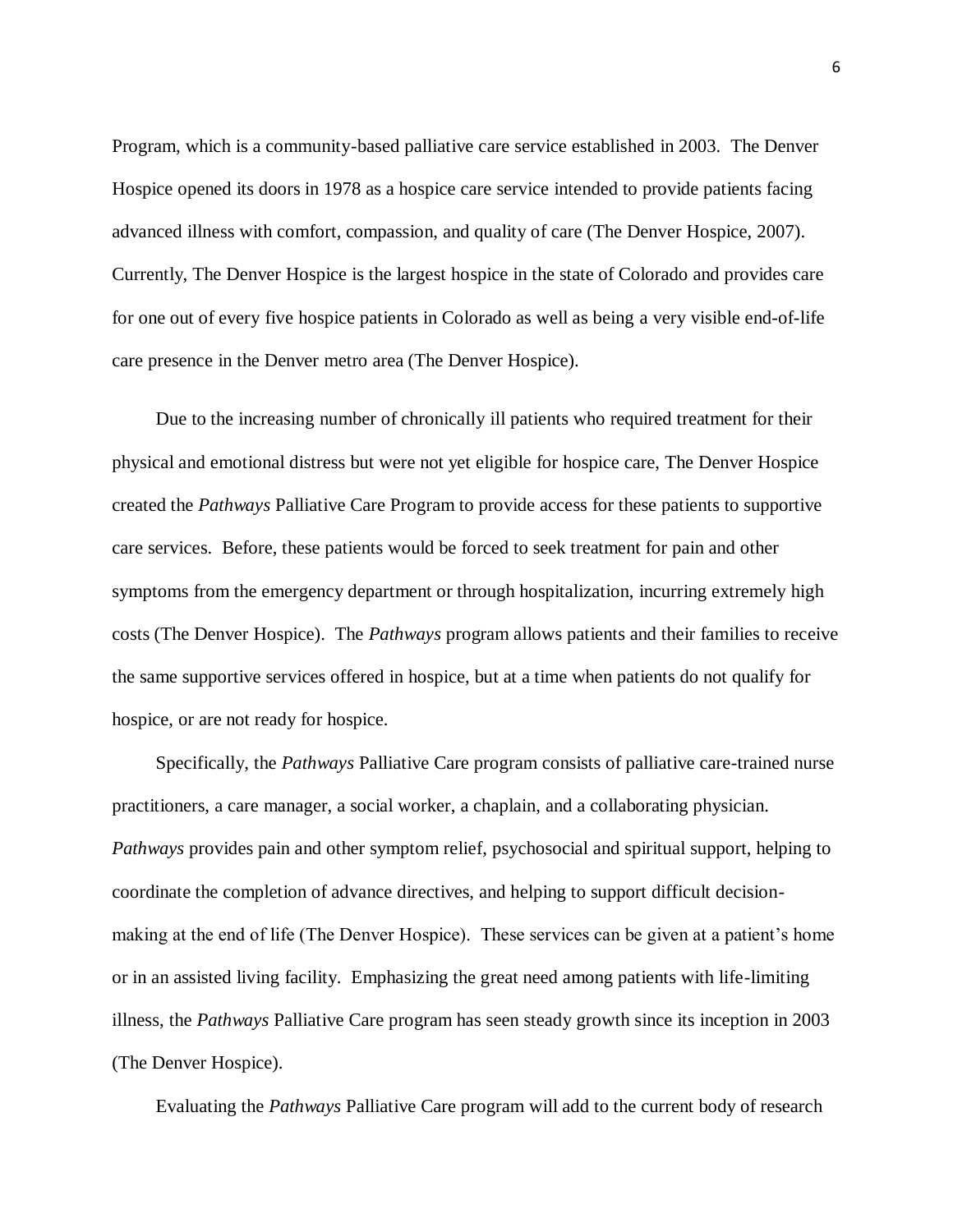evaluating the efficacy of community-based palliative services in improving chronically ill patient's care while reducing costs associated with this care. The results of this study will also provide health care administrators of other large metropolitan hospices that operate outside of an integrated health system with valuable data concerning benefits to implementing palliative care programs of their own while offering well-described interventions and services that can be easily replicated and implemented. Furthermore, data from the *Pathways* program will allow The Denver Hospice, other palliative care programs, and other healthcare administrators the information and methodological approaches needed to leverage support from local and national insurers for future bridging services or new program ventures.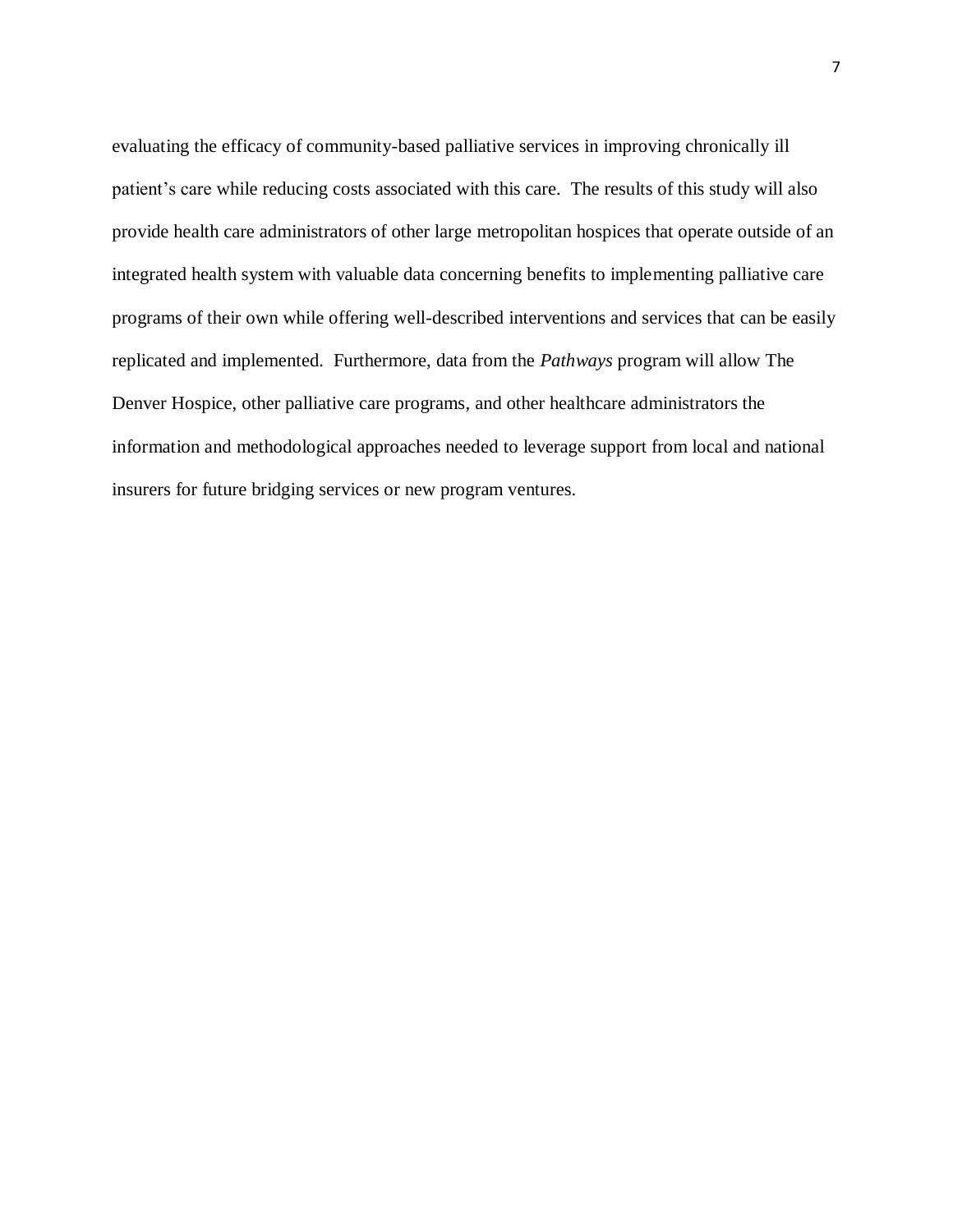#### Chapter 2: Literature Review

Quality health care for those individuals with advanced chronic illness is lacking (Morrison, 2008). Currently, Medicare provides health care services for patients who are dying, however, the Medicare Hospice Benefit stipulates that a patient must forgo curative treatments for their disease and have been diagnosed with less than six months to live (Centers for Medicare and Medicaid Services, 2007). Due to these limitations, terminally ill patients have a median length of stay in hospice care of less than 21 days, and 35% of patients die within the first 7 days after hospice admission. Furthermore, left with no other health care alternatives, terminally ill patients often visit the hospital or emergency department where 50% of them will die even though over 90% of adults prefer to die at home if faced with chronic illness (NHPCO, 2007).

Due to the substantial gap in care provided for individuals facing chronic illness before they are eligible for hospice care, many hospitals and other community based hospice programs have begun to establish palliative care services. These palliative care services are designed to provide pain and symptom relief, to improve quality of life, and to provide support services for family caregivers while still allowing patients to seek curative treatments (NHPCO, 2007). As of 2006, over 40% of hospitals provide palliative care consult services (70% in hospitals with more than 250 beds) and strong clinical palliative care programs are now firmly established in multiple settings and venues (Fromme, et al, 2007). However, although there have been many studies that have evaluated the efficacy of these palliative care programs in the past ten years, palliative care research, especially in community settings, remains relatively underdeveloped.

The purpose of this research study is to evaluate the *Pathways* palliative care program at the Denver Hospice to determine whether this service supports broader development and implementation of community-based palliative care and to provide supporting evidence of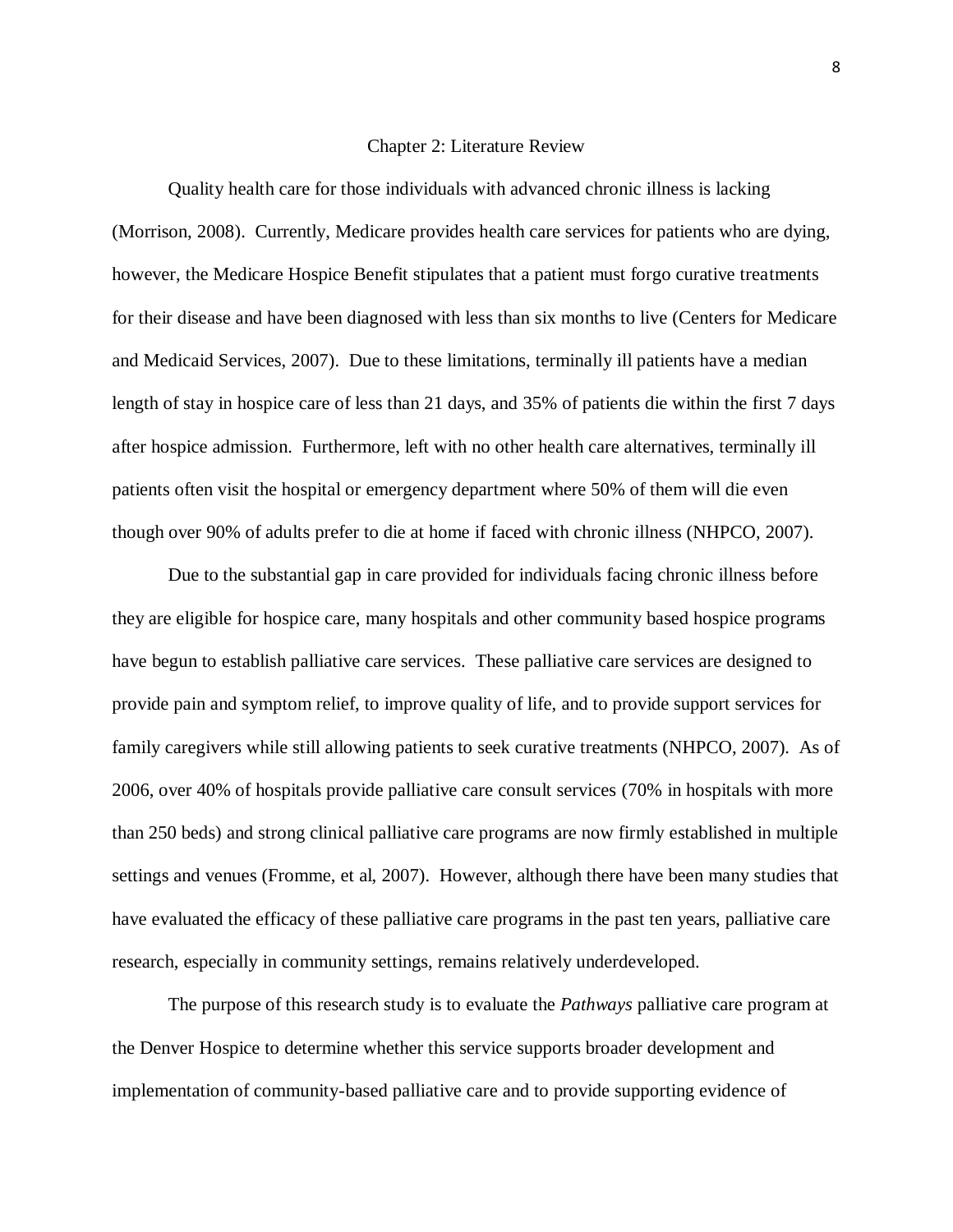adequate utilization and cost reduction so as to recruit outside payers and insurers. Can the *Pathways* palliative care program improve the quality of patient care, increase patient and family satisfaction, and reduce the costs associated with end-of-life care? To add an additional layer of descriptive information and to explore the perceptions of those participating in the *Pathways*  program, qualitative measurements of the *Pathways* patient caregivers and nurses will be made to attempt to understand the good and the bad associated with *Pathways*.

The body of research is growing in the field of palliative care and this study would add to that literature by evaluating a community-based program operating in a large metropolitan area. In order to encourage outside payers and insurers to the merits of palliative care as a viable treatment option for those patients facing chronic illness, rigorous evaluations of the impact of palliative care programs on patients and families and the cost effectiveness of such programs are needed (Carlson, 2007). Furthermore, appropriate evaluation methodologies and standards of success must be carefully established so that the efficacy of palliative care programs can be objectively measured.

#### *The Need for Improved End-of-Life Care*

The United States' population is aging and it is estimated that by the year 2030, 20 percent of this country's inhabitants will be over the age of 65, and most elderly adults will develop one or more chronic illnesses (NHPCO, 2007). Despite advances in medical technology, hospital care for patients with advanced illness and their families still needs improvement as evidenced by several studies.

First, research done by Fried et al. (1999) demonstrated that the majority of terminally ill patients interviewed for this study preferred to die at home if given the choice. Thomas et al. (2004) took this a step further when they discovered that not only did 68 percent of terminally ill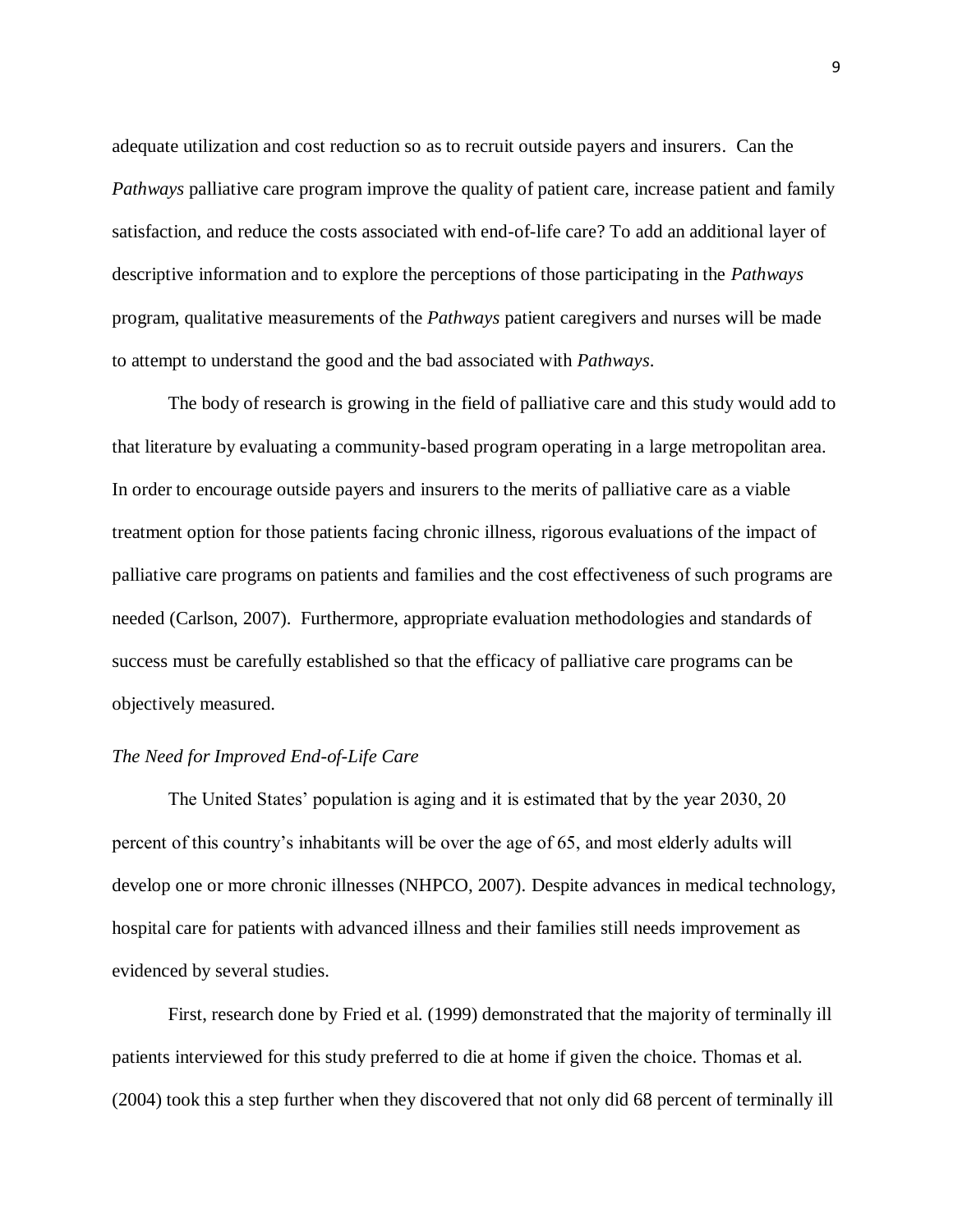patients prefer to die at home or under hospice care, but not one patient stated that their preference was to die at a hospital. Yet, data gathered from the 1993 National Mortality Followback Survey has shown that nearly 60 percent of deaths occurred in hospitals (Weitzen, 2003).

Weitzen (2003) also discovered that individuals enrolled in an HMO were more likely to die in a hospital compared to non-members, and that heart disease and COPD were some of the most prevalent chronic conditions leading to death in hospitals. Hospice care does allow for more home deaths, giving more than three quarters of patients the luxury of avoiding a hospital death, however, hospice still remains under utilized (NHPCO, 2007).

The underutilization of hospice care is very evident in those patients suffering from diseases that are unpredictable (Enguidanos, Chrin, & Brumley, 2005). In 2002, only 23 % of Medicare decedents received hospice care before death and nearly half of theses patients died from cancer, which tends to follow a more predictable course. Diseases such as congestive heart failure, myocardial infarction, and lung cancer are much harder to predict in terms of life expectancy of the diagnosed patient, thus leading to late referral to hospice or no referral at all. In fact, patients diagnosed with diseases that follow an erratic trajectory usually die within two weeks of hospice admission, missing out on end-of-life care until just before death (Enguidanos et al., 2005).

Finally, due to several factors including the increasing costs of health care, and in particular the high costs of specialized care for the dying, end-of-life care is costing patients and taxpayers enormous amounts of money for less than quality services (Brumley, 2003). End-oflife care has been estimated to account for approximately 12% of the United States total health care costs, while simultaneously costing individual patients an average of \$31,000 for terminal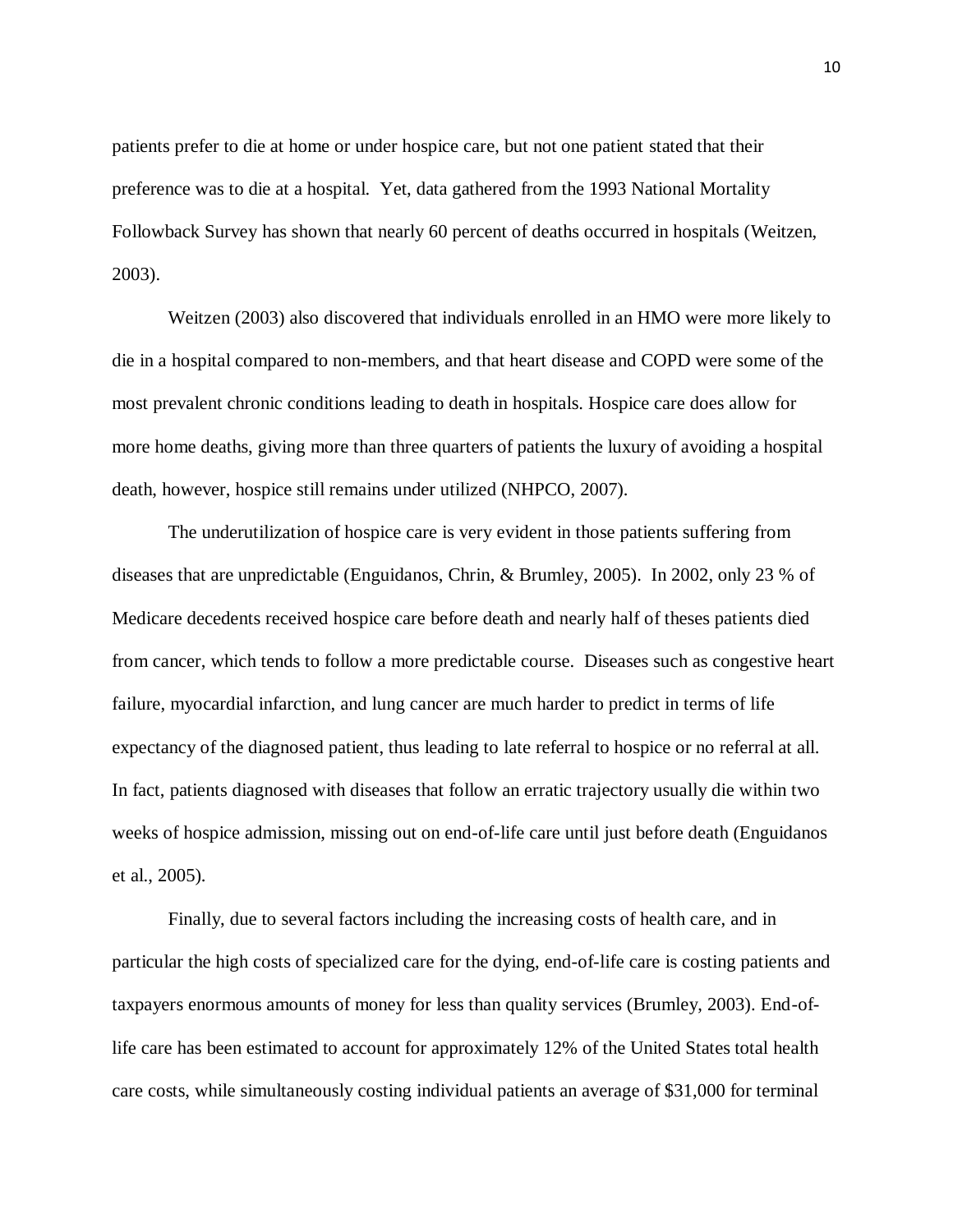care in the last year of life (Emanuel, 1994) & (Penrod, 2006). Additionally, Medicare patients in the last year of life account for 25% of total Medicare costs even though this population represents less than 5% of Medicare recipients (Enguidanos et al., 2005). The costs of care for congestive heart failure, and chronic obstructive pulmonary disease are especially high, with hospitalization for congestive heart failure costing approximately \$17.8 billion in annual health care expenditures, and a study of expenditures in the last year of life showed that more than half of expenditures for those dying from congestive heart failure and chronic obstructive pulmonary disease were attributable to hospital care (Emanuel & Emanuel, 1994). Clearly there is a strong need for quality care for chronically ill patients prior to their enrollment in hospice.

#### *The History of Palliative Care*

In 1982, the United States government enacted the Medicare Hospice Benefit, which provides end-of-life care for patients who are diagnosed with less than six months left to live with the hope of allowing individuals to live out the time they have remaining to the fullest extent possible (Centers for Medicare and Medicaid Services, 2007). Under this Medicare benefit, patients are able to receive pain management, symptom management, nursing care, medical equipment, medical supplies, and drugs for pain relief of symptom control. Additionally, the hospice benefit provides psychosocial and spiritual support, and counseling for patients and their families (Centers for Medicare and Medicaid Services, 2007). As a result, there has been a steady increase in the utilization of hospice care over the years, with a 162% increase in the last 10 years alone (NHPCO, 2007).

However, due to several factors, the median length of stay for a patient in hospice has actually declined over the last 5 years to the current period of 20.6 days with 35% of patients dying within the first 7 days after hospice admission (NHPCO, 2007). Why are people waiting so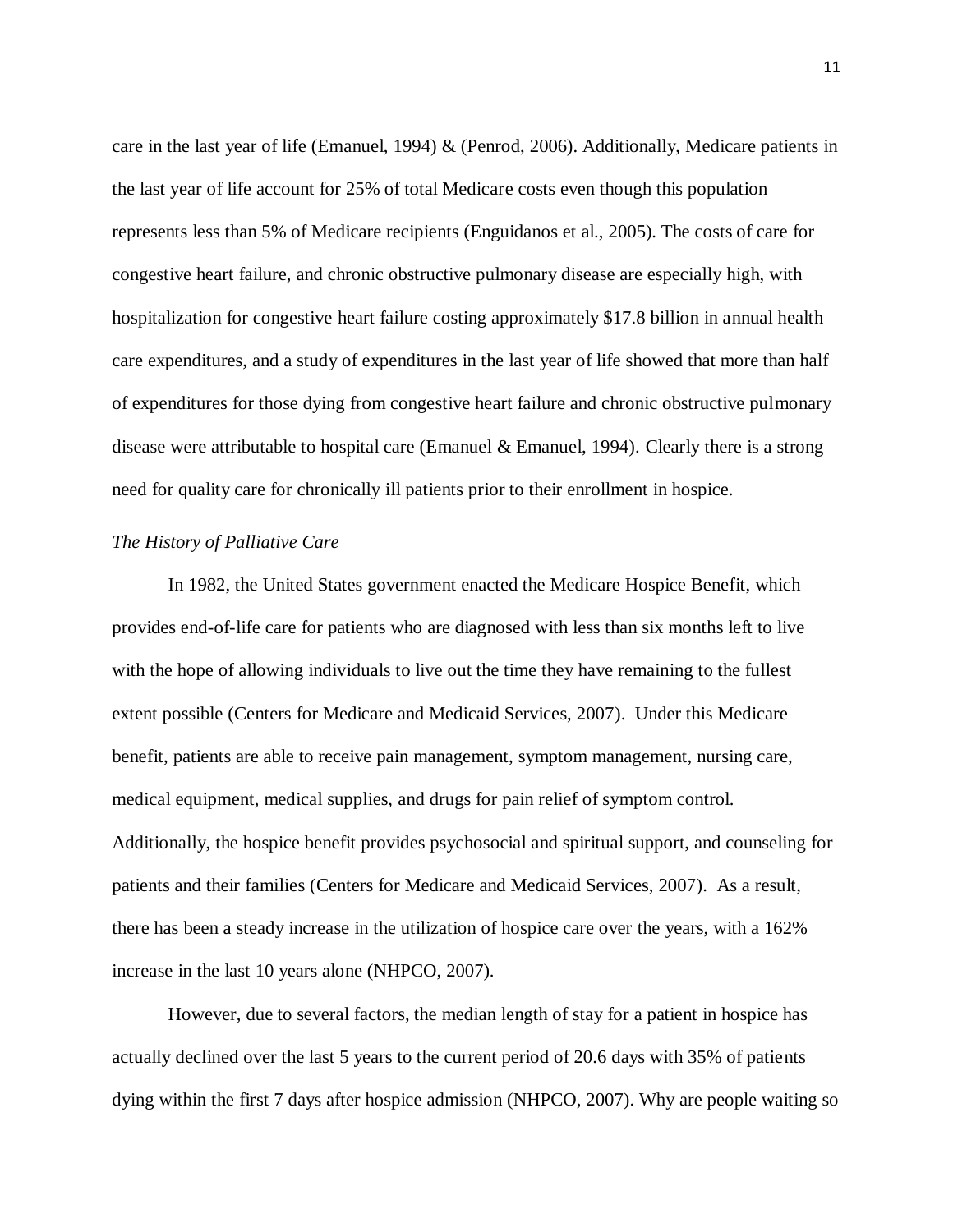long before enrolling in a hospice program given Medicare allows for up to 6 months of care? Some people associate hospice with death and choose to put off this form of care as a last resort. Others are reluctant to give up curative treatment, which is a requirement for the Medicare Hospice Benefit, in the hopes that some treatment may still work to cure their disease. However, perhaps the biggest reason for patients forgoing hospice care is due to the fact that death is becoming unpredictable with the shift towards chronic illness (Morgan, 2003).

Research has shown a shift in the patterns of morbidity and mortality toward chronic illness that is marked by unpredictable disease trajectories, as opposed to sudden, more predictable deaths (Morgan, 2003). This change in illness patterns has made it difficult for physicians to discuss death with their patients and in predicting life span, thereby limiting referrals to hospice care until patients are too far along. At present, 75% of Medicare patients die of a disease other than terminal cancer, which is often characterized by sudden death, and the majority of these other diseases cause patients to deteriorate slowly, sometimes taking multiple years (Brumley, 2003). Non-cancer patients are not referred to hospice as readily as cancer patients due to the difficulty involved in predicting life expectancy for non-cancer diseases, such as congestive heart failure, and the unpredictable trajectories associated with theses illnesses (Brumley, 2003).

Due to what many patients, doctors, and researchers alike feel is an irrational end-of-life care model that still allows patients with advanced life-limiting illnesses to suffer needlessly in the final stages of their lives, several continuous care models of palliative care have developed. The World Health Organization (2002) defines palliative care as "an approach that improves the quality of life of patients and their families facing the problem associated with life-threatening illness, through the prevention and relief of suffering by means of early identification and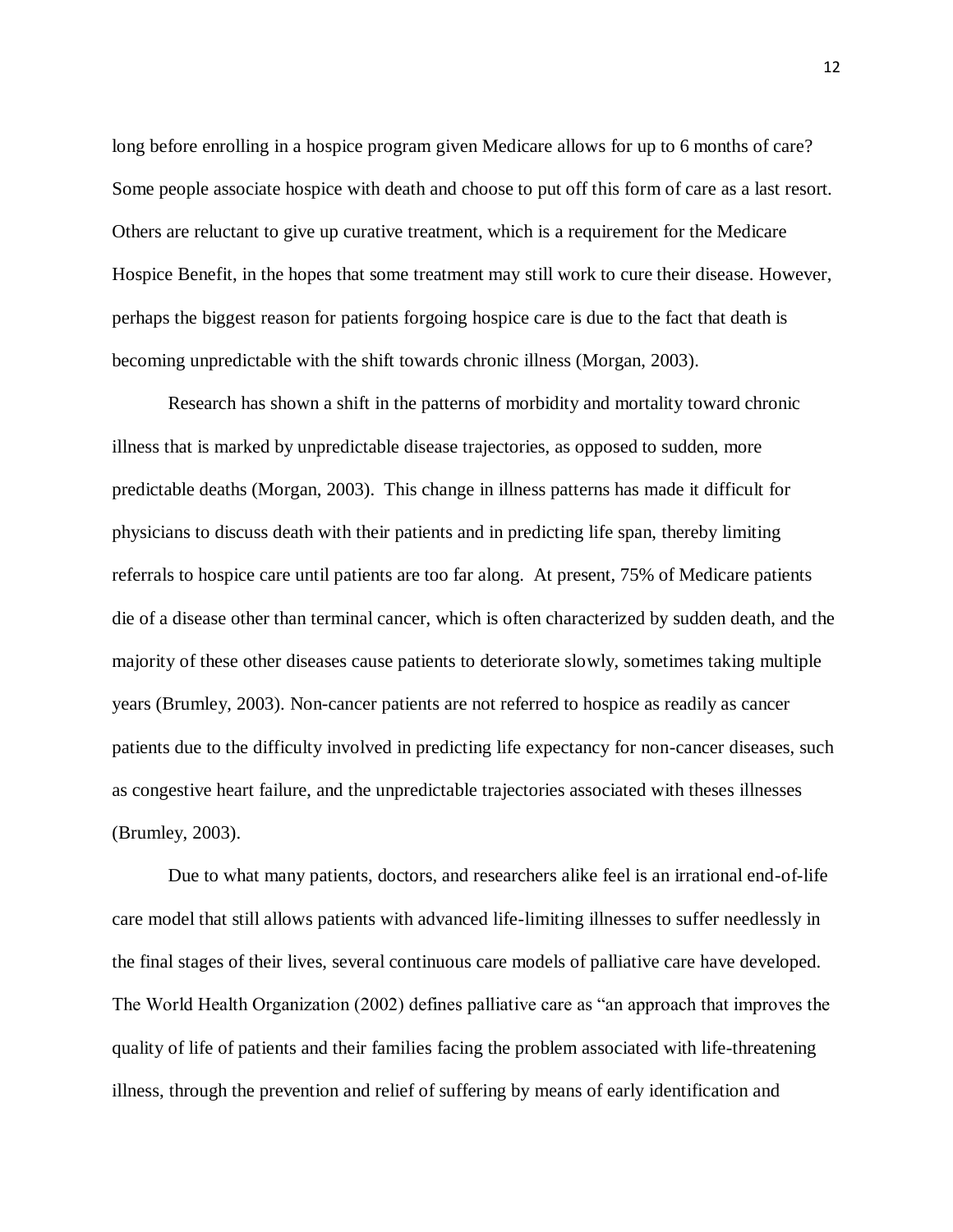impeccable assessment and treatment of pain and other problems, physical psychosocial and spiritual. Palliative care also offers a support system to help patients live as actively as possible until death while enhancing and prolonging their life, and can aid in family coping."

Palliative care focuses on pain and symptom management as well as improving the overall quality of life for patients and their caregivers. It affirms life and regards dying as a normal process, and it offers a support system to help patients live as actively as possible until death. Palliative care also offers a support system or team to help family cope during the patient's illness and in their own bereavement (World Health Organization, 2002). Psychosocial and spiritual support is provided as well as grief and death counseling. Palliative care also allows patients to continue with other treatments, including curative treatments, and can be started at any time during an illness (NHPCO, 2007).

Palliative care began initially in hospitals as a way to treat the chronically ill that would come to the emergency department. Over the past 10 years, palliative care has experienced substantial growth and development including strong advances in palliative care education and training, increasing penetration of palliative care content in medical school and residency curriculums, further training in palliative care as a part of nursing education programs, and a rigorous certifying board examination for physicians and nurses has been developed (Fromme et al., 2007). Currently, 40% of hospitals will have palliative care consult services where multidisciplinary teams provide care for chronically ill patients, and strong clinical palliative care programs are now becoming established in multiple settings and venues including outpatient clinics and as a part of community hospice programs (Fromme et al., 2007).

Additionally, in September, 2006, the American Board of Medical Specialties, under the broad sponsorship of 10 different primary medical boards, voted to recognize hospice and

13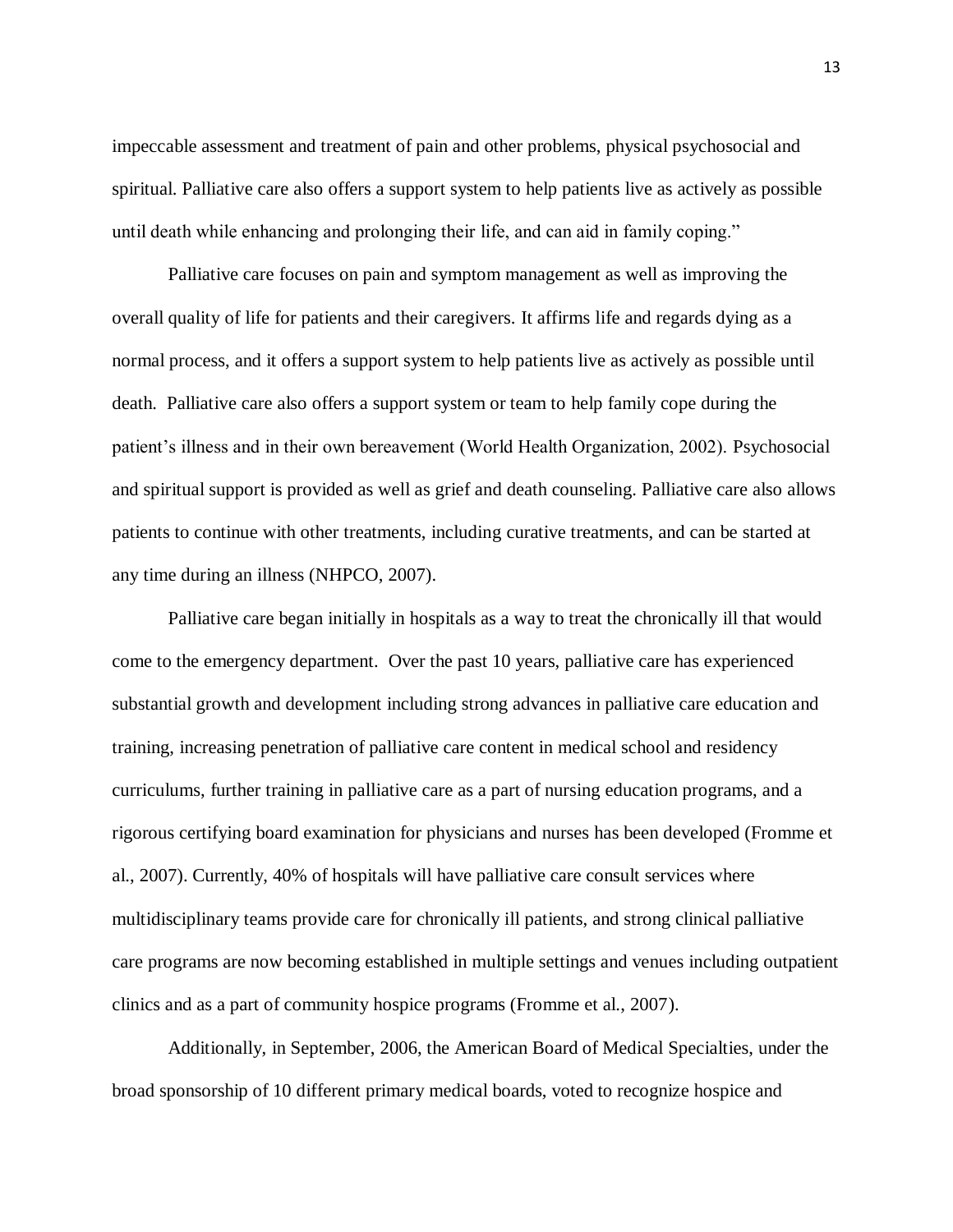palliative medicine as a subspecialty (Center to Advance Palliative Care, 2006). This designation allows for palliative care to be considered a distinct medical specialty, having a characteristic philosophy, specialized skill sets, and specific service delivery needs. Now, family physicians, internists and doctors in eight other specialties can be board certified in hospice and palliative medicine, giving credibility to the practice of palliative care in hospitals and in other settings (Center to Advance Palliative Care, 2006). Whereas we can point to these many successes in palliative care development over the past 10 years, palliative care research remains relatively underdeveloped. The evidence base for how palliative care is delivered in clinical practice remains sparse compared to more established medical specialties and important research questions in palliative care have yet to be adequately addressed or answered.

#### *Palliative Care Research*

#### *Hospital-based studies.*

To determine whether palliative care services are beneficial, many studies have been done in hospital-based programs. Variables of interest when researching palliative care include, pain reduction, non-pain symptom improvement, patient satisfaction, psychosocial and spiritual care, communication, and addressing grief and bereavement (Fromme et al., 2006). Cost reduction is another variable of interest in evaluating palliative care programs in order for hospital administrators to make informed decisions about the financial impact of adding palliative care to their end-of-life services.

Several studies have demonstrated a marked reduction in pain and other non-pain disease symptoms as a result of standard analgesic therapies provided by a hospital palliative care program (Penrod et al., 2006; Higginson et al., 2003; Ringdal et al. 2002; London et al., 2005). Ringdal et al. (2002) also provides evidence of improved patient satisfaction with their palliative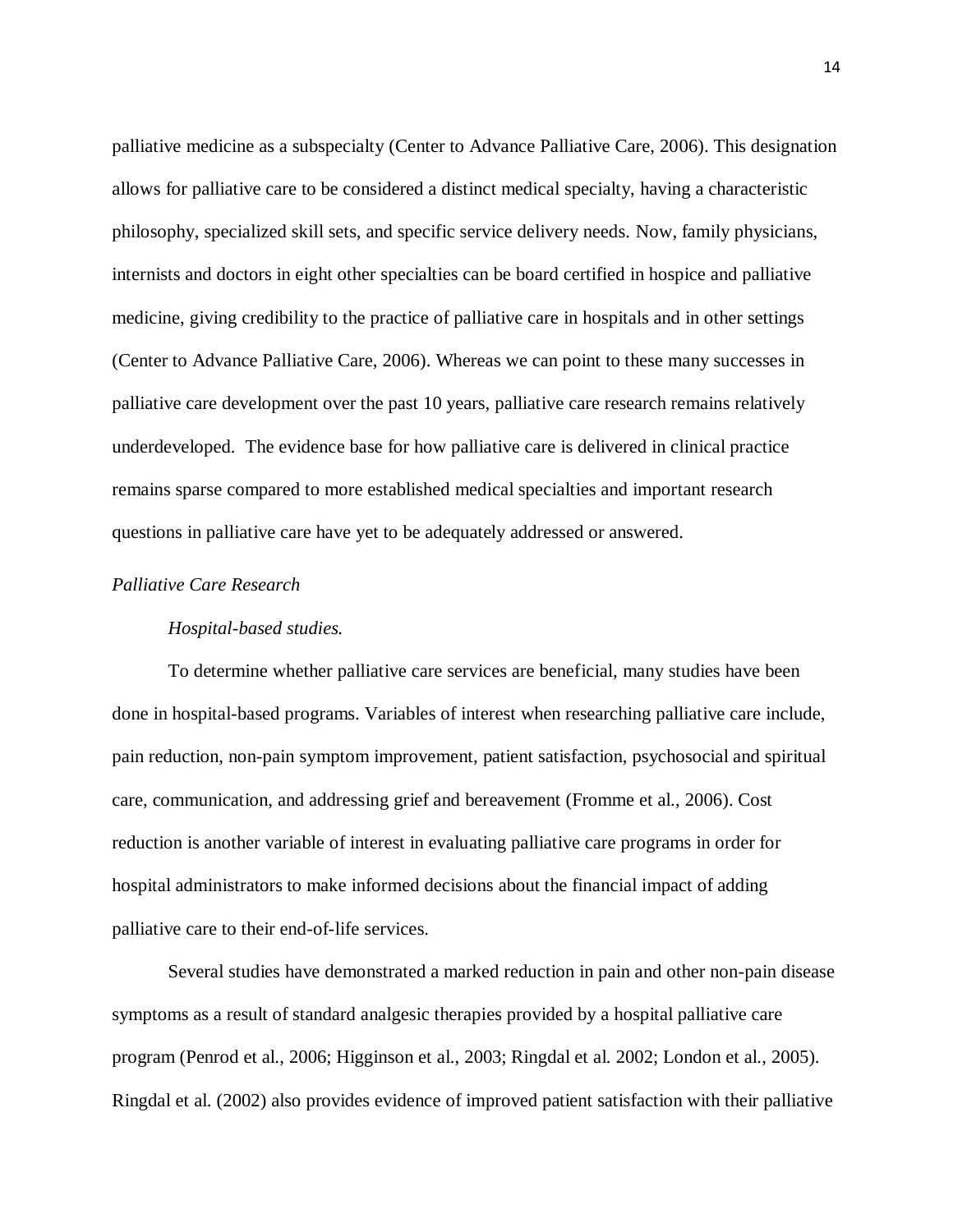care and with the way they were treated, while a qualitative study of a palliative care day service by Low et al. (2005) showed that patients perceived an improvement in their quality of life as a result of being a part of the day service.

Research measuring psychosocial and spiritual well-being as a result of palliative care are harder to do and to analyze, but a study by Chochinov et al. (2005) asked patients a series of questions addressing issues that mattered most to them both before targeted spiritual and psychological counseling and afterwards. Examples of interview questions include, "What are your hopes and dreams for your loved ones?", and "What have you learned about life that you would want to pass on to others?" The responses to preintervention versus postintervention measures showed a statistically significant improvement in "suffering" and "depressed mood" (Chochinov et al., 2005).

Although the majority of hospital-based palliative care research demonstrates improvements in pain and symptom relief of patients, there are some studies that have shown negative results or inconsistencies among hospitals. For example, a controlled trial done by Rabow et al. (2004) discovered that palliative care intervention patients had less anxiety and improved spiritual well-being, yet recorded no change in pain, depression, quality of life, or satisfaction with care when compared to controls. Similarly, Twaddle et al. (2007) found significant variability in palliative care performance across 35 academic hospitals in the United States on such variables as psychosocial support, communication with family/physician, pain reduction and overall satisfaction.

#### *Integrated (home-based) studies.*

Once removed from the hospitals, the amount of research devoted to other settings of palliative care is much less. The four studies referenced here were all conducted at large health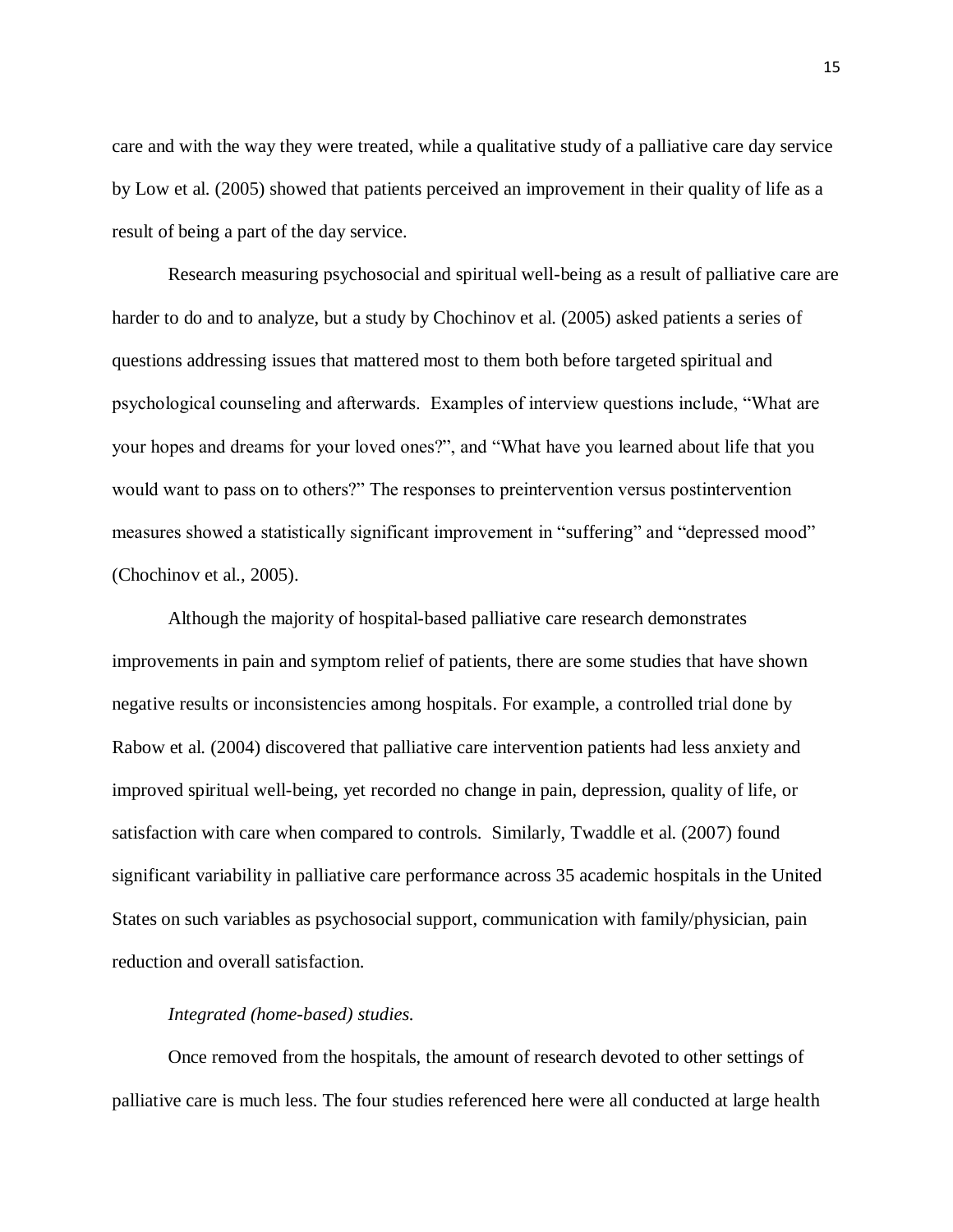maintenance organizations (HMOs) that contracted with outside providers for home health and hospice care. The first study by Brumley et al., (2003) took place at Kaiser Permanente TriCentral Service Area located in Southern California. The research team compared individuals matched on equivalent diagnoses that were non-randomly enrolled in either the Palliative Care Program or the usual care home health program offered by Kaiser. The Palliative Care Program for this study was based on the Hospice Medicare benefit with modifications to provide care over longer periods of time. All participants were diagnosed with a life-threatening disease and given one to two years to live (Brumley et al., 2003). Results from this study demonstrated a significant improvement in patient satisfaction, a decreased use of the emergency department, fewer hospital days, skilled nursing days and physician office visits, and a reduction of medical costs of care by 45% for the palliative care program group (Brumley et al., 2003).

Four years later, Brumley et al. (2007) published a similar study, this time focusing on two HMOs, one in Colorado, and one in Hawaii. As in the first study, participants were given approximately one year or less to live and had one or more hospital or emergency department visits within the previous year. The palliative care intervention group also received palliative care based on the Hospice Medicare benefit that could be extended longer and patients could also undergo curative treatments, however, in the 2007 study, patients were randomized into the palliative care and the usual care groups. Results of the study were similar to the 2003 version with palliative care patients showing statistically significant improvements in satisfaction, fewer emergency department and hospital visits, and lower costs of care compared to the control subjects. Additionally, the more recent study found an increase in the number of patients that died at home as opposed to an acute care facility (Brumley et al., 2003).

16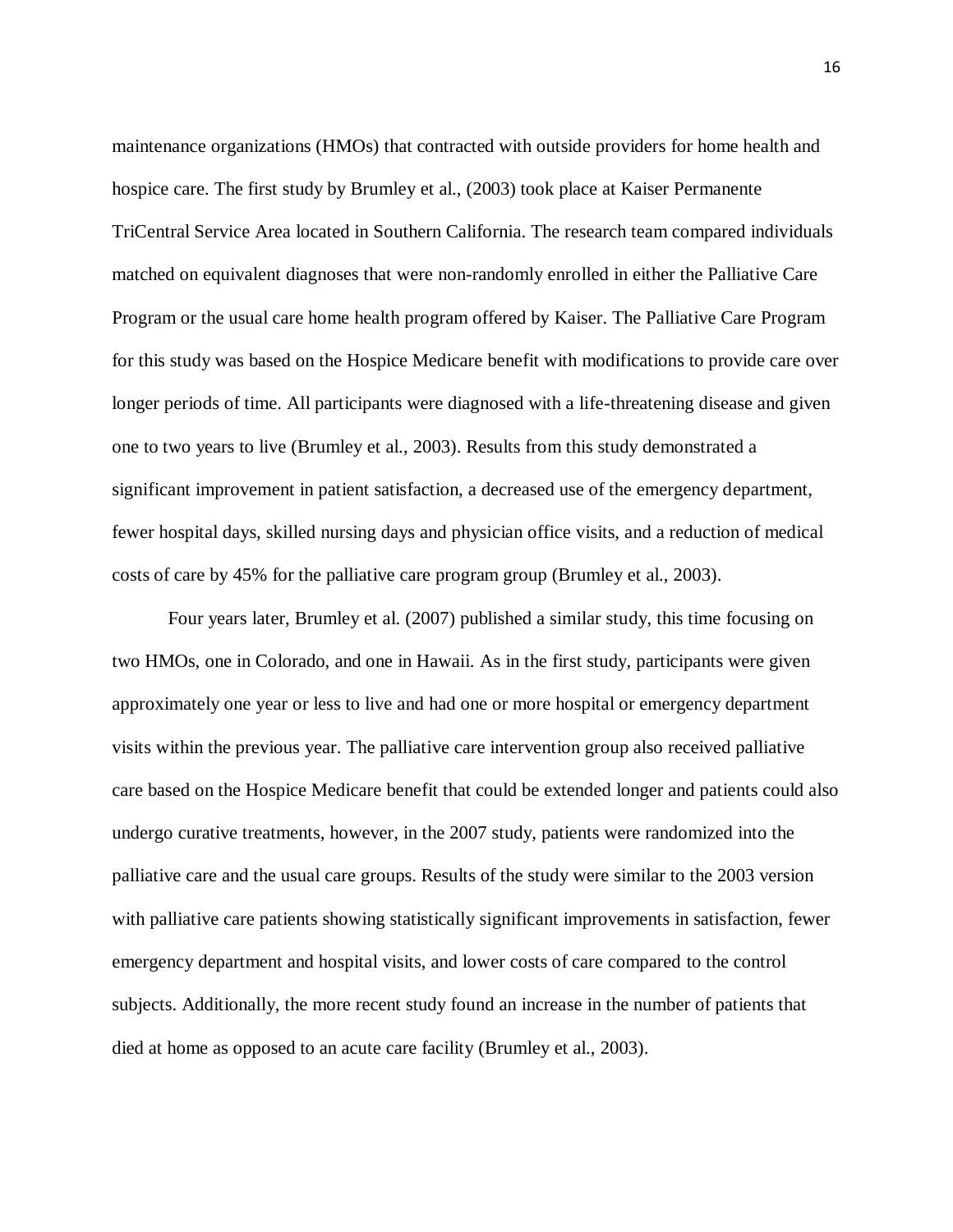Another Kaiser Permanente study conducted by Enguidanos et al. (2005) added to the results found in the first study conducted by Brumley et al. (2003), by focusing on disease type and how particular diagnoses would affect site of death and overall costs. The three disease types studied were cancer, congestive heart failure (CHF) and chronic obstructive pulmonary disease (COPD). Results indicated a significant difference in site of death for those patients receiving home-based palliative care as compared to the patients receiving normal care, with the palliative care patients more likely to die at home. This finding was true for all three disease types (Enguidanos et al., 2005). Similarly, enrollment in the palliative care program was significantly associated with declines in costs of care for each disease; however the cost reductions were greatest for CHF and COPD.

Finally, in a very recent study by Sweeney et al., (2007) conducted at a large HMO in California, subjects were non-randomly assigned to either a usual care management group that consisted of traditional end-of-life services, or to a patient-centered management group that was an independent, for-profit program with 13 years experience. The patient-centered management program consisted of palliative therapies given by trained nurses providing the day-to-day patient care, with a central physician and manager overseeing the entirety of the care. Similar to the previously mentioned Brumley studies, Sweeney et al., (2007) found reductions in emergency department visits, hospital days, inpatient admissions, and overall care costs comparing patientcentered management patients with control patients. Sweeney and colleagues also discovered that intervention patients increased the number of home care days they received, had a 62% increase in hospice days and demonstrated a reduction in inpatient diagnoses, such as nausea and dehydration, due to a more coordinated care model for the patient-centered management patients (Sweeney et al., 2007).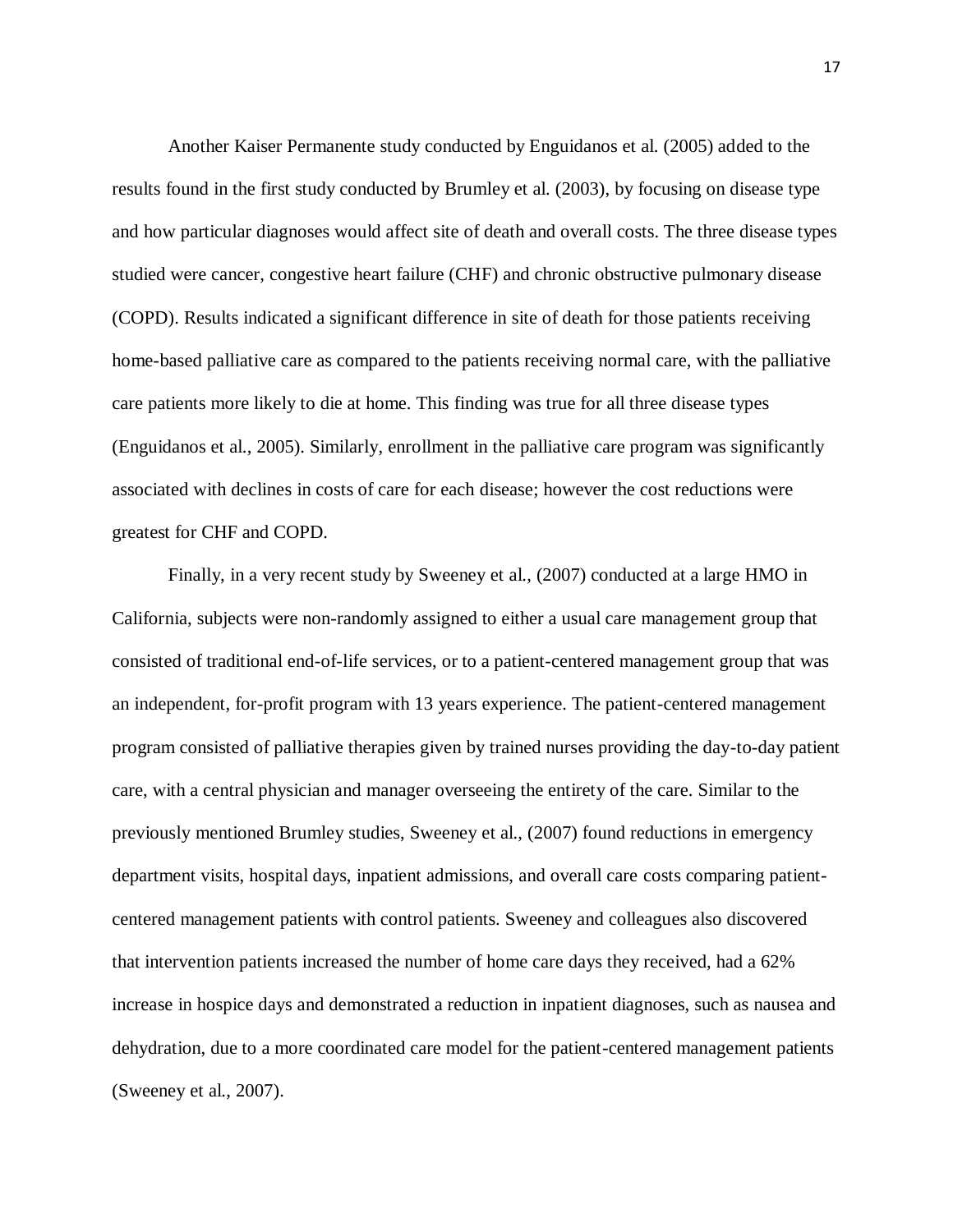To date, there is a small sample of studies that have shown no improvements in pain and symptom relief, patient satisfaction, or a reduction in hospital and emergency department utilization for patients treated with a home-based palliative care program. However, a systematic review of palliative care literature by Thomas et al., (2006) demonstrated that most of these studies were conducted over 10 years ago when palliative care as a medical subspecialty had no rigorous system of standards or medical certification requirements, or were conducted on small samples of patients.

#### *Community and hospice-based studies.*

Even fewer studies exist on terminally ill patients who receive palliative care services from a community or hospice-based program. One such purely qualitative study was done in the United Kingdom looking at the impact of palliative care day services (PCDS) on patients and their caregivers (Low et al., 2005). PCDS are well established in the UK, and similar to palliative care in the United States, their purpose is to improve patients' quality of life by providing pain management in addition to other curative treatments. The study by Low et al. (2005) sought to discover the perceived impact PCDS have on patients and the individuals who care for them. The results show that patients perceive an improvement in their quality of life as a result of PCDS, yet their caregivers show no improvements in their own personal quality of life even though they fully support the program.

Another study on a health care system outside the United States' was conducted in Mataro, Spain by Serra-Prat et al. (2001), which researched the effectiveness of the *Programa d' Atencio Domiciliaria i Equips de Suport* (PADES) palliative care program. The PADES program developed out of a World Health Organization pilot program that sought to improve end-of-life care by providing health and social service support teams for patients in their homes.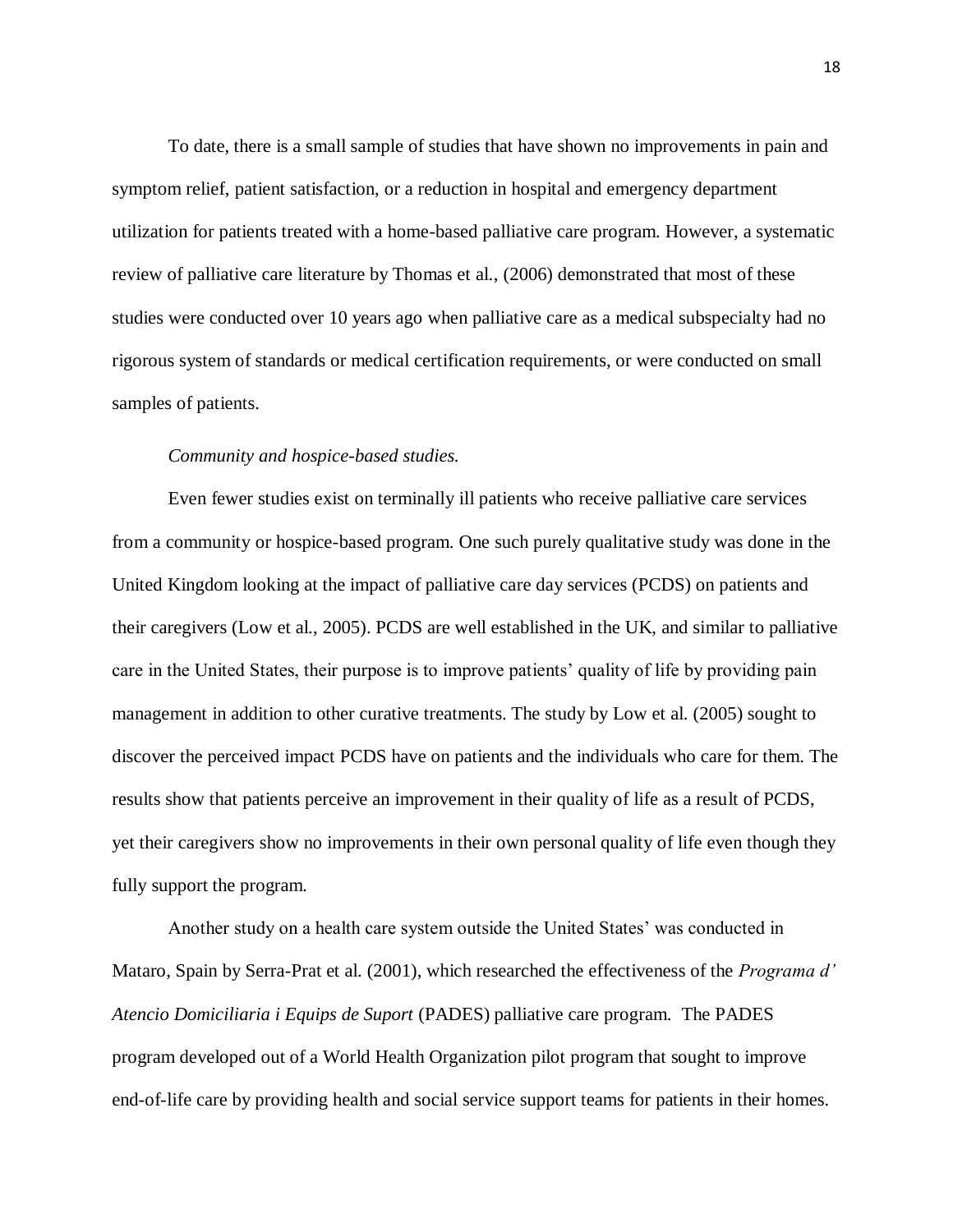There are now over 50 PADES programs in the Catalan region in Spain which provide palliative care services such as, pain management, grief counseling and help with daily activities. Serra-Prat et al. (2001) discovered that when compared to patients given standard treatment, PADES patients went to the hospital and emergency department less and for shorter lengths of stay, utilized palliative care units within nursing homes fewer times, and demonstrated an overall 71% decrease in cost per patient for the month period of study.

Studying patients in the U.S., Rabow et al., (2003) performed research on an urban, academic medical center that provided an outpatient palliative care center for patients that were referred by their PCP. Results from this qualitative, interview-based study state that 34% of patients in the palliative care service reported decreased primary care visits, 23% reported avoiding emergency department visits, and over 80% reported improved satisfaction with family caregivers and primary care physicians. However, the sample size was only 35 patients who completed the final interview.

One of the very view studies conducted on a palliative care program that was initiated by an existing hospice program was done in Kentucky at The Hospice of the Bluegrass (Passik et al., 2004). The main aim of the study was to determine if there were any cost benefits to the existing hospice program after adding the palliative care service, which will be examined further in the next section. It is worth noting that Passik et al. (2004) did not find a reduction in cost with the addition of the palliative care program to The Hospice of the Bluegrass, and in fact they saw a decrease in the hospice length of stay for patients that were initially enrolled in the palliative care program even though patients were overall satisfied with the new palliative services. Clearly, palliative care research is sparse in settings away from the hospital, and this is also true when assessing any potential cost benefits to a palliative care service.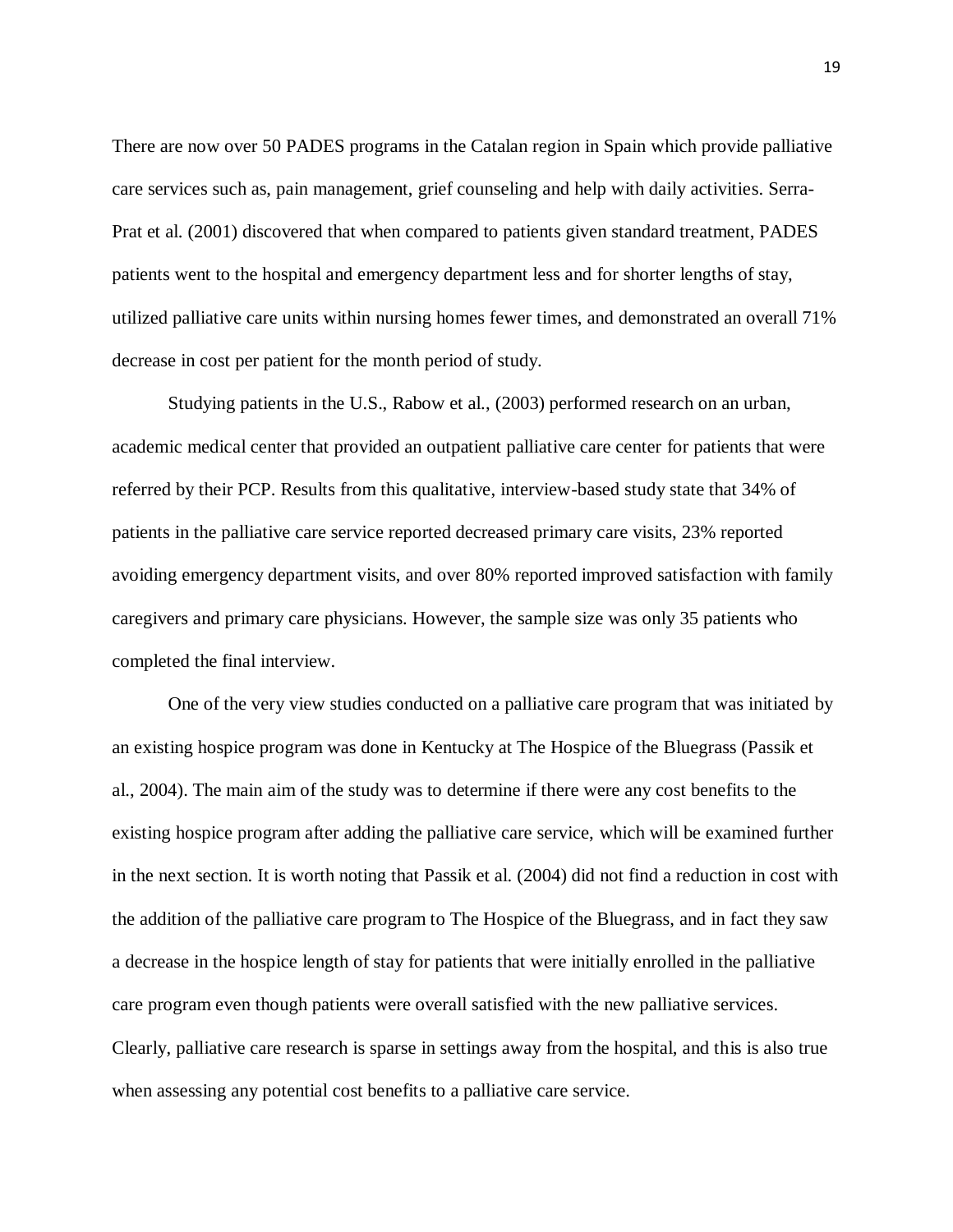## *Does Palliative Care Reduce Costs?*

It has been previously well documented that initiating palliative care earlier in a patient's battle with a chronic illness can improve that patient's quality of life and can allow for fewer hospital and emergency department visits. However, establishing that palliative care is also cost efficient, in addition to the many other stated benefits, will go a long way towards securing funding for future palliative care programs around the country. This is especially true given that patients dying of chronic conditions, such as chronic obstructive pulmonary disease, congestive heart failure and cancer incur consistently high expenses (about \$58,000 in the last two years of life) and account for approximately 10-12% of all U.S. health care costs (Wennberg, 2005; Riley, 1989). Unfortunately, the research is quite mixed with several studies praising the cost benefits of palliative care and several others showing no change in cost or even higher costs associated with palliative care (Thomas et al., 2006).

Hospital-based palliative care programs have most often shown a large reduction in costs associated with palliative care as compared to normal end-of-life care. Specifically, studies by Smith et al., (2003) and Cowan (2004) demonstrate a per-patient cost reduction of between 66% and 71% for palliative care patients compared to normal care. More recently, a study of eight hospitals conducted by Morrison et al. (2008) compared patients who received palliative care to case-matched controls who received normal care and found a significant reduction of \$4908 in direct costs per admission and a reduction of \$374 in direct costs per day for the palliative care patients. This study also demonstrated a significant cost savings for the patients receiving palliative care in pharmacy, laboratory, and intensive care unit costs as compared with the usual care patients. In more dollar terms, Penrod et al. (2006) discovered that total direct costs for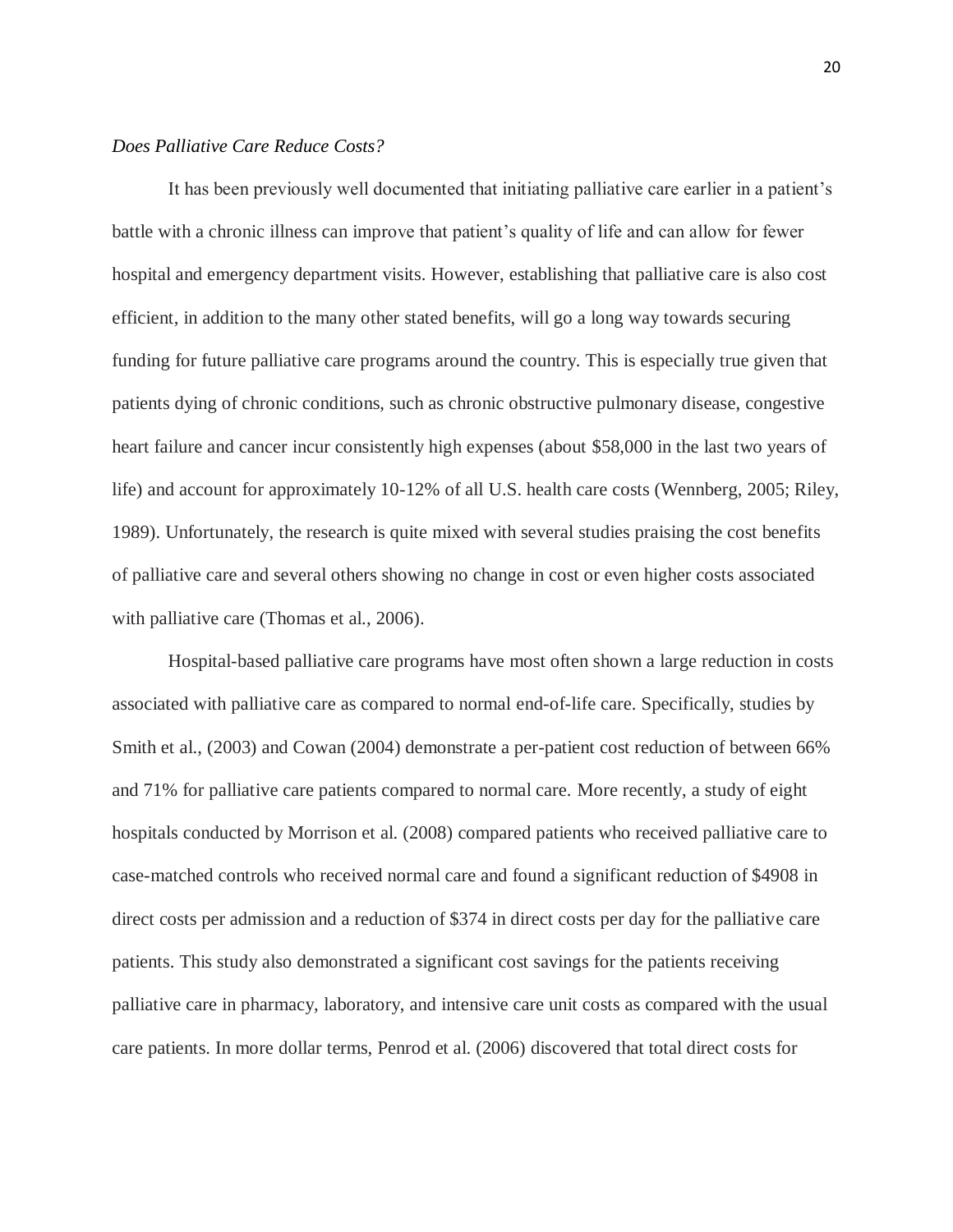palliative care patients were \$239 per day, per patient lower than for normal hospital care patients.

Home-based palliative care programs seem to add more variation in cost increases or decreases comparing palliative care to normal care. The three Kaiser Permanente home-based palliative care studies from 2003, 2005 and 2007 all reported between a 33% and 67% decrease in costs associated with palliative care compared to normal care while allowing patients to continue to receive all usual medical services and care, however, since these studies were conducted within a managed care organization, generalizability of the findings is limited to similar benefit structures, such as other managed care organizations and the Veterans Administration Health Plan (Brumley et al., 2003, Enguidanos et al., 2005, & Brumley et al., 2007). Similarly, a home-based palliative care model in Spain also resulted in a 71% decrease in the cost of care compared to normal care (Serra-Prat et al., 2001).

Conversely, Taylor et al. (2007) found that health care costs for home-based patients cared for by the Veterans Affairs palliative care team were 12.2% higher compared to those receiving conventional care from other providers even though the palliative care patients had fewer hospital admissions. Two recent studies reached similar conclusions. A study by Buntin & Huskamp (2002) showed no reduction in end-of-life costs for those patients receiving palliative care treatments at home, and another study published in 2002 found that although palliative care did reduce hospitalizations and intrusive interventions, total costs were not reduced for the last year of the patients life (Payne, Coyne, & Smith, 2002).

Perhaps the discrepancies found in the aforementioned studies dealing with medical costs for patients suffering with chronic illness are due in part to which "costs" are measured. An article in the Clinics in Geriatric Medicine journal in 2004 demonstrated that recent research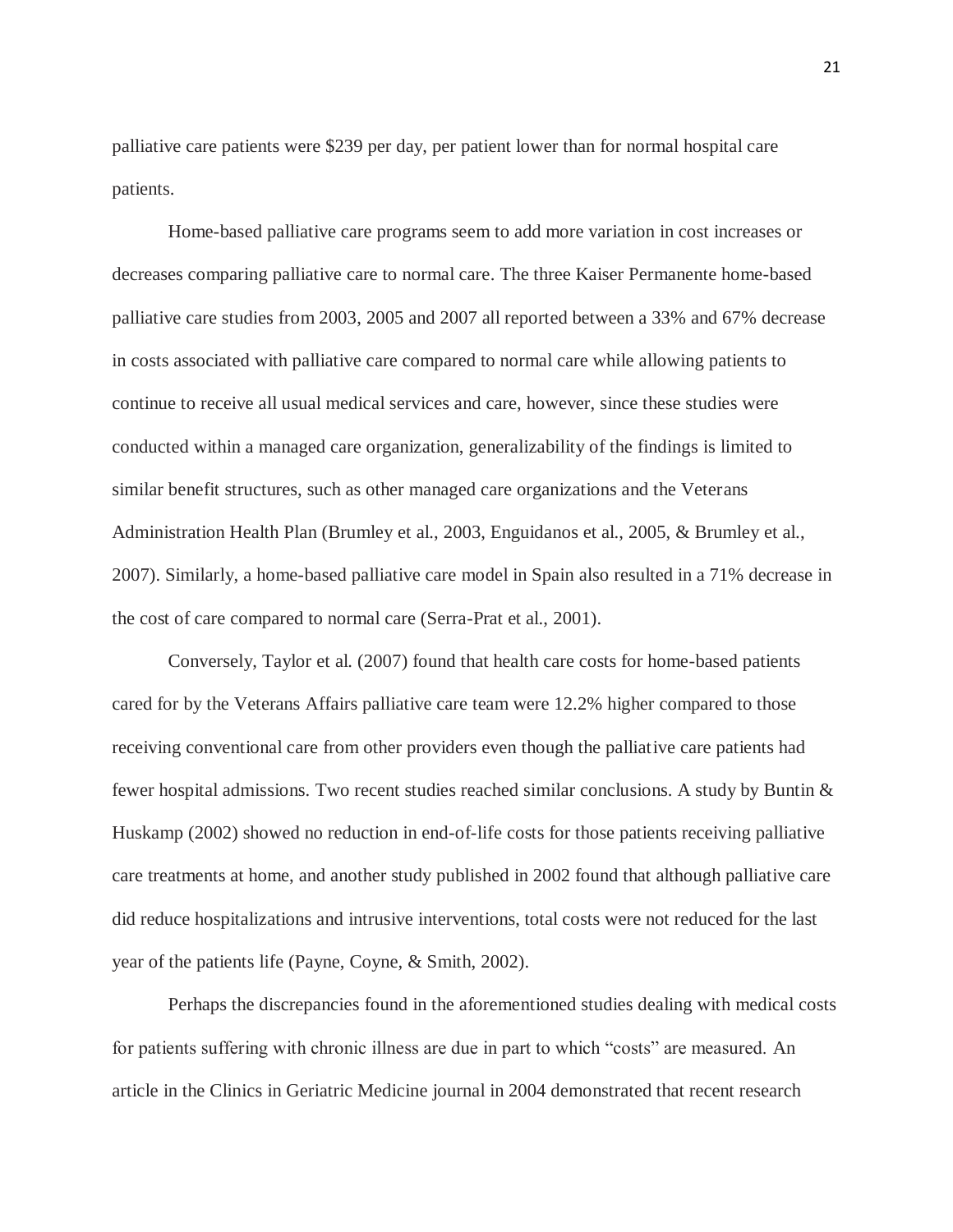studying costs associated with palliative care had just scratched the surface of the potential costs and benefits (Boni-Saenz, Dranove, Emanuel, Lo Sasso, 2004). This article stated that a comprehensive analysis on palliative care cost-benefits should measure four key elements based on guidelines established by the United States Panel on Cost-Effectiveness. These are patient medical costs and benefits, patient non-medical costs and benefits, family medical costs and benefits, and family non-medical costs and benefits (Boni-Saenz et al., 2004).

Most research on potential cost savings associated with palliative care focus solely on the patient medical costs and benefits, leading to mixed results. Yet, because palliative care also includes a focus on family caregivers, there are significant cost benefits associated with family medical and non-medical expenses that are often overlooked (Boni-Saenz et al., 2004). For example, a study on caregiver burden in 2003 showed that those people caring for a terminally ill family member were more likely to have increased stress, depression, and increased risk of heart disease creating their own personal medical costs in addition to those accrued for the terminally ill patient (Lee, Colditz, Berkman, Kawachi, 2003). Palliative care can help to reduce the medical costs of the caregivers by offering services aimed at improving caregiver quality of life while also attenuating some of the stress associated with caring for a loved one. This was shown in a study by Christakis and Iwashyna (2003) where caregivers of patients participating in a hospice program had a significantly decreased rate of death compared to normal care.

Reductions in costs associated with palliative care must also factor in the non-medical patient and family costs. These include costs for transportation, homemaking, and personal care, as well as lost time at work (Boni-Saenz et al., 2004). Lost wages have a particularly large impact when quantifying the total costs associated with a terminal illness because this can affect both the patient, who must take off of work when experiencing pain or other symptoms, and the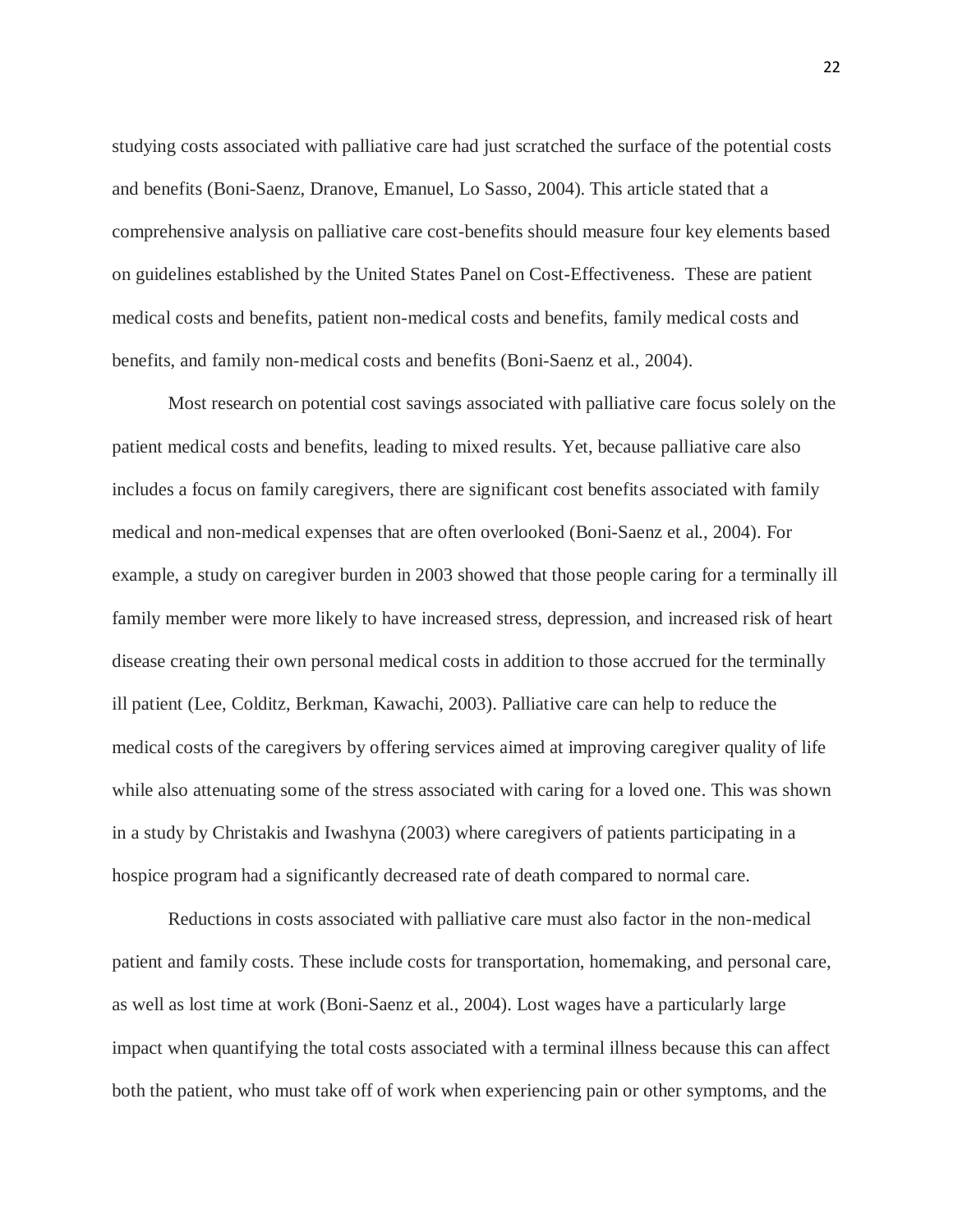caregiver, who may work fewer hours while caring for a terminally ill loved one (Boni-Saenz et al., 2004). Palliative care may improve pain and other symptoms enough to enable workers to remain on the job longer and could provide some base care for the ill patient allowing caregivers to return to work, both of which would reduce the total costs (Boni-Saenz et al., 2004).

The current literature, with the focus on patient medical costs alone, has indicated that the advantages of palliative care are small, if any are shown at all. The article by Boni-Saenz et al. (2004) has shown that the effects of palliative care on the family costs and other non-medical costs may be significant and must be studied in future cost-benefit analyses in order to determine the true savings involved. Adding complexity to the study of costs are palliative care programs that emerge out of existing hospice programs and will be the focus of the next section.

#### *Costs associated with hospice-initiated Palliative care programs*

Finally, studies on potential cost reductions for existing hospice programs that initiate palliative care programs are extremely rare and present multiple challenges (Passik et al., 2004). When studying hospital palliative care programs, cost savings can include shortened length of stay, reductions in emergency department admissions for patients who continue to return because of symptom management problems, and decreased stays in intensive care units by dying people (Penrod et al., 2006). Starting a palliative program in a hospital begins with anticipating future patients' needs, and attempting to plan a more economically viable way of delivering care, partly through avoiding costly overtreatments (Passik et al., 2004).

Hospice palliative care programs operate much differently. When a hospice facility initiates a palliative care program, it is hoping to influence the care provided to a patient at an earlier point on the patient's disease trajectory, attempting to integrate its services earlier. Unfortunately, the same cost savings from avoiding costly overtreatments as in hospitals are not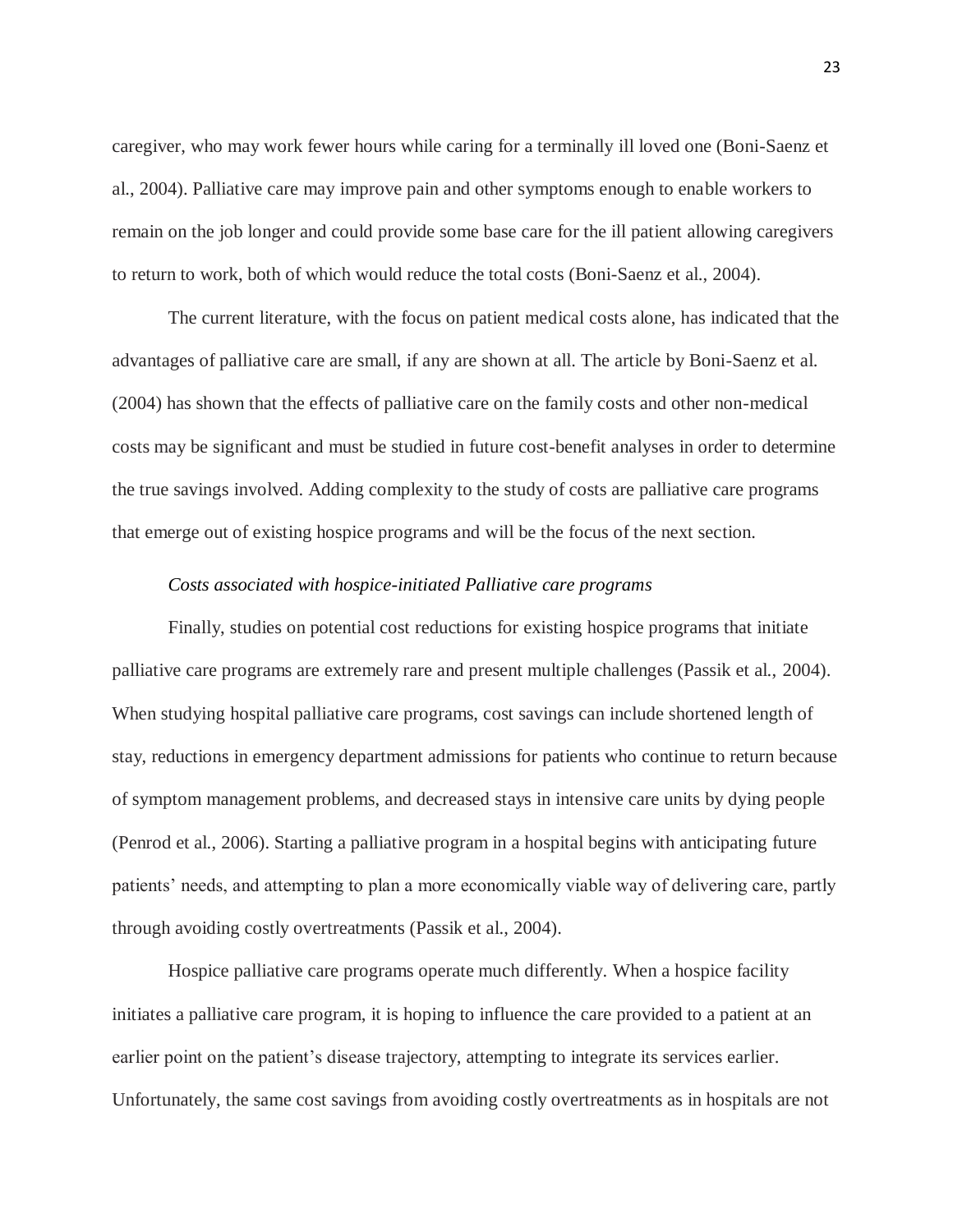present in hospice care because hospice programs don't employ those treatments to begin with. Another difference lies in how hospitals and hospices are funded. Since hospices are funded primarily through the Medicare Hospice Benefit, more patient enrollees into hospice and longer lengths of stay actually generate more money for hospices (Passik et al., 2004). In both cases, palliative care centers rarely generate money, but they do yield rather significant cost savings for hospitals. Passik et al. (2004) demonstrated these trends when it was discovered that The Hospice of the Bluegrass actually lost money after initiating a palliative care program because patient length of stay in hospice went down, and drug and other ancillary costs increased due to a larger number of more complex patients.

As the Passik et al. (2004) study proves, cost savings realized by hospitals that initiate palliative care programs don't simply transfer into savings for hospice programs that do the same. However, is saving money for the hospice program really the only variable of interest? If it can be shown that total medical costs per chronically ill patient are, in fact, reduced with palliative care in general, would hospices be able to secure funding from other payers, like insurance companies, that would financially rather have their patients enrolled in a palliative care program as opposed to the traditional expensive end-of-life care? More research is needed in the area specific to hospice-initiated palliative care programs and in more viable and useful ways of interpreting the financial information generated.

#### *Summary*

Despite the substantial growth and development of palliative care over the past decade, palliative care research remains relatively underdeveloped, and important research questions in palliative care have yet to be adequately addressed or answered. In a review of palliative care by Dr. Morrison (2005), he discovers that much of the existing research focuses on hospital-based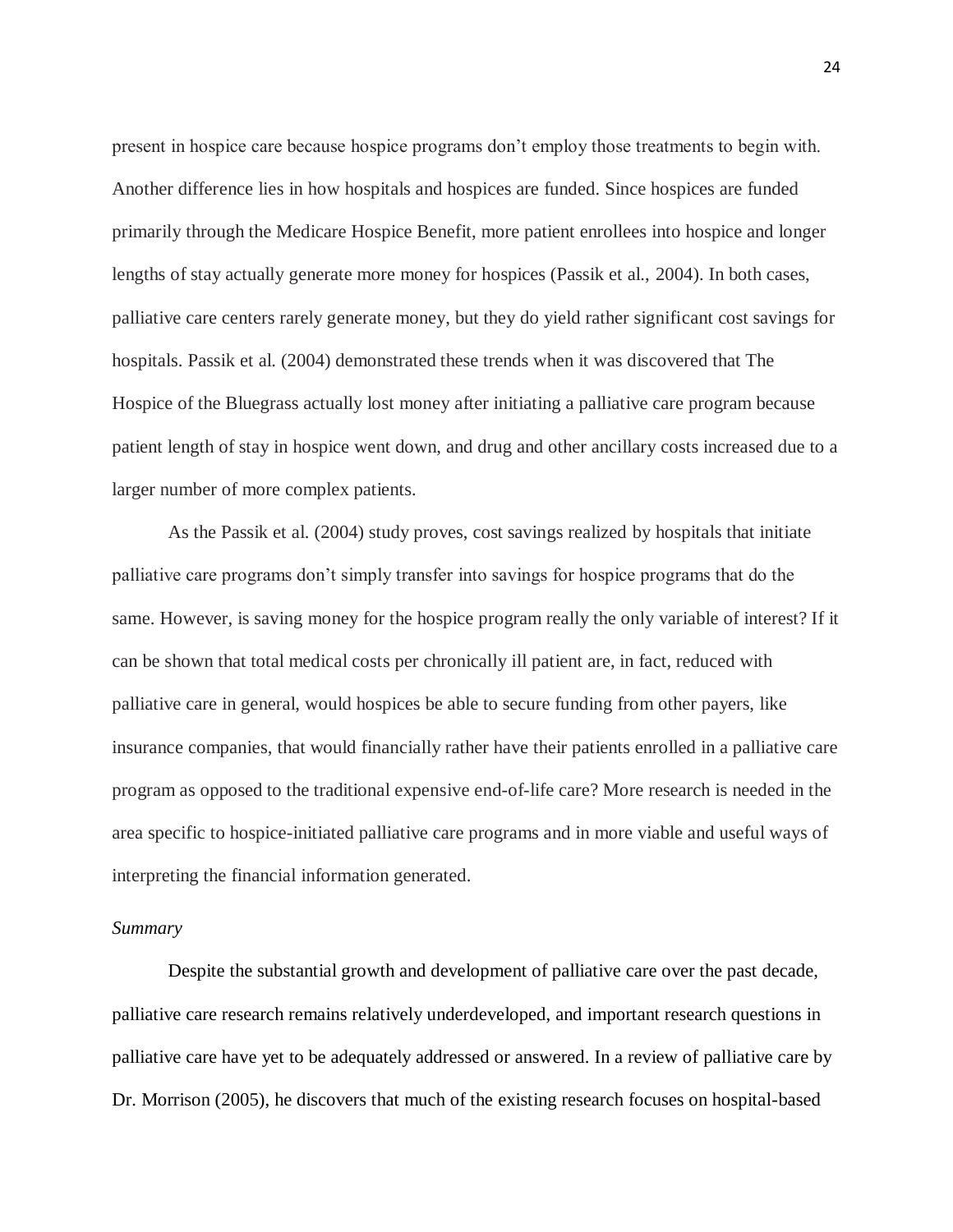palliative care programs that employ too small of sample sizes to detect significant changes in pain and symptom relief and that lack appropriate comparison groups. Additionally, research on home-based programs are generally from health care settings in other countries that are very different from the privately and publicly funded health care system in the U.S., thereby limiting the ability to generalize the findings to similar palliative programs in this country (Morrison, 2005).

Further analysis of palliative care research by Thomas et al. (2006) points out that many of the palliative care intervention teams that have been studied provided care before more recent standards of treatment were established and before advanced certifications in palliative care were needed. Thus, it is impossible to replicate the treatments that were provided in these studies for future comparisons. Similarly, the measures and surveys used by several studies to evaluate the quality of palliative programs, such as patient satisfaction, pain reduction, and caregiver satisfaction have been lacking in internal validity and reliability scores. Finally, due to the existence of many unmeasured confounding variables that make patients seeking palliative care different from patients who received usual care, there are no studies to date that have evaluated nor demonstrated that palliative care is cost-effective, an important piece of information if palliative care programs are going to develop further and to more settings (Thomas et al., 2006).

If the field of palliative care in the United States is to advance further, future studies must address three prominent areas of research design and methodology: using proven measurement instruments, applying appropriate research designs, and employing appropriate analytical techniques (Penrod and Morrison, 2004). The complete evaluation of the Denver Hospice *Pathways* program will include multiple quantitative analyses to establish whether patients received adequate care, whether quality of life improved, and whether there were significant total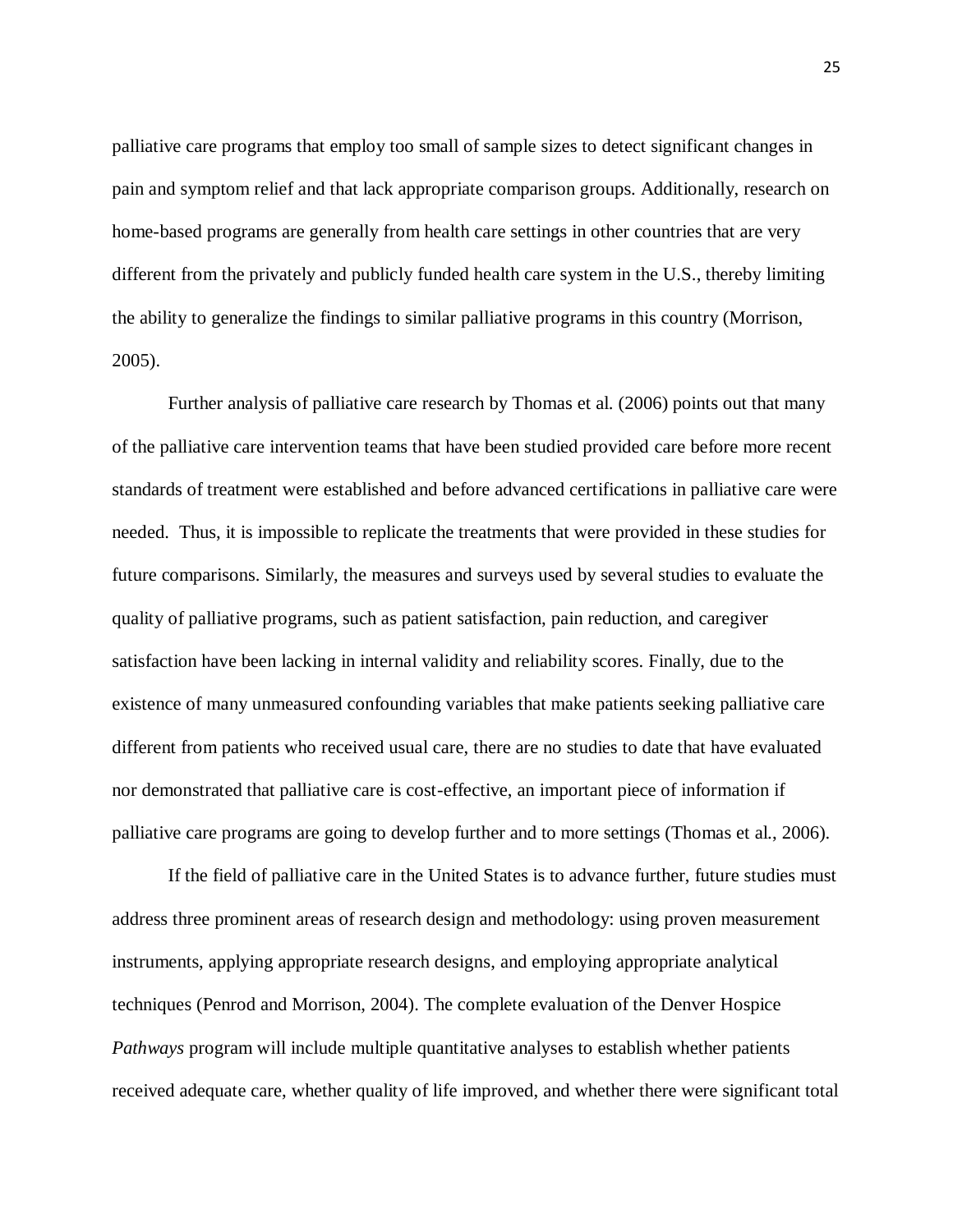cost reductions associated with the palliative care model. However, it will be the focus of this research to qualitatively measure the satisfaction of the *Pathways* patients' caregivers in order to understand the perceptions and concerns this group of people have with the *Pathways* program. The caregiver is defined as the person responsible for providing the large majority of care to the patient and whose opinions and perceptions have, for the most part, not been studied. Their voice is important in shaping the care and services provided to those struggling with chronic illness as.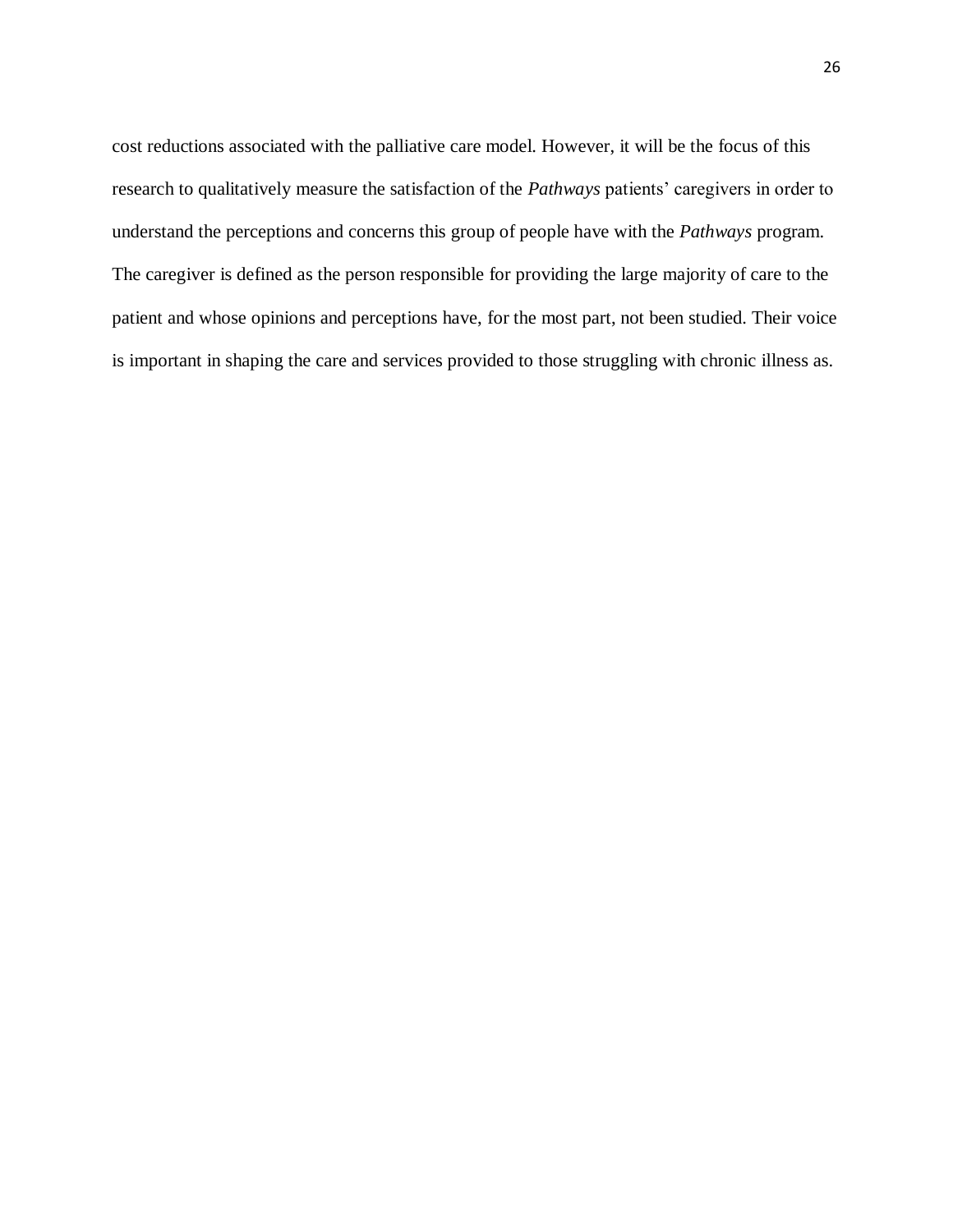#### Chapter 3: Methods

#### *Methodological Approaches*

#### *Research designs*

The evaluation of the *Pathways* palliative care program at the Denver Hospice was quasiexperimental in nature, utilizing both quantitative and qualitative data collection and analysis. Quantitative analysis was used to assess patient care, quality of life scores, patient satisfaction and costs associated with patient care. A listing of the variables measured throughout the entire evaluation study can be found in Appendix A. The focus of this research was on the qualitative measurements of the satisfaction of the caregivers who were involved with the *Pathways*  program (bolded sections in Appendix A). Additionally, the qualitative analysis explored why caregivers feel the way they do about palliative care and what might improve the *Pathways*  program in the future.

Although the randomized controlled trial (RCT) is the most powerful research design for demonstrating a cause and effect relationship between a certain treatment, such as palliative care, and an outcome, such as reduced costs, its usefulness in palliative care research is limited (Penrod and Morrison, 2004 & Ioannidis, et al., 2001). First, withholding palliative care from a comparison group, as in a randomized control study, is often deemed unethical if it is well established that the given treatment would benefit the patient. Second, the ability to generalize the results of a RCT study, whose population is rigorously controlled, to other populations is limited, and thus, it is hard to determine if the effects of the palliative care treatment in a RCT would be just as effective in another clinical practice or setting. Finally, RCT studies cannot answer questions related to death and prolonging life due to the lack of a viable control group (Penrod and Morrison, 2004; Twaddle et al., 2007).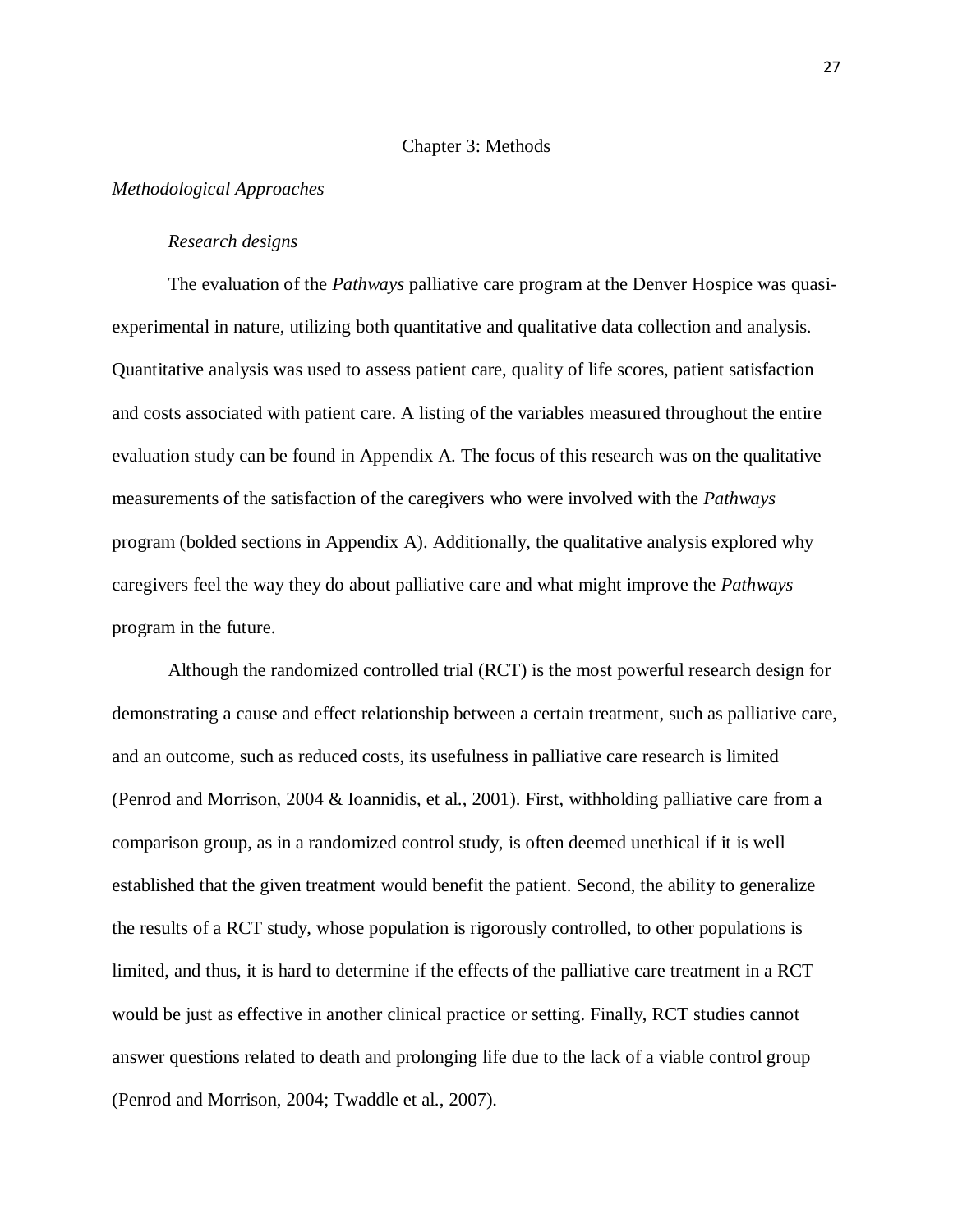Due to these limitations in RCT research, many palliative care studies employ observational, evaluation, or other quasi-experimental designs (Thomas et al., 2006). Evaluation studies are very effective in determining whether a particular program or intervention is effective in bringing about certain desired outcomes that are specified beforehand. For example, London et al. (2005) implemented an evaluation study to determine the effect of the Comprehensive, Adaptable, Life-Affirming, Longitudinal (CALL) palliative care intervention on a population with life-threatening illness. Participants reported improved pain and symptom management after the CALL intervention, and only 29% were hospitalized. Additionally, London et al. (2005) reported that 48% of participants in the CALL program enrolled in hospice and 38% died at home. A study of this nature is useful because it demonstrates that the CALL palliative care program was indeed effective and the results can be used as benchmarks for future studies in different settings and with different populations.

Evaluation studies also have the advantage of combining quantitative and qualitative analyses to the program of interest. Whereas most palliative care studies assessing improvements in quality of life, patient satisfaction, and cost reductions rely heavily on quantitative analysis, qualitative methods are increasingly being used in palliative care research (Henderson & Rheault, 2004). Qualitative research "seeks to understand a social or human problem through an inquiry process" (Henderson & Rheault, 2004). The aim in qualitative research is to answer the question of "why" while observing people in their natural environment. The information gathered is very rich and descriptive and can offer insight into the complex nature of people and their perceptions and feelings, adding another layer to the quantitative data.

Additionally, in conducting research into the efficacy and effectiveness of palliative care programs, qualitative research designs allow for a much more thorough understanding of what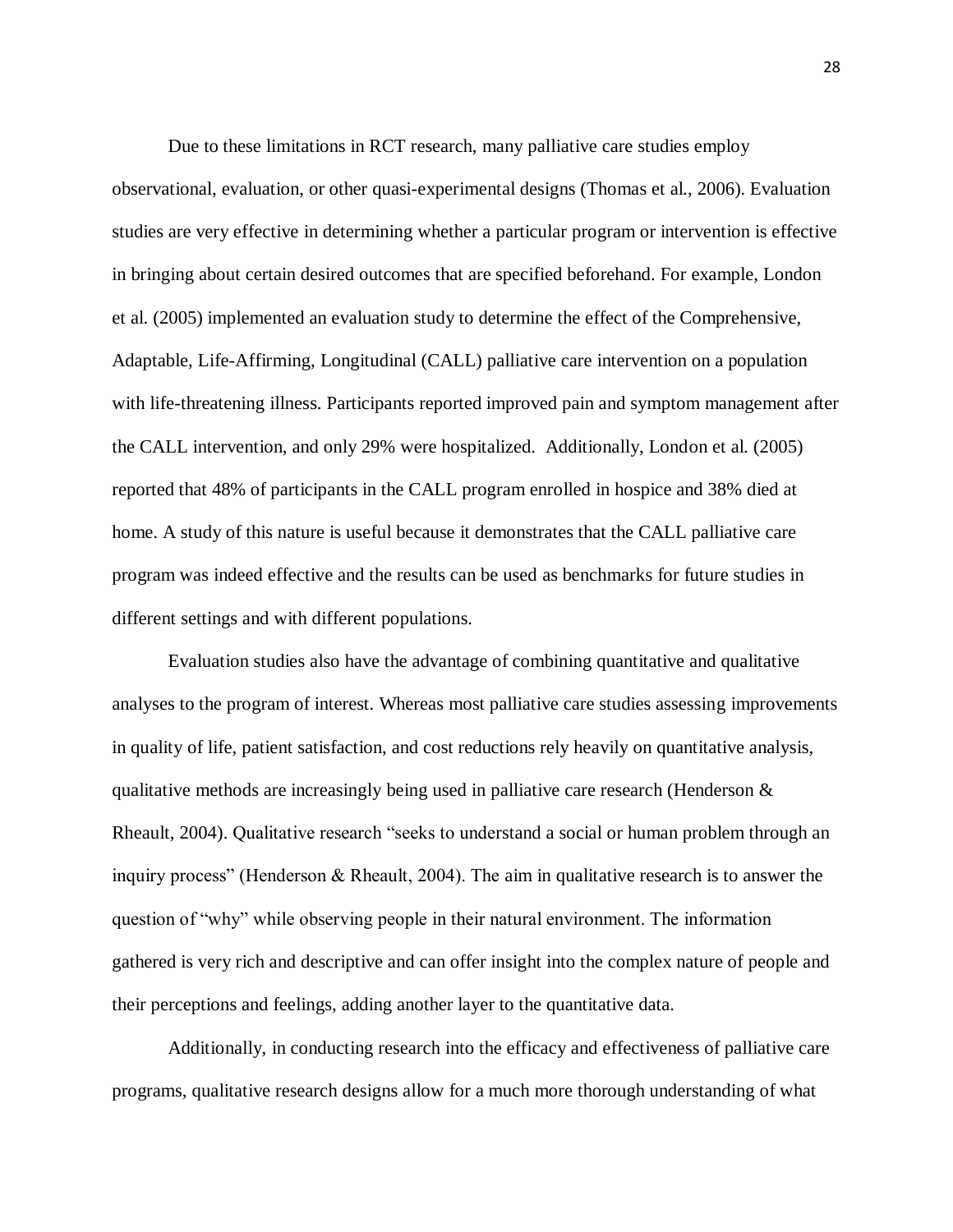people value and perceive. The responses to interview questions are not limited to discrete words or phrases on a survey as respondents are allowed to speak freely and express their opinions and feelings with open-ended questions. Thus, the descriptions garnered about the quality of palliative care programs reveal a very useful complexity with thick descriptions that can be analyzed for common themes. With its inductive and naturalistic approach, qualitative data have high content validity and can still be held to the rigors of quality research utilizing unbiased, second readers to objectively analyze the content of qualitative responses. Hence, qualitative methodology offers a suitable approach to evaluation of end-of-life programs, and increasingly, other studies have identified important benefits to patients using qualitative methods (Low et al., 2005).

#### *Participant Selection*

The *Pathways* nurse care manager contacted patient caregivers who were already enrolled in the *Pathways* palliative care program via telephone to explain the purpose of the study and to ask if they were agreeable to be interviewed. The goal was to interview between nine and twelve caregivers. Participants represented a purposeful sample aimed at encompassing the diversity within *Pathways* from the perspective of age, gender, chronic illness of the patient, days in the *Pathways* program, relationship to the patient and location within the Denver Metro Area.

To be included in the interview, patient caregivers had to have been enrolled with the *Pathways* program for at least one month and were identified by the patient as providing the most care outside of the *Pathways'* staff. Participants also had to agree to being interviewed and be willing to share their thoughts about the *Pathways* program. After identifying caregivers that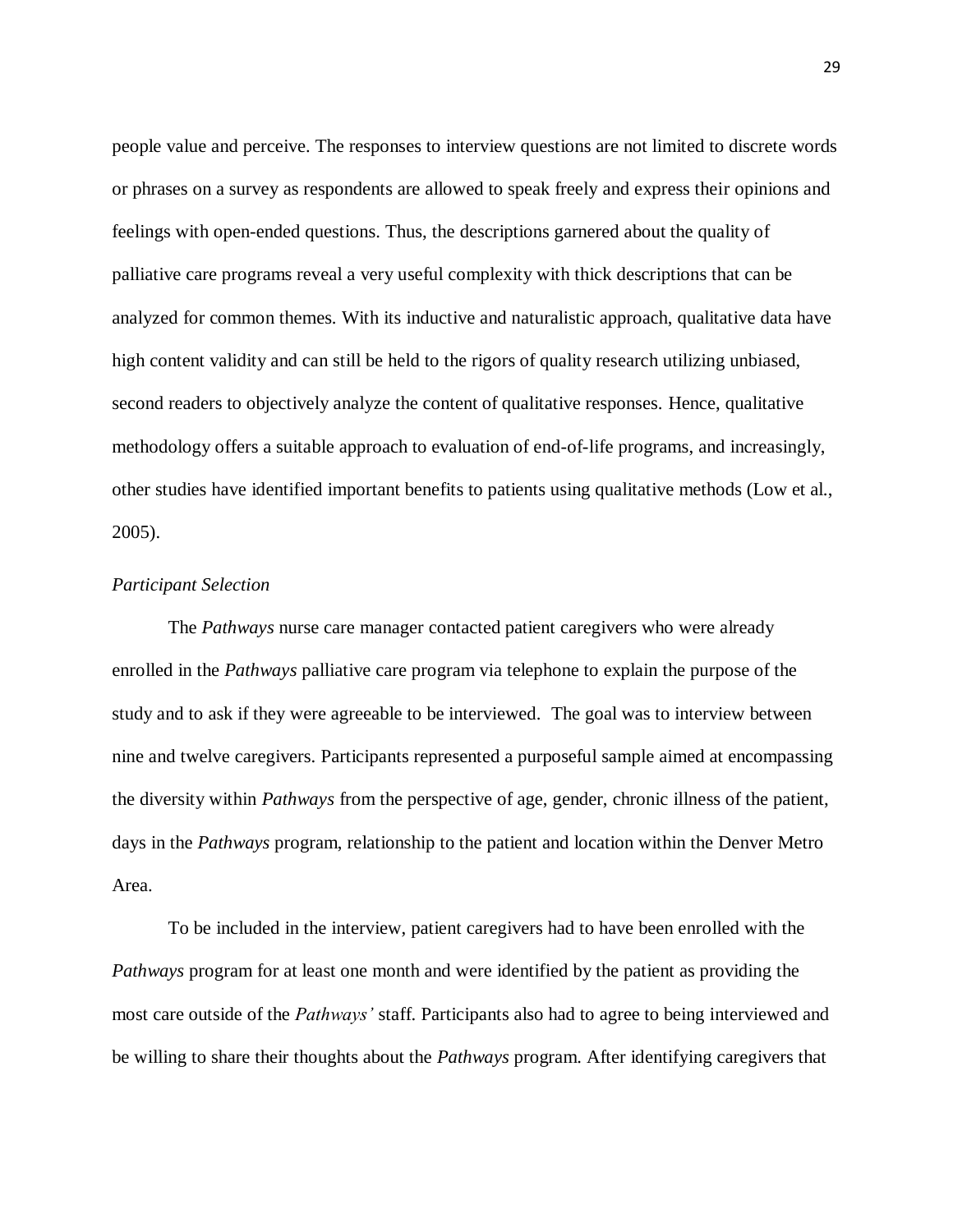met the aforementioned criteria, ten individuals were called and ultimately nine caregivers agreed to be interviewed.

#### *Measurement instruments.*

In-depth interviews consisting of seven questions were used to assess the caregivers' perceptions of the *Pathways* palliative care program and were administered by a graduate student researcher with experience in conducting individual and group interviews. An example of the interview questions can be found in Appendix B. A caregiver is defined as the person identified by the *Pathways'* patient as providing the majority of their emotional and physical support.

Assessing what a person feels or perceives can be accomplished using direct observation, written documents or other artifacts, and through in-depth interviews (Neuendorf, 2002 & Rabow et al., 2003). The goal of the researcher is to encourage informants to elaborate their feelings and thoughts by asking open-ended questions and to report what people say. Thus, the researcher is the main instrument and the depth of response from the participants is due in part to the effectiveness of the questions being asked.

#### *Pathways Palliative Care program*

The *Pathways* Palliative Care program consists of palliative care-trained professionals including full-time Nurse Practitioners (2.75 FTE's), Care Manager (RN, 1 FTE), Social Worker (.25 FTE), Chaplain (.125 FTE), a collaborating physician and an administrative assistant (.5 FTE) that provide services to all of the Denver Metro area including the counties of Denver, Arapahoe, Boulder, Jefferson, Adams, Elbert, Broomfield, and Douglas (The Denver Hospice, 2008). The *Pathways* program is an interdisciplinary team that offers support to patients and their families by enhancing comfort, relieving pain and other distressing symptoms, providing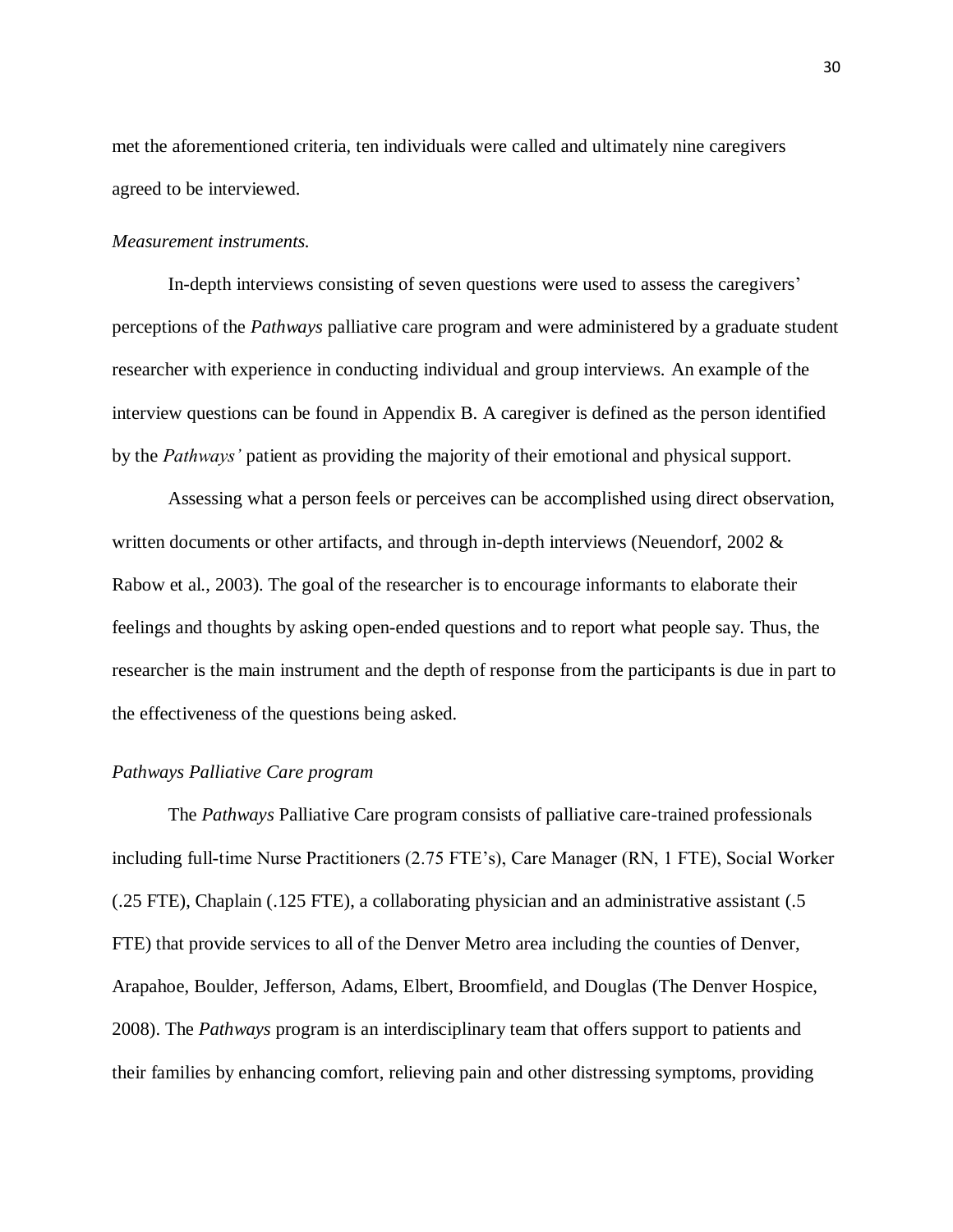psychosocial and spiritual support, assisting the patient and family complete advance directives, and supporting difficult decision-making during the chaos and confusion at the end of life (The Denver Hospice, 2008).

In addition, patients are allowed to continue curative treatments while receiving palliative care, providing a blended model of care that is constantly monitored and evaluated by the *Pathways* team. Services are provided in varied settings including skilled nursing and assisted living facilities and in patient's homes. This patient-centered approach integrates patient and caregiver cultural, spiritual, and care preferences into the care plans, which encourages patients, family members and their nurses to exchange knowledge and facilitates communication on treatment preferences (The Denver Hospice, 2008).

#### *Data Collection*

Data was collected from nine caregiver interviews taking place in the spring and summer of 2008. The verbal content of the caregiver interviews was audio taped and transcribed verbatim for thematic content analysis.

### *Data Analysis*

In order to assess the trustworthiness of the qualitative data gathered from the caregiver interviews, both the interview questions and the methods of analyzing the verbal responses to those questions were evaluated against the Rosalind Franklin Qualitative Research Appraisal Instrument (RF-QRA) (see Table 1) (Henderson & Rheault, 2004). The RF-QRA describes the four aspects of trustworthiness and their quantitative research equivalents as Credibility (Internal Validity), Transferability (External Validity), Dependability (Reliability), and Confirmability (Objectivity).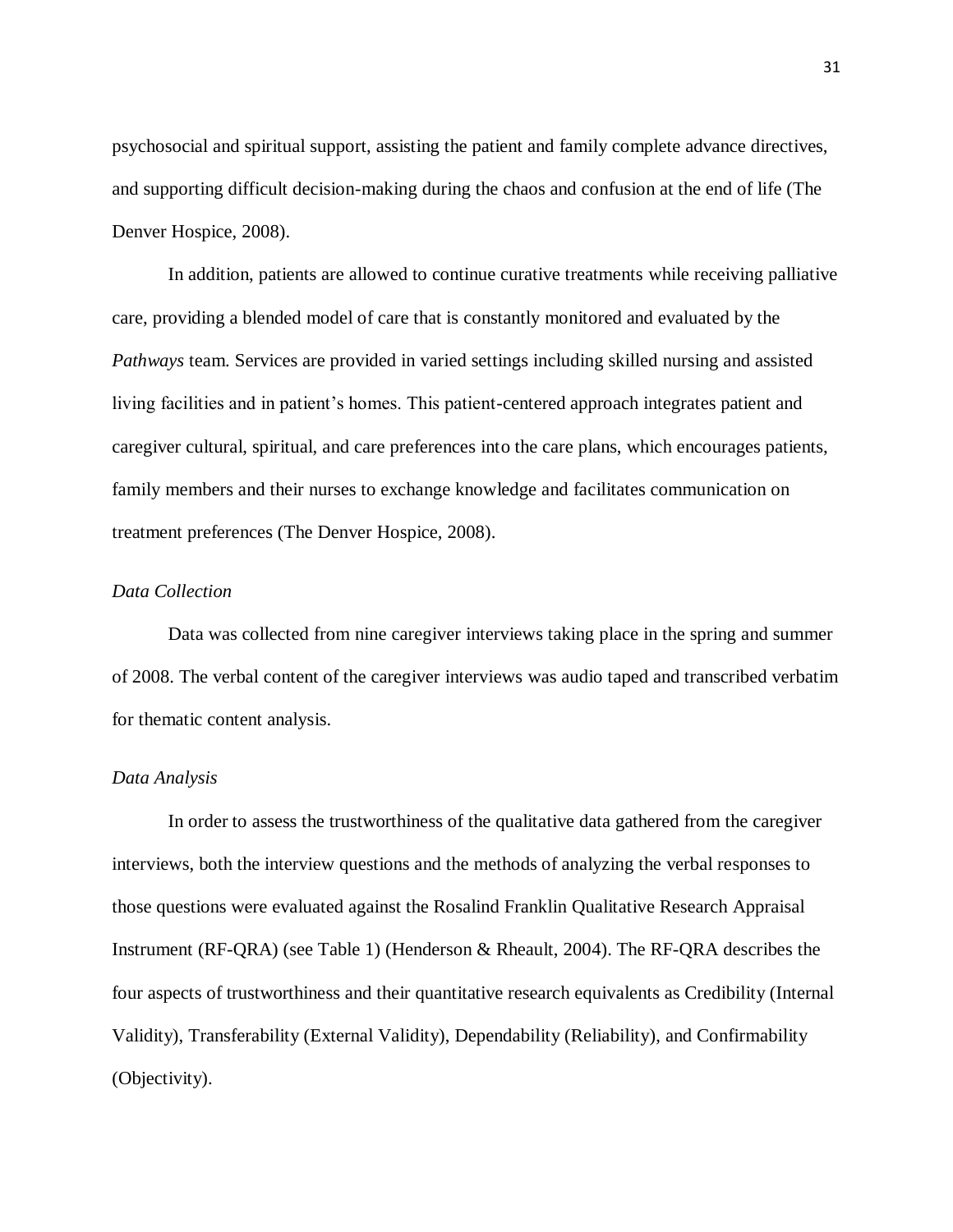Table 1:

## **Rosalind Franklin-Qualitative Research Appraisal Instrument (RF-QRA)**

| <b>Credibility</b> – can you believe the results?                                              |  |  |  |  |
|------------------------------------------------------------------------------------------------|--|--|--|--|
| <b>Example Strategies:</b>                                                                     |  |  |  |  |
| Prolonged engagement<br>$\qquad \qquad -$                                                      |  |  |  |  |
| Field journal<br>$\overline{\phantom{0}}$                                                      |  |  |  |  |
| Subjects judge results as credible<br>$\overline{\phantom{a}}$                                 |  |  |  |  |
| Triangulation: multiple data sources, methods, or investigators<br>$\overline{\phantom{a}}$    |  |  |  |  |
| Establish competence of researcher<br>$\overline{\phantom{a}}$                                 |  |  |  |  |
|                                                                                                |  |  |  |  |
| <b>Transferability</b> – can the results be transferred to other situations?                   |  |  |  |  |
| <b>Example Strategies:</b>                                                                     |  |  |  |  |
| Detailed description of sample and context                                                     |  |  |  |  |
| Compare sample to larger group                                                                 |  |  |  |  |
| Representative sample                                                                          |  |  |  |  |
| <b>Dependability</b> – Would the results be similar if the study was repeated?                 |  |  |  |  |
| <b>Example Strategies:</b>                                                                     |  |  |  |  |
| Detailed description of methods                                                                |  |  |  |  |
| Two or more researchers independently judge the data                                           |  |  |  |  |
| Triangulation: multiple data sources, methods, or investigators<br>$\overline{\phantom{a}}$    |  |  |  |  |
| Code-recode procedure<br>$\overline{\phantom{a}}$                                              |  |  |  |  |
| Peer examination/external audit                                                                |  |  |  |  |
| <b>Confirmability</b> – Was there an attempt to enhance objectivity by reducing research bias? |  |  |  |  |
| <b>Example Strategies:</b>                                                                     |  |  |  |  |
| Triangulation: multiple data sources, methods, or investigators                                |  |  |  |  |
| External audit                                                                                 |  |  |  |  |
| Field journal                                                                                  |  |  |  |  |

As mentioned previously, the verbal content of the caregiver interviews was audio taped and transcribed verbatim. Participants were also asked to confirm the content of these transcriptions as a means to combat researcher bias. The transcriptions were then read through in their entirety by the graduate student researcher in order to identify themes and to develop a code sheet for themes related to each of the interview questions. To address the issues of credibility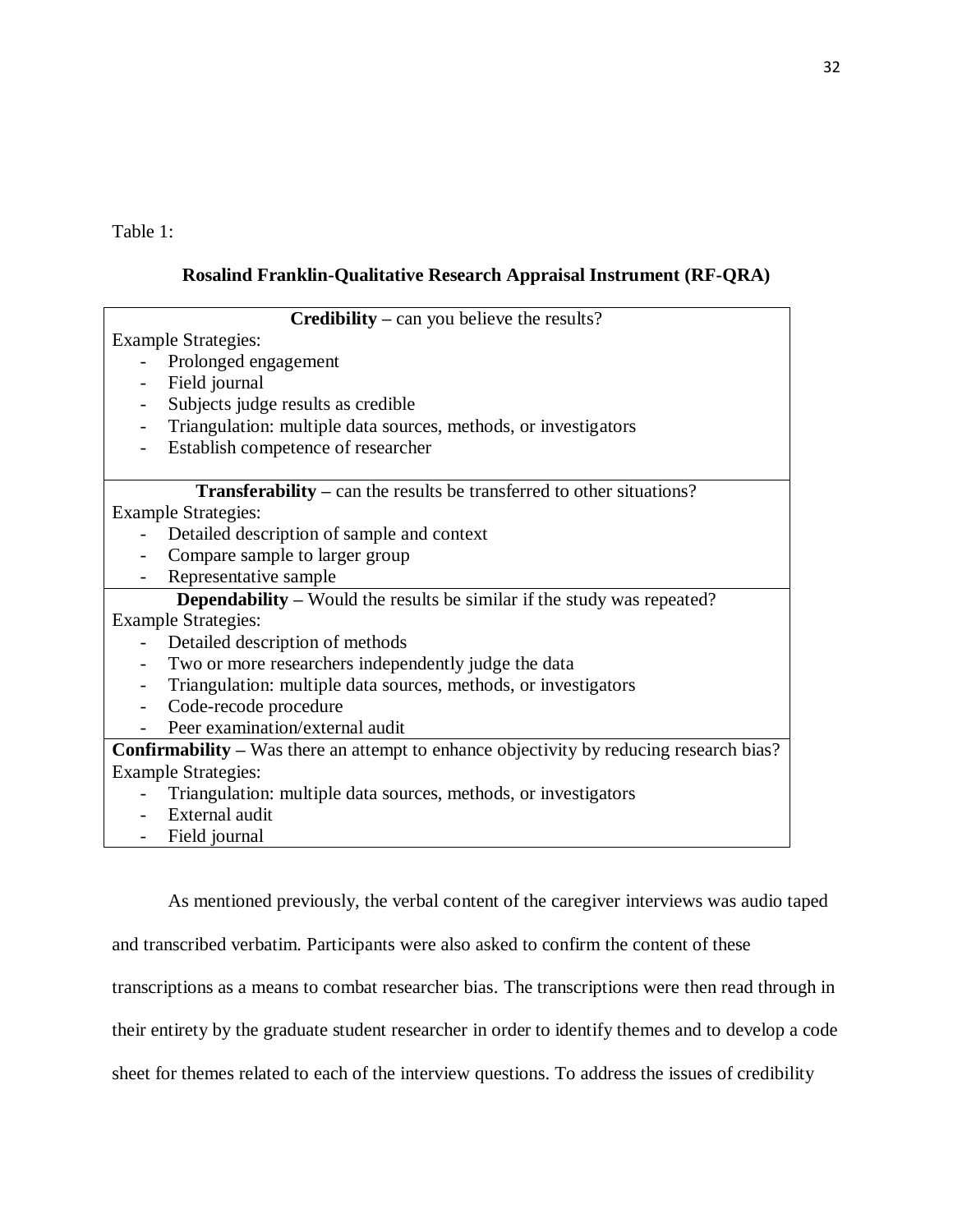and dependability, theme generation using the same code sheet was carried out independently by a Regis faculty member who acted as a second reviewer.

The percent agreement (PA) and the Cohen's Kappa (*k*) coefficient were then calculated to test the intercoder reliability between the two reviewers and account for researcher subjectivity in assessing themes. A calculation of the raw percent agreement between the two coders yielded a PA of **0.937** and the Cohen's Kappa calculation demonstrated a similar high level of agreement with a *k* score of **0.862.** Cohen's Kappa is used as a further evaluation of the level of agreement between two coders beyond a simple percent agreement calculation since some portion of coders' agreement can be attributed to chance alone. The Kappa coefficient allows researchers to account for this chance component in determining the reliability between the two coders and this coefficient is widely used as a research tool for qualitative research. Even though there is no universally accepted range for the Kappa coefficient,  $0.61 - 0.80$  is considered substantial agreement, and 0.81 – 1.00 is considered almost perfect agreement (Neuendorf, 2002). Finally, a third Regis faculty member previewed the interview questions to check for other signs of researcher bias.

#### *Human subject approval*

This study received approval for research involving human subjects from the Regis Institutional Review Board prior to any data collection.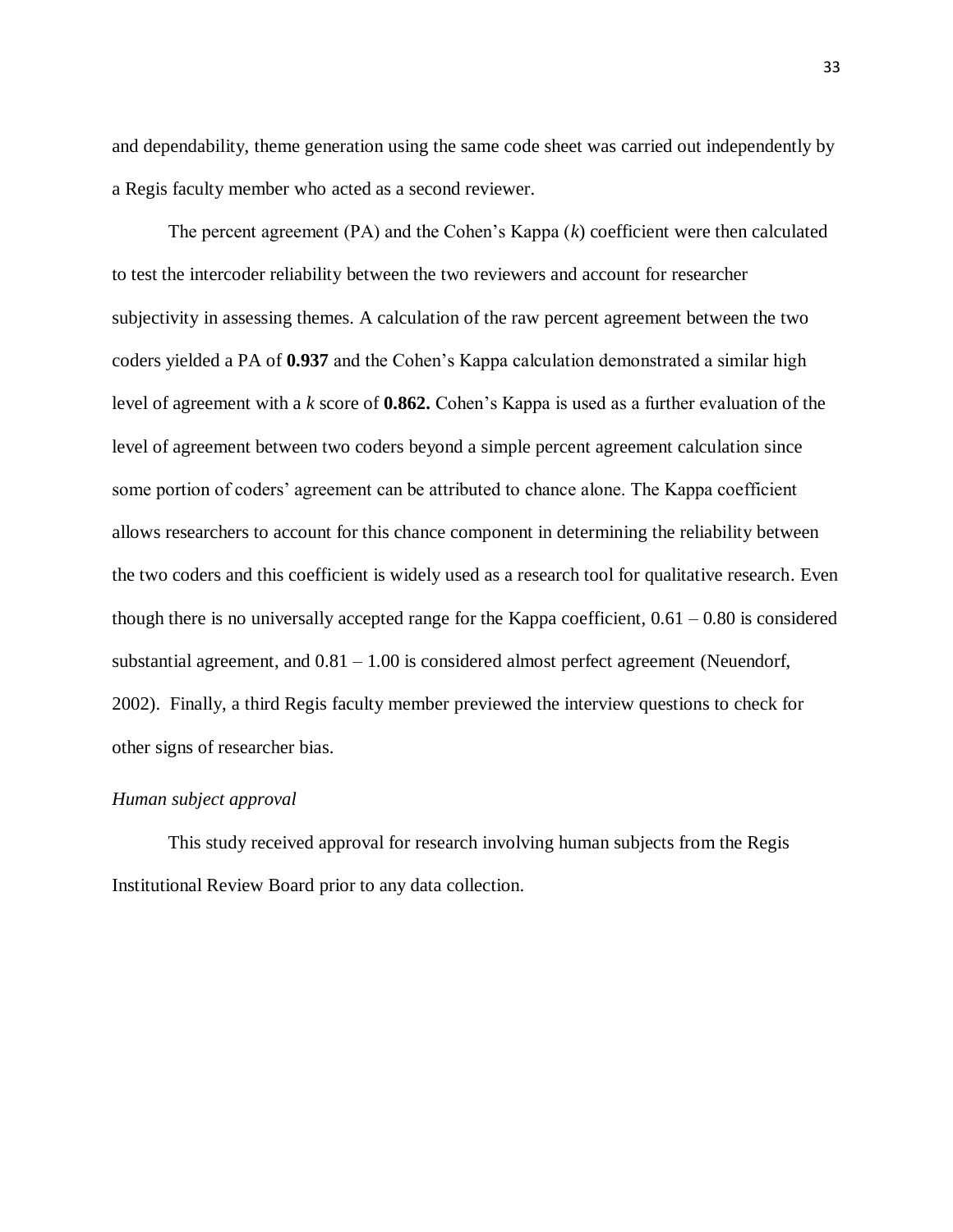## Chapter 4: Results

## *Sample Characteristics*

A total of nine patient caregivers agreed to participate in the interview process. The caregivers represented a purposive sample aimed at encompassing the diversity within the *Pathways* palliative care program and whose characteristics are displayed in Table 2 below. Table 2:

|             | Gender | Relationship<br>to Patient | <b>Patient Age</b> | <b>Patient</b><br><b>Diagnosis</b> | Days in<br><b>Pathways</b><br>before<br>interview | <b>Admitted to</b><br>Hospice? |
|-------------|--------|----------------------------|--------------------|------------------------------------|---------------------------------------------------|--------------------------------|
| Caregiver 1 | Female | Daughter                   | 95                 | Dementia                           | 201                                               | <b>No</b>                      |
| Caregiver 2 | Female | Daughter                   | 72                 | <b>COPD</b>                        | 275                                               | Yes                            |
| Caregiver 3 | Male   | Son                        | 87                 | CHF and<br>CAD                     | 294                                               | Yes                            |
| Caregiver 4 | Female | Wife                       | 63                 | Rectal<br>Cancer                   | 890                                               | No                             |
| Caregiver 5 | Female | Daughter-in-<br>law        | 87                 | <b>COPD</b>                        | 89                                                | No                             |
| Caregiver 6 | Female | Wife                       | 65                 | <b>ALS</b>                         | 137                                               | Yes                            |
| Caregiver 7 | Female | Daughter                   | 87                 | Lung<br>Disease,<br>Dementia       | 570                                               | <b>No</b>                      |
| Caregiver 8 | Male   | Son                        | 53                 | Lung Cancer                        | 73                                                | No                             |
| Caregiver 9 | Male   | Son                        | 87                 | <b>CHF</b>                         | 63                                                | No                             |

As can be seen from table 2, the sample of nine caregivers consisted predominantly of females (6 females and 3 males) and included mainly children of the *Pathways* patients. All of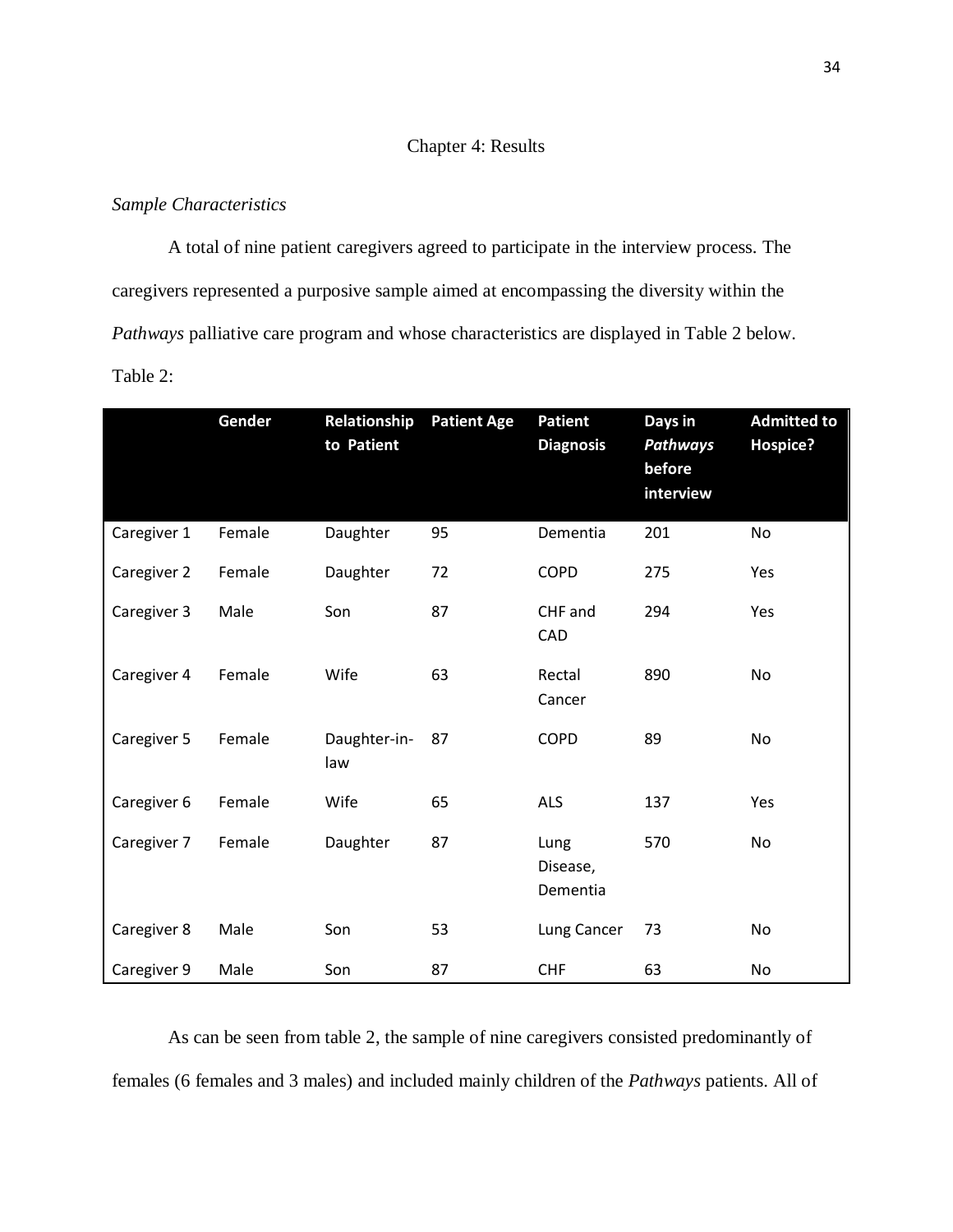the caregivers interviewed had been a part of *Pathways* for at least two months with some participants having been enrolled for over a year. The age of the caregivers ranged from one man in his twenties up to several participants who were in their sixties.

There was also variation in the primary nurse who provided services to the patients and caregivers in this sample with three of the *Pathways* nurses included. Many chronic illnesses were also represented including three patients with diseases of the lung, two patients with cancer, two patients with congestive heart failure, and two patients with dementia. Finally, the nine families represented in this sample of nine caregivers utilized several of the services offered by *Pathways* including nursing care, chaplaincy services, other nurse practitioners, social workers, massage therapists, and respiratory therapists.

#### *Main Findings*

As mentioned previously, to combat the effect of researcher bias or subjectivity in assessing the themes that emerged from the caregiver interviews, a second reader from the Regis University faculty also read the interview transcriptions. Two coefficients were calculated to report the level of agreement between the two coders' assessments: Percent agreement (PA) and Cohen's Kappa (*k*). A calculation of the raw percent agreement between the two coders yielded a PA of **0.937** and the Cohen's Kappa calculation demonstrated a similar high level of agreement with a *k* score of **0.862**. Both of these coefficients demonstrate a high level of agreement between the two coders' assessment of the themes that emerged from the caregiver interviews.

In all, the caregivers were asked seven questions and upon review of the nine interviews, several themes emerged within the caregiver responses. The first question asked what is enjoyable about life right now and yielded multiple responses, yet 5 of the nine caregivers stated "time with family" as something that was enjoyable. Other similar responses were "rest",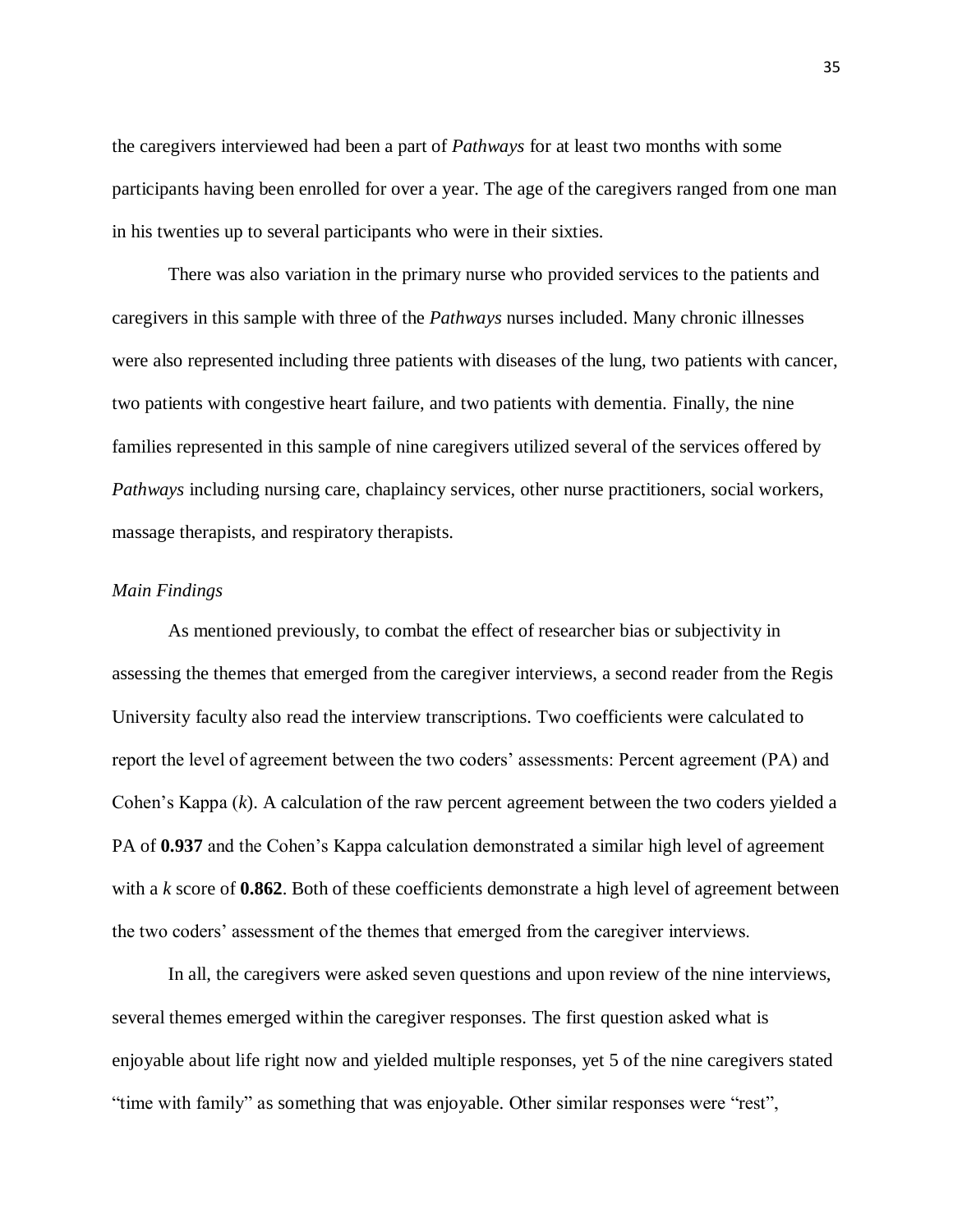"traveling" and "leisure time" demonstrating the desire of many caregivers to have time away from care giving duties in order to engage in other activities. Respondents also indicated that their times of joy and their times of sadness were very much dependent on how their loved one was feeling and could change quickly if their loved one's condition worsened or improved.

The second question queried what would help the caregivers the most and this question also had a multitude of responses, but many answers were related. For instance, four of the nine responders answered, "support", and another four responders cited "timely help", while two people stated "more care" and two other caregivers said "lifted burden" would help them the most. This question seemed to elicit the desire of caregivers for more help and support to care for their loved one. Many responders also specified that the help was most effective if it was delivered quickly and this really helped lift a burden off the shoulders of the caregivers thinking they had to take care of everything on their own. One woman stated,

"The 24 hours a day coverage was incredible and it was wonderful to have somebody to call that could answer your questions. One time a nurse even came out and put a catheter in my husband at night so I wouldn't have to take him to the emergency room…which was really above and beyond" (Caregiver 6, 2008).

The third question asked about emergency care and was split basically in half with 5 caregivers saying they had sought emergency care and 4 people saying they hadn't. Most emergency room visits, if the caregiver had to take their loved one to the hospital, were for falls (3 patients), and for pain (2 patients). The interesting theme that kept emerging in this question was the number of caregivers who independently stated that being a part of Pathways prevented them from taking their loved one to the hospital. Six responders said that Pathways had "averted" an emergency room visit because they had received care at their house or they had spoken with a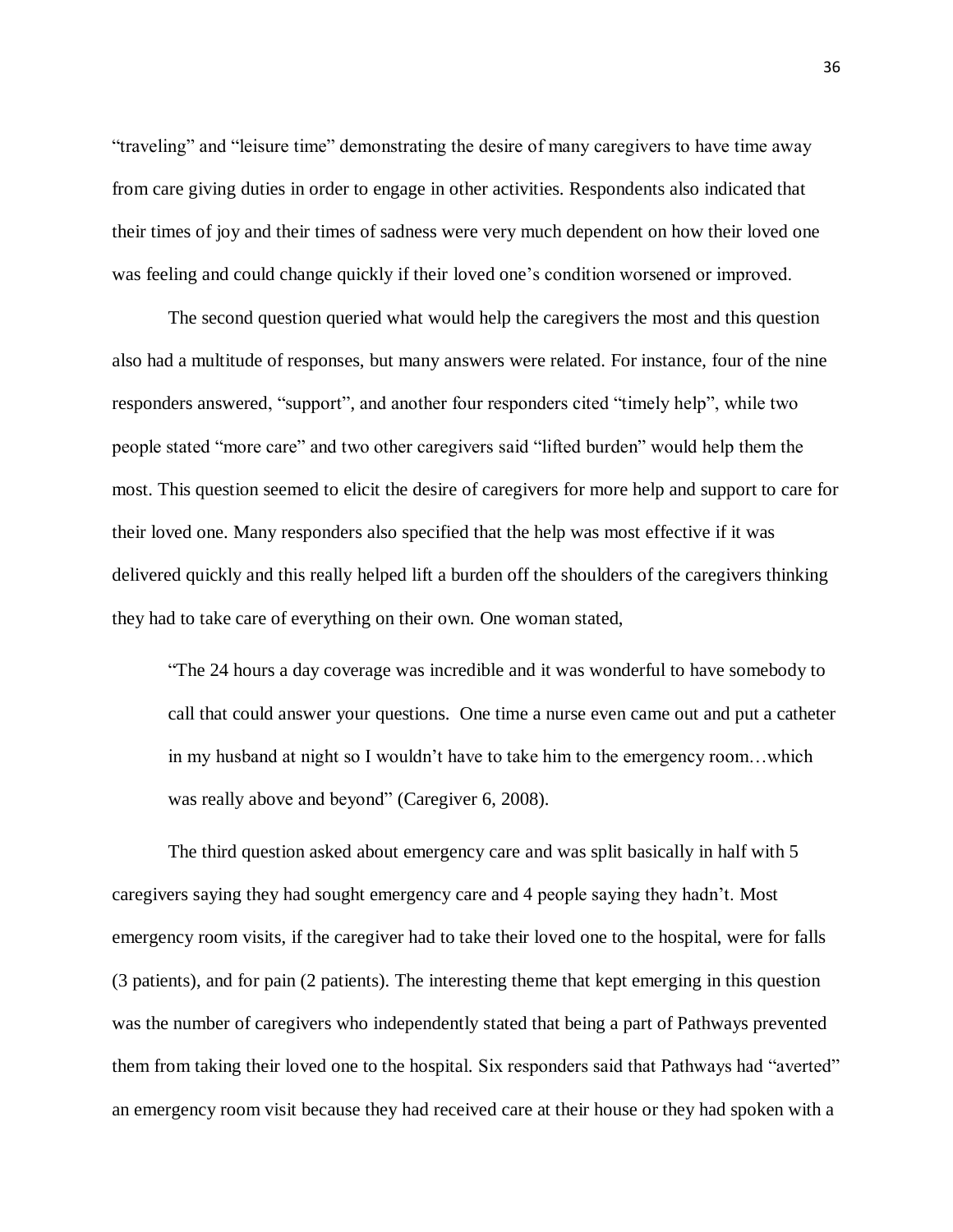nurse who guided them on how to handle their situation. As quoted above, one patient even recalled an event where a Pathways nurse came to her house at night to place a catheter so that her husband could receive the treatment he needed at his house rather than at the hospital. Another patient recalled not knowing whether to go to the emergency room or not.

"…but yeah, with them coming out and checking her vitals and all that stuff, that reassured me that I didn't have to rush her to the emergency room. Otherwise, I wouldn't have known the difference" (Caregiver 8, 2008).

There were two questions that resulted in unanimous responses with the first being whether *Pathways* offered a level of comfort and peace of mind and the second being what advice the caregiver would give to a friend. Nine responders said "yes" to the peace of mind question and nine also answered "would recommend Pathways" as to what advice they would give to a friend. Common themes that emerged from these questions were the fact that "someone was always there" and that the nurses were very knowledgeable and educated in the care they provided. Most responders cited that their peace of mind came from knowing that a nurse who "really knows her stuff" was only a phone call away and would come quickly. This enabled caregivers the comfort of knowing they weren't the only ones caring for their loved ones and they had help for situations they did not know how to handle. One interviewee summed up the overall consensus of the caregivers as she remembered being introduced to *Pathways* for the first time.

"…but when our doctor introduced us to Pathways and to the nurses in particular, that was huge - I felt like a burden was lifted off of my shoulders in the event of - you know,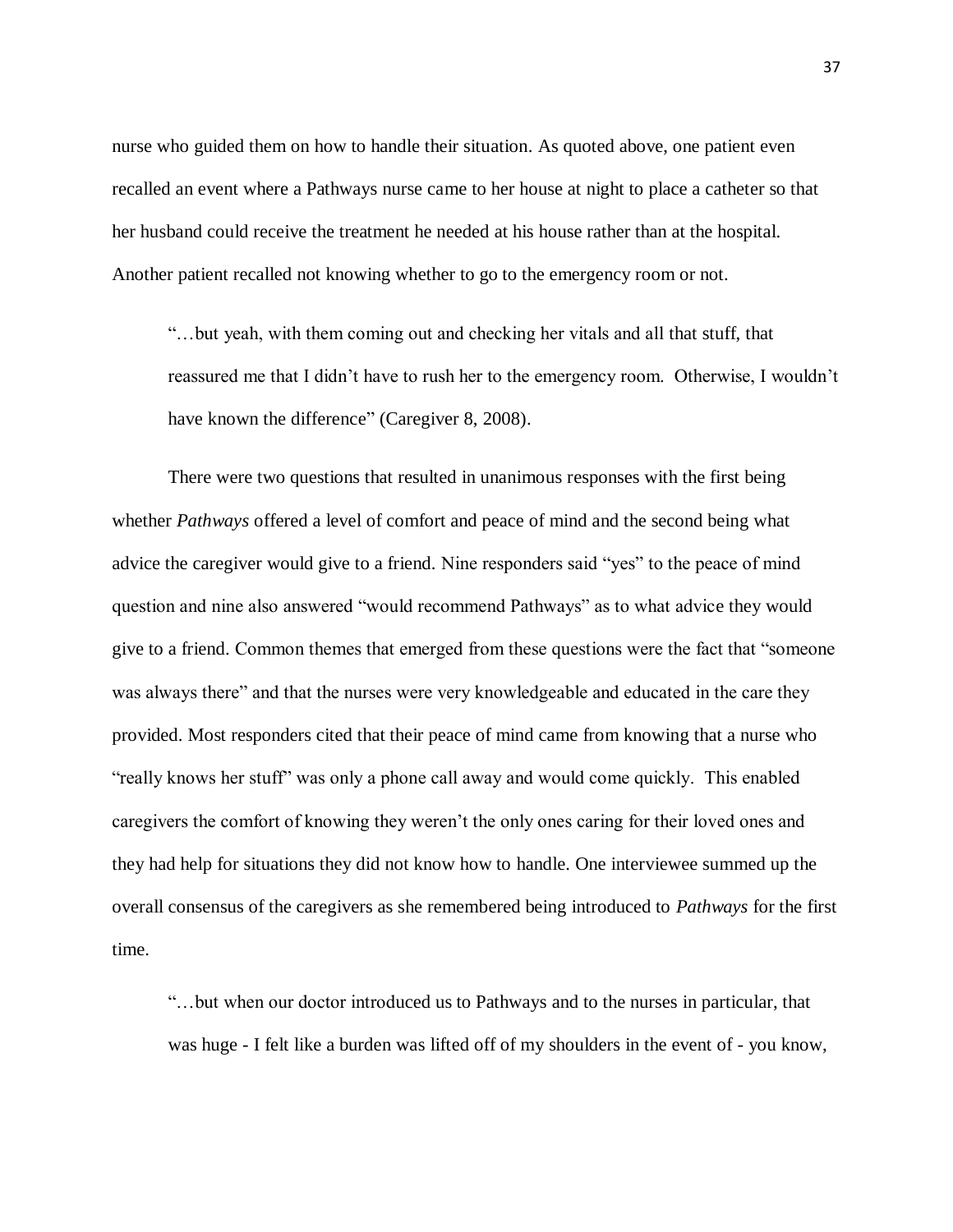just understanding my husband's needs and helping him with his needs" (Caregiver 2, 2008).

Caregivers also stated they would tell their friends to be open to talking to the *Pathways*  staff because the more they talked about their loved one and his or her needs, the more the staff could understand how to be a support and what services they could provide. Several caregivers raved about the educated nursing staff and the fact that the care comes to you so you never have to leave the house.

"I would highly recommend Pathways because it comes to you, it's very professionally run, and it eliminates us having to go anywhere" (Caregiver 9, 2008).

Finally, almost half (4) of the caregivers interviewed had no surprises or suggestions for improving *Pathways*. However, the other half stressed their shock in how available the nursing staff was to come to their house, and they expressed frustration at the lack of information about *Pathways*, and palliative care in general, they received ahead of time from their physician or anywhere else. The suggestions for improvement centered on more effectively getting the word out about *Pathways*, especially to physicians and insurance companies, and responders requested that a greater number of *Pathways* staff could be available for even more frequent visits (i.e. more than once a week). Caregivers were also surprised at the breadth of services available through *Pathways* including spiritual care, social workers, massage therapists, etc., but wished that the majority of insurance companies would reimburse for palliative care services.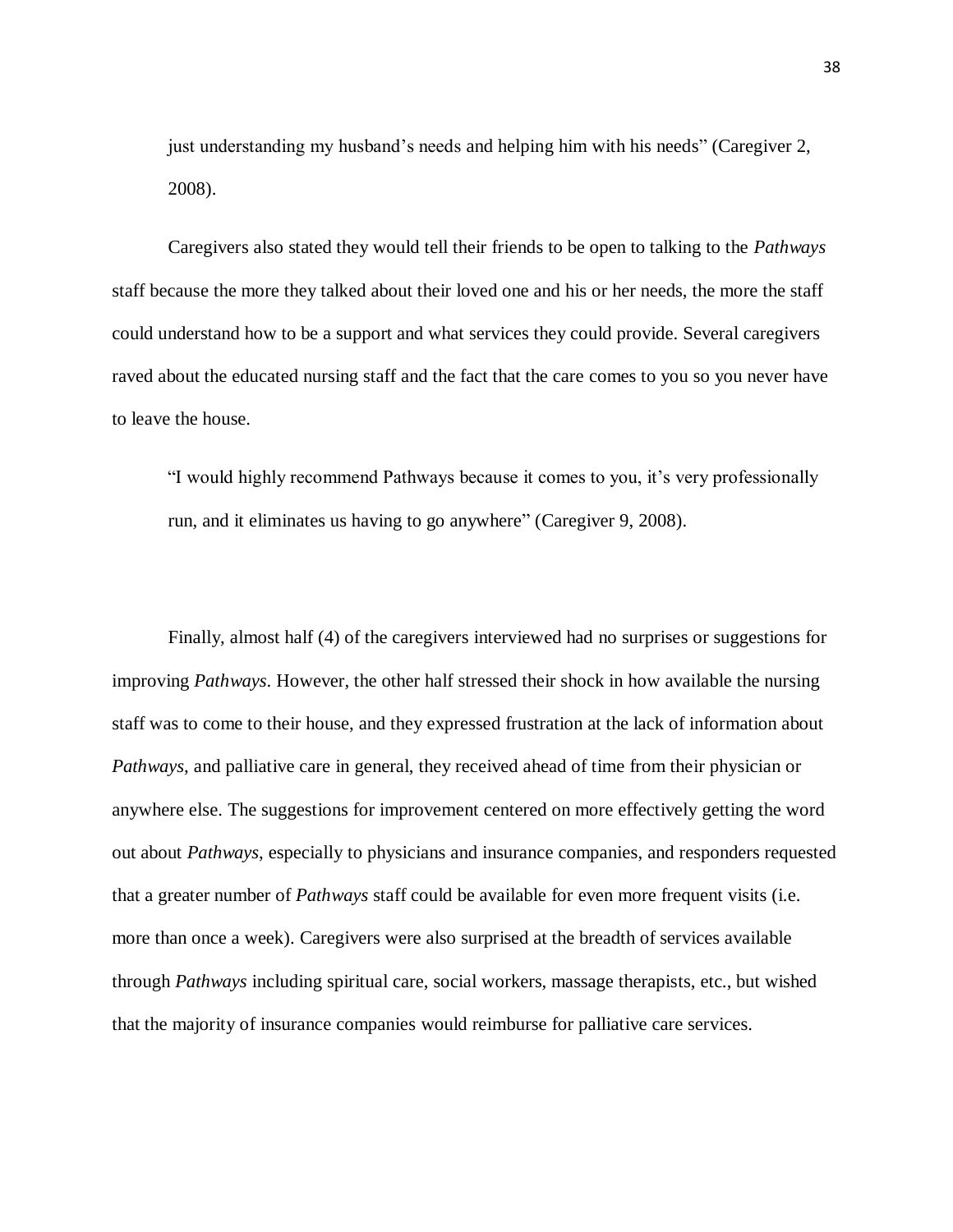#### Chapter 5: Discussion

It was the stated goal of this research to evaluate the Denver Hospice *Pathways* Palliative Care Program to determine whether this service supports broader development and implementation of community-based palliative care and whether the *Pathways* program can recruit appropriate payer sources. Answering these questions involved measuring the efficacy of *Pathways* on multiple different levels, yet the primary focus of this thesis pertained to understanding the feelings of the patient caregivers towards the care and services that were provided to them and their loved ones. While it was hypothesized that the *Pathways* palliative care program would reduce end-of-life costs and provide quality patient care, thus enticing insurers and other payers to support *Pathways*, assessing the value of the program also relied on qualitative measurements of human perceptions and feelings. The people who could benefit from *Pathways* included more than the patients and potential payers, but also the families and caregivers who deal with the reality and burden of caring for a terminally ill patient every day. Their reactions on a human level were and continue to be as important as any in informing the question of the value of *Pathways* and other community-based palliative care programs.

The findings from the evaluation of the caregiver interviews suggest that the *Pathways*  palliative care program at the Denver Hospice was highly valued in the eyes of patient caregivers. This assessment was validated by the second reader who identified the same themes with a remarkable level of agreement ( $PA = 0.937$ ,  $k = 0.862$ ). Respondents continually stated their relief in having someone knowledgeable to talk to so that they could receive help with the care of their loved one, thus giving them the gift of time to spend with family, travel, or just take a needed break. There was a deep sense of having a burden lifted with the knowledge that help was a phone call away and that the help would come quickly, and this peace of mind prevented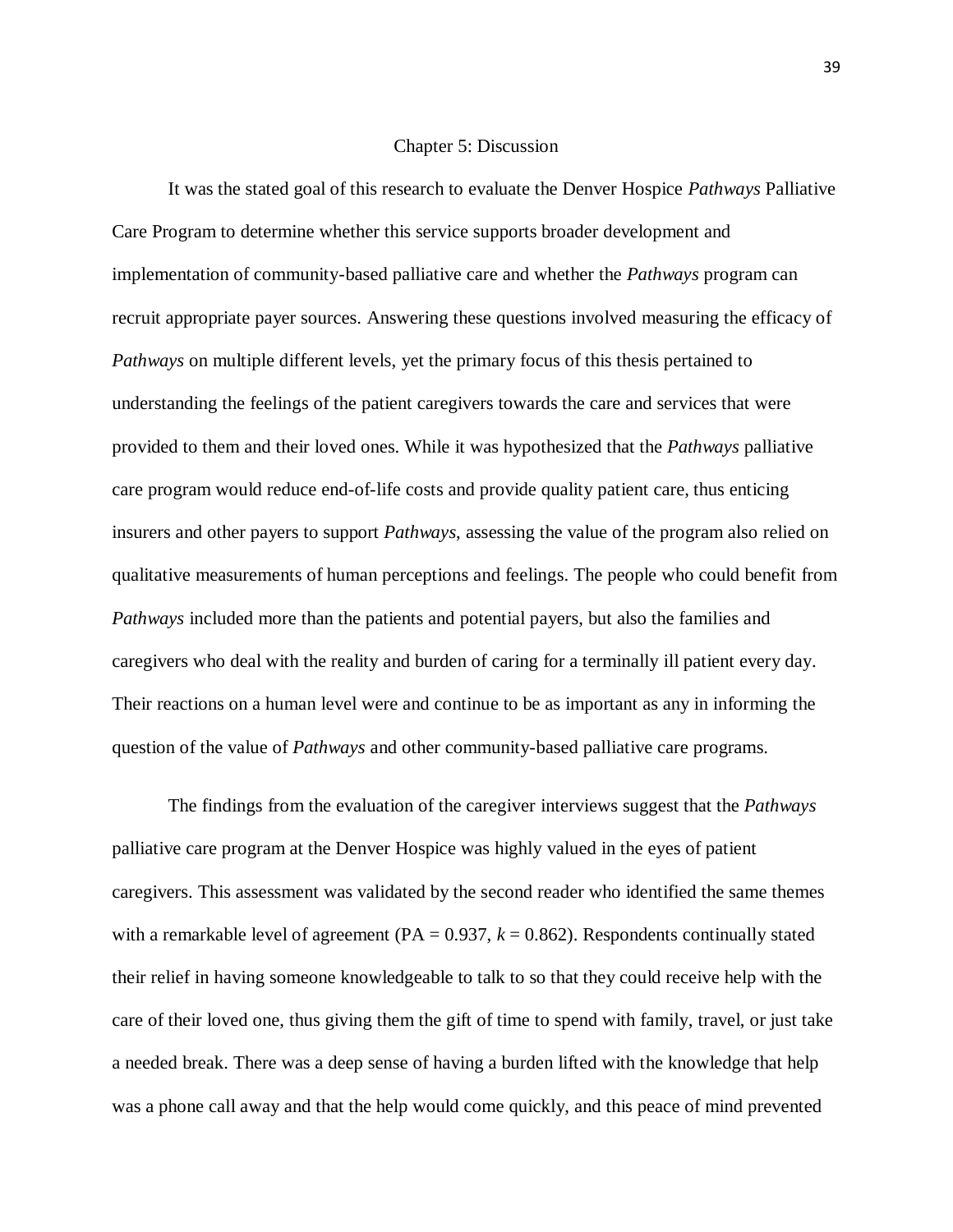the majority of the caregivers from helplessly taking their loved one to the emergency room. These patient caregivers found the most comfort in having a clinically knowledgeable person help them care for their loved ones, which allowed them to feel confident they were providing the correct care and the best care they could. Overall, the nine caregivers interviewed were impressed with the *Pathways* program, and in particular, the *Pathways* staff.

It was clear from the results of the interviews that care for the chronically ill is challenging and filled with many unknowns. In many ways the caregivers who participated in this study felt like they were on an island, on their own to care for their mother, or husband or wife. In addition to not knowing how best to physically care for a chronically ill individual, there were the unknowns associated with learning how to pay for care, who was the best provider to see, what insurance documents were needed at the end of life, and what legal documents were needed after that loved one passed away. All the respondents desired help and support, and ideally help and support that could be called upon quickly and that could be trusted to know how best to care for their loved one. In *Pathways* the nine individuals interviewed realized that desire and strongly believed others in similar positions to their own should jump at the chance to be a part of this community-based palliative care program. As previously mentioned in the literature, community-based palliative care programs allow patients to avoid visiting the hospital and stay in the comfort and familiarity of their own home and this is a strong desire of most individuals (Brumley et al., 2007).

#### *Cost Savings?*

In addition to an overall feeling of satisfaction about the *Pathways* program, a further interpretation of the caregiver interviews also revealed a qualitative perspective as to how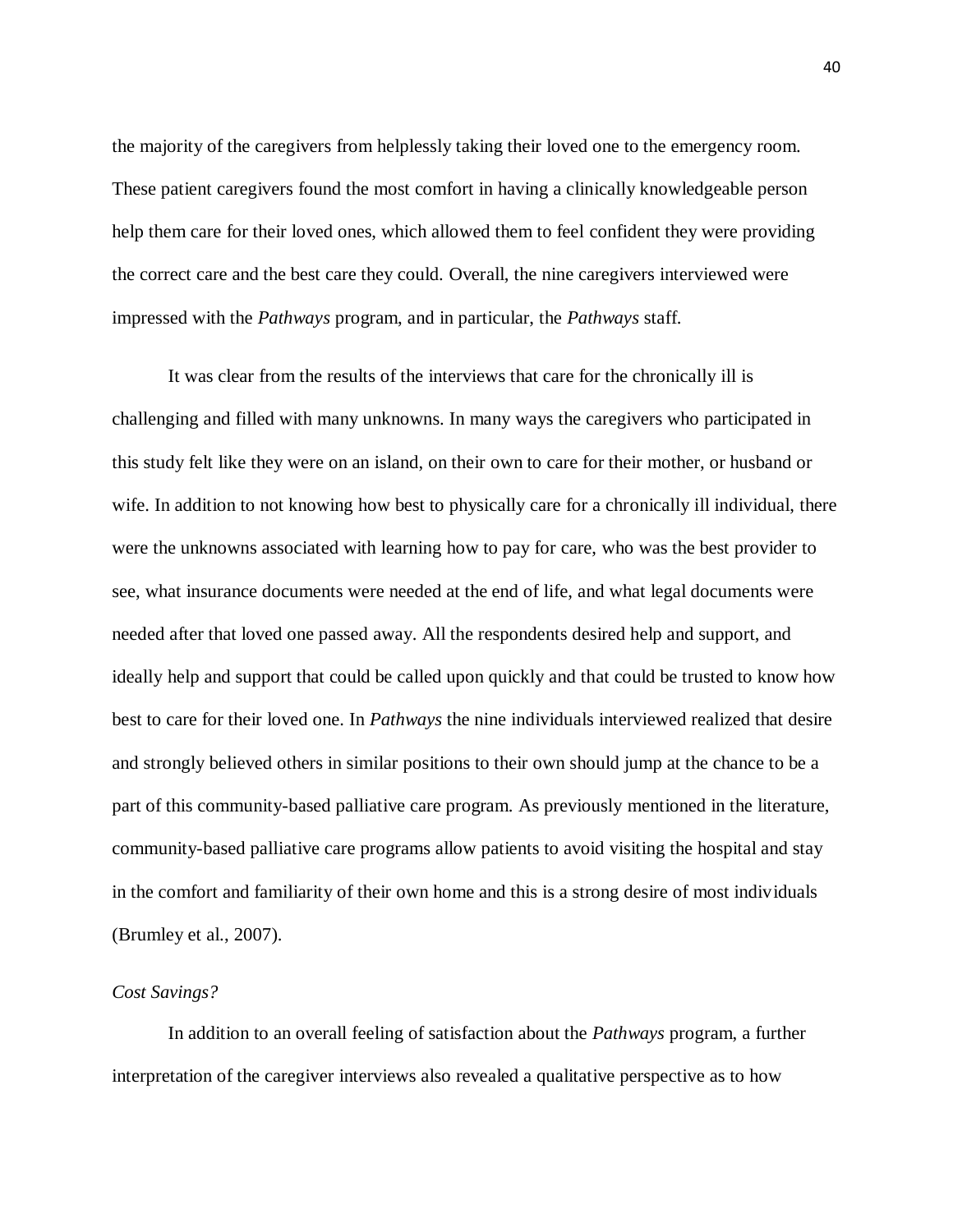community-based palliative care could offer cost savings. A common burden caregivers identified was a feeling of not knowing what to do when their loved one experienced a decline in their health or began to experience pain. Many of those interviewed mentioned that during these times they would take their loved one to the doctor or the hospital because they did not know how else to care for them. Six of the nine respondents then stated that the ability to call a nurse or have a nurse come to the house had prevented them from taking a trip or many trips to the emergency department because the *Pathways* nurse could either provide the necessary care directly or inform the caregivers of what needed to be done. Given the extreme cost of hospital and emergency room stays, even one averted visit could yield significant cost savings as compared to the cost of being a part of the *Pathways* program.

#### *A case for community-based palliative care*

Evaluating whether future developments of community-based palliative care programs are beneficial to patients and their families includes an understanding of the needs of those who are providing the large majority of care to terminally ill patients. Patient caregivers offer a unique perspective as to what is important to care for the terminally ill and what services they will seek, and ultimately pay for. Current options to care for the rapidly growing population of elderly patients who are more frequently dealing with chronic illnesses are limited to Hospice care, or in some cases, palliative care services within hospitals. However, the large majority of adults prefer to be cared for and die at home if faced with chronic illness (NHPCO, 2006). As previously noted in the literature, one of the interviewees stated his objection to having to go to the hospital in this statement.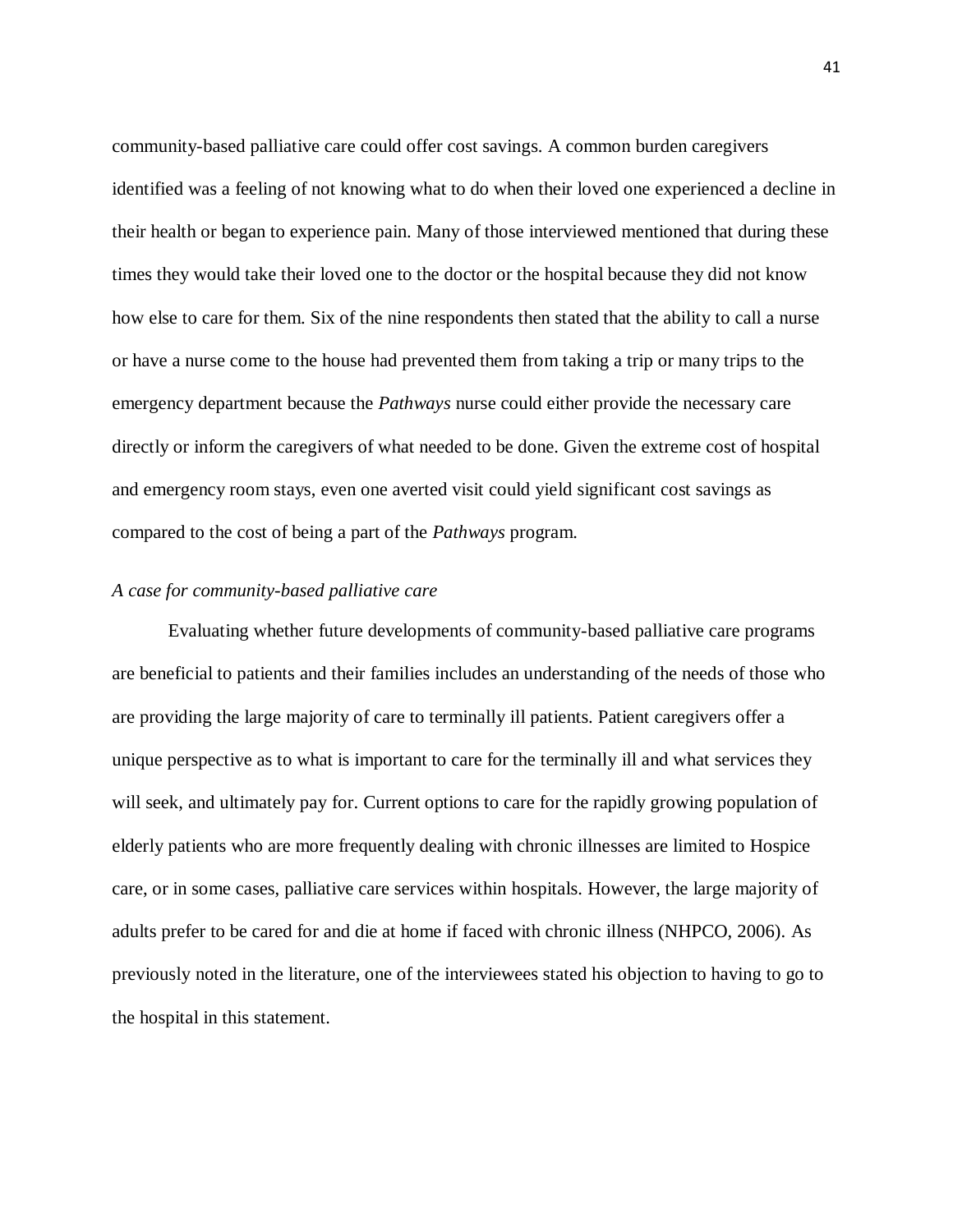"…you know, and it gets so bad so fast that I have to take her to the emergency room. And then they dink around for six hours and then finally decide to get her into the hospital. Well, with Pathways I can tell when she's starting to get clobbered up in her lungs. I call the nurse, she comes and checks her out, talks to the doctors, they get a prescription and off we go" (Caregiver 7, 2008).

The richness of the responses to the interview questions came in getting a glimpse into what things are important to a caregiver or family when they are taking care of someone who is chronically ill. Words and phrases such as "time with family", "rest", "support", "help", "understanding what to do", "knowing someone is there" all speak to the value of a communitybased palliative care program that is separate from cost savings and other quantitative analyses. Many of those interviewed had been a part of other palliative care services offered during their hospital visits, and while appreciative of this service, the fact that care could be delivered to their home made all the difference in choosing to be a part of the *Pathways* program. The results of this study show the benefits of having a program available to help families care for chronically ill loved ones who are not yet ready for hospice care.

As mentioned previously, the growth in the number and needs of chronically ill patients has led to the recent rapid growth of hospital-based palliative care and several studies have demonstrated positive outcomes associated with hospital-based palliative care programs. However, due to methodological weaknesses and ambiguity related to the palliative care model implemented, studies involved with community-based palliative care programs have failed to yield substantive evidence that would drive the development of future programs of its kind. This study is the first to rigorously evaluate the merits and value of a community-based palliative care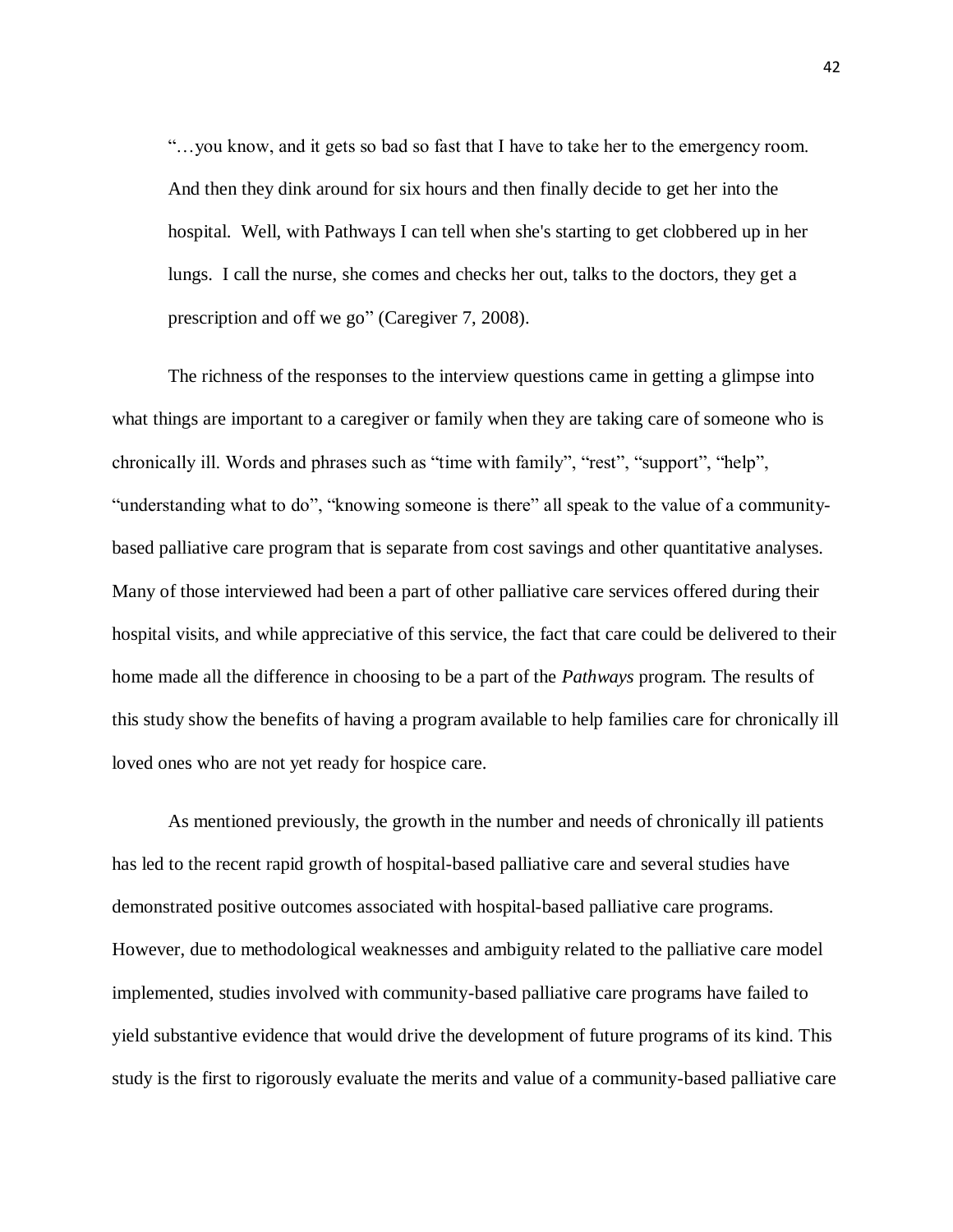program that operates within a large metropolitan area, thereby providing health service administrators a model to follow for future implementation and offering strong evidence to various payer sources as to the benefits of such programs for their customers. Additionally, results from the interviews can help health administrators identify and address the diverse palliative care services that are needed to meet the needs of patients across broad community settings and the people who care for these patients.

#### *Study Limitations*

There were some limitations to this study. First, the caregivers who participated in the interviews chose to be a part of the study, and therefore, could have been more satisfied with the *Pathways* program as compared to the general population of caregivers. The respondent's positive responses could also be due, in some part, to the Hawthorne Effect since they knew they were part of a research study measuring the efficacy of the *Pathways* program. All of the respondents were pleased with the *Pathways* program and the suggestions for improvement related more to getting the word out about palliative care rather than any major changes to the care or structure of *Pathways*. Assuming that not every caregiver involved with this program thinks highly of the services and care, this study did not receive input from those who had negative views. It should also be pointed out that this study only interviewed caregivers from one hospice facility, The Denver Hospice, which limits the generalizability of the findings. Finally, as with any qualitative research, there is a human element to interpreting the themes associated with the verbal interviews. Even though a second reader is utilized as a way to mitigate the potential for misinterpretation, there still exists a level of subjectivity in the final analysis.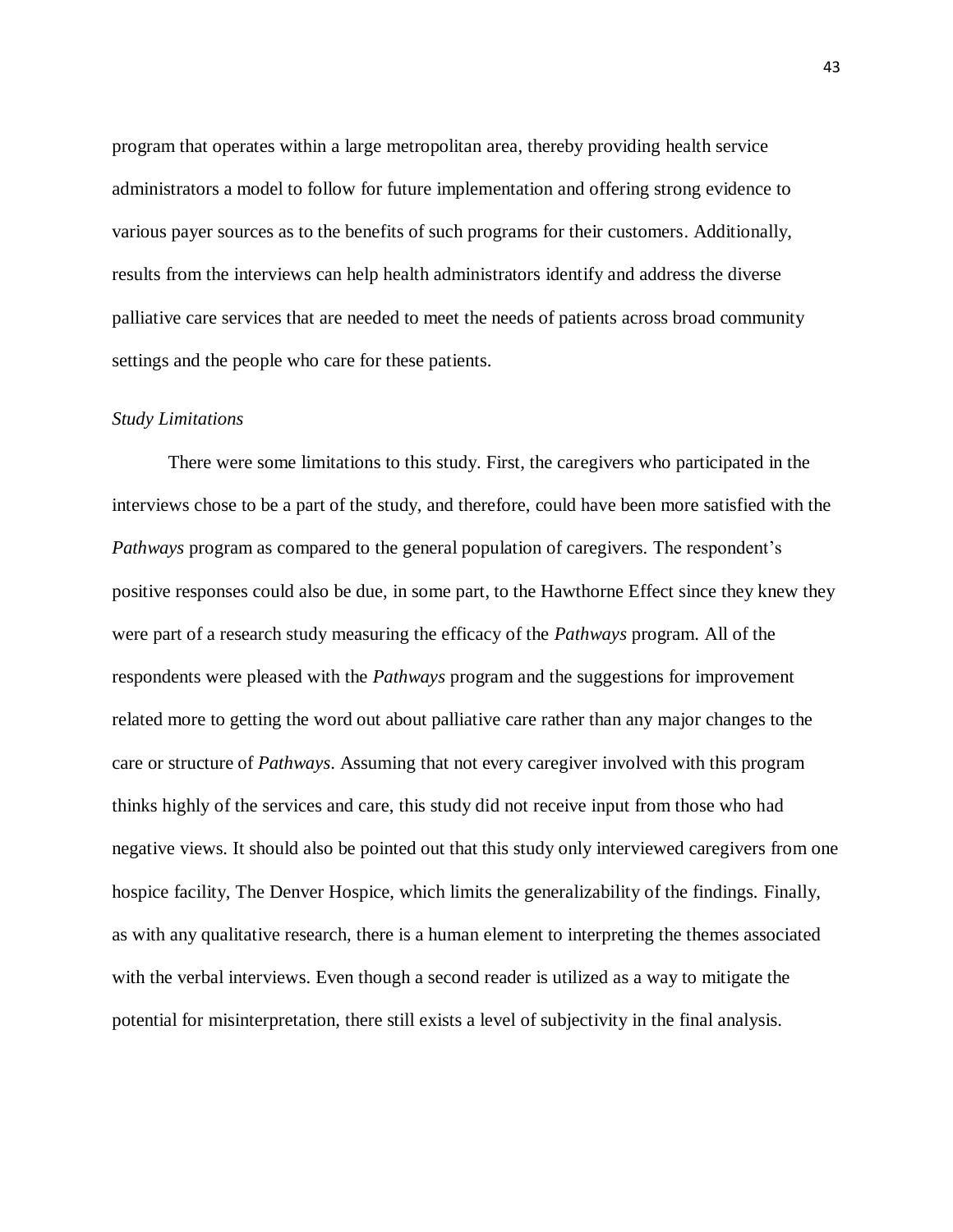## *Future Research*

Further studies researching the efficacy of other community-based palliative care programs are needed as this study only evaluates one such program. This study also did not match *Pathways'* caregiver interviews with a case-controlled population of caregivers who were not part of a community-based palliative care program, which could have added more insight into the different perceptions of services needed for caring for the chronically ill. Based on the positive overall feelings of the caregivers interviewed, future studies drilling deeper into why the staff at *Pathways* was well received and what other services could have been provided should be done. Finally, the majority of respondents expressed their strong belief that being a part of *Pathways* had prevented them from going to the emergency room when they otherwise would have. This statement, while powerful, is an opinion and additional research possibly utilizing predictive modeling of emergency department use or case-control matching would lend more empirical evidence to this potentially significant cost savings.

The need for improved medical care and ubiquitous services for patients struggling with advanced illness is an issue that will continue to intensify in the United States. This country's population is aging and the patterns of morbidity and mortality continue to shift toward chronic illness and disease patterns that are more and more unpredictable, requiring high levels of care over extended periods of time (Lynn & O'Mara, 2004). Care at the end of life is very costly, accounting for 10% to 12% of the United States' total health care costs. The emotional burden on patients and their families is equally as important given the research showing most patients prefer to die at home, yet 50% of adult deaths occur in hospitals (NHPCO, 2006). The conclusions from this study provide insight into what an effective model of care for those with chronic illness looks like from the eyes of people who take care of these patients every day.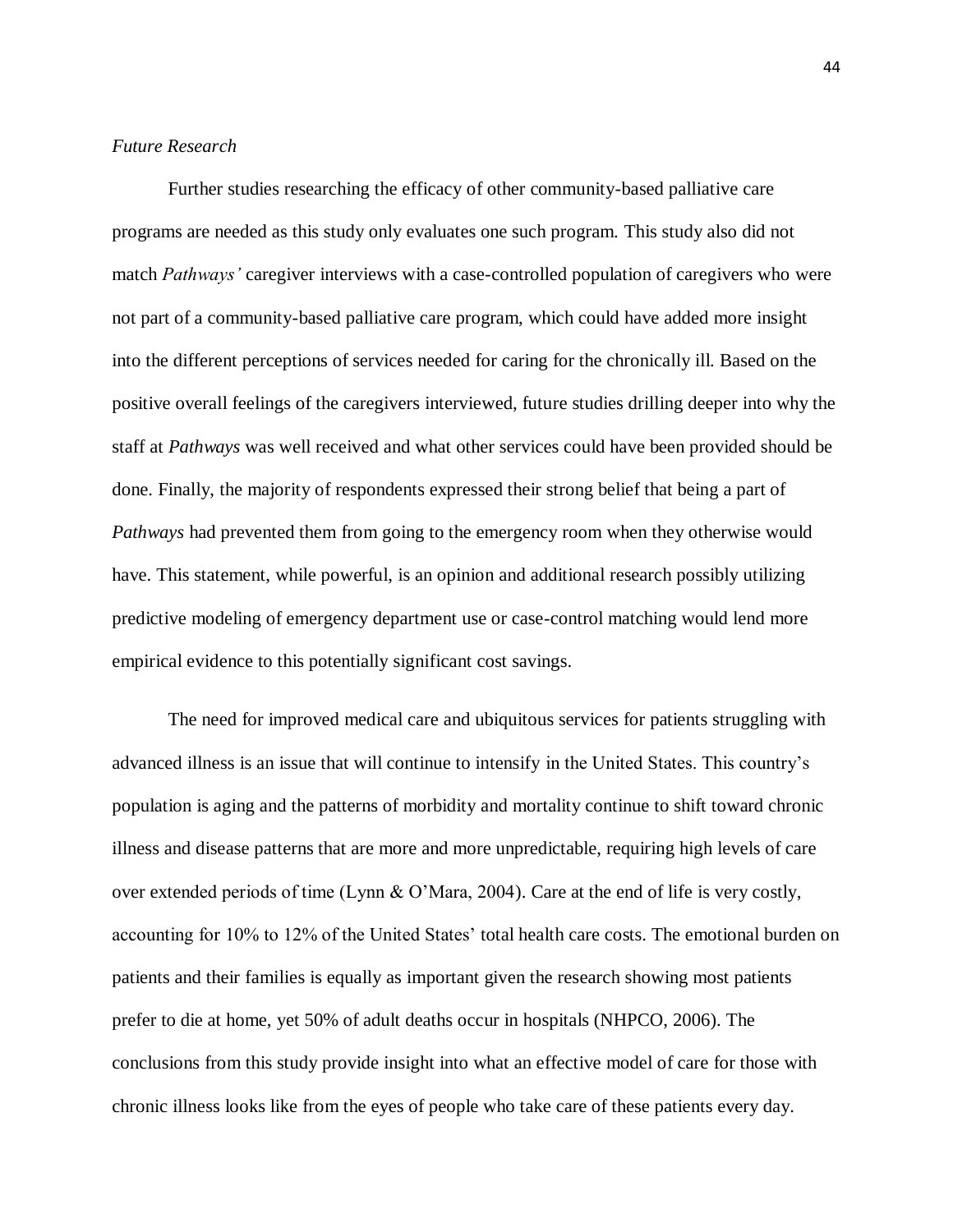Caregivers need support, they need guidance, they need quality time to spend with their loved ones, and they would prefer if help could come to their homes instead of having to spend any more time in a hospital or waiting in a doctor's office. *Pathways* is a community-based palliative care program that fulfills the needs of patient caregivers and should be a model for future community-based services.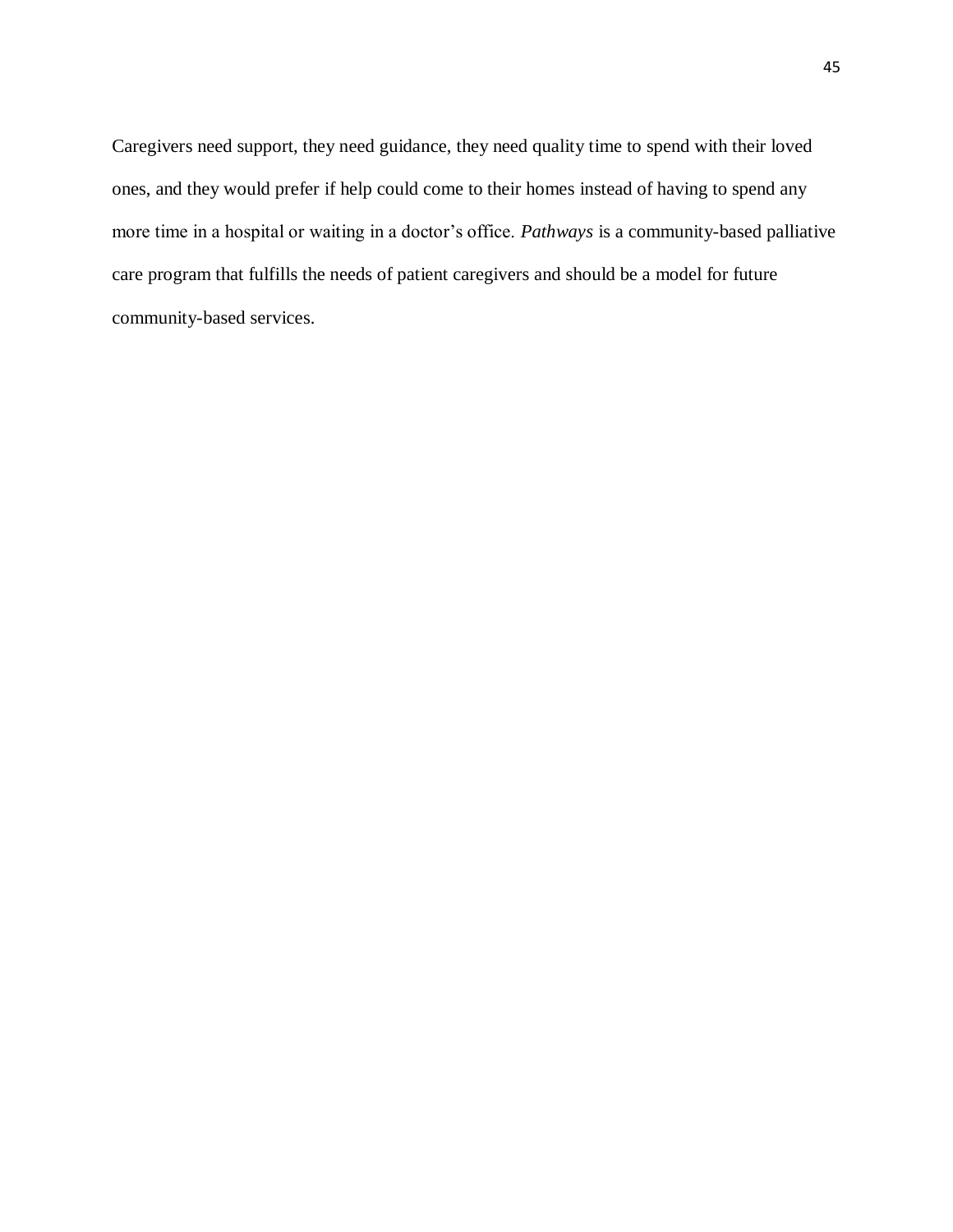#### References

- Boni-Saenz, A. A., Dranove, D., Emmanuel, L. L., Lo Sasso, A. T. (2004). The price of palliative care: toward a complete accounting of costs and benefits. *Clinics in Geriatric Medicine, 21,* 147-163.
- Brumley, R. D., Enguidanos, S., Cherin, D. A. (2003). Effectiveness of a home-based palliative care program for end-of-life. *Journal of Palliative Medicine, 6(5),* 715-724.
- Brumley, R. D., Enguidanos, S., Jamison, P., Seitz, R., Morgenstern, N., Saito, S., et al. (2007). Increased satisfaction with care and lower costs: results of a randomized trial of in-home palliative care. *Journal of the American Geriatrics Society, 55,* 993-1000.
- Buntin, M.B., Huskamp, H. (2002). What is known about the economics of end-of-life care for Medicare beneficiaries? *Gerontologist, 42(3),* 40-48.
- Carlson, M. D. A., Morrison, R. S. (2007). Evaluating palliative care programs: let's do it right. *Journal of Palliative Medicine, 10(1)*, 17-18.
- Centers for Medicare and Medicaid Services (CMS) (2007). *Medicare Hospice Benefit*. Retrieved from [http://www.medicare.gov](http://www.medicare.gov/) December 15, 2007.
- Center to Advance Palliative Care (2006). *Hospital palliative care programs continue rapid growth: new data show fifth consecutive annual increase*. Retrieved from http://www.capc.org/news-and-events/releases/december-2006-release.
- Chochinov, H.M., Hack, T., Kristjanson, L. J., McClement, S., Harlos, M. (2005). Dignity therapy: A novel psychotherapeutic intervention for patients near the end-of-life. *Journal of Clinical Oncology, 23,* 5520-5525.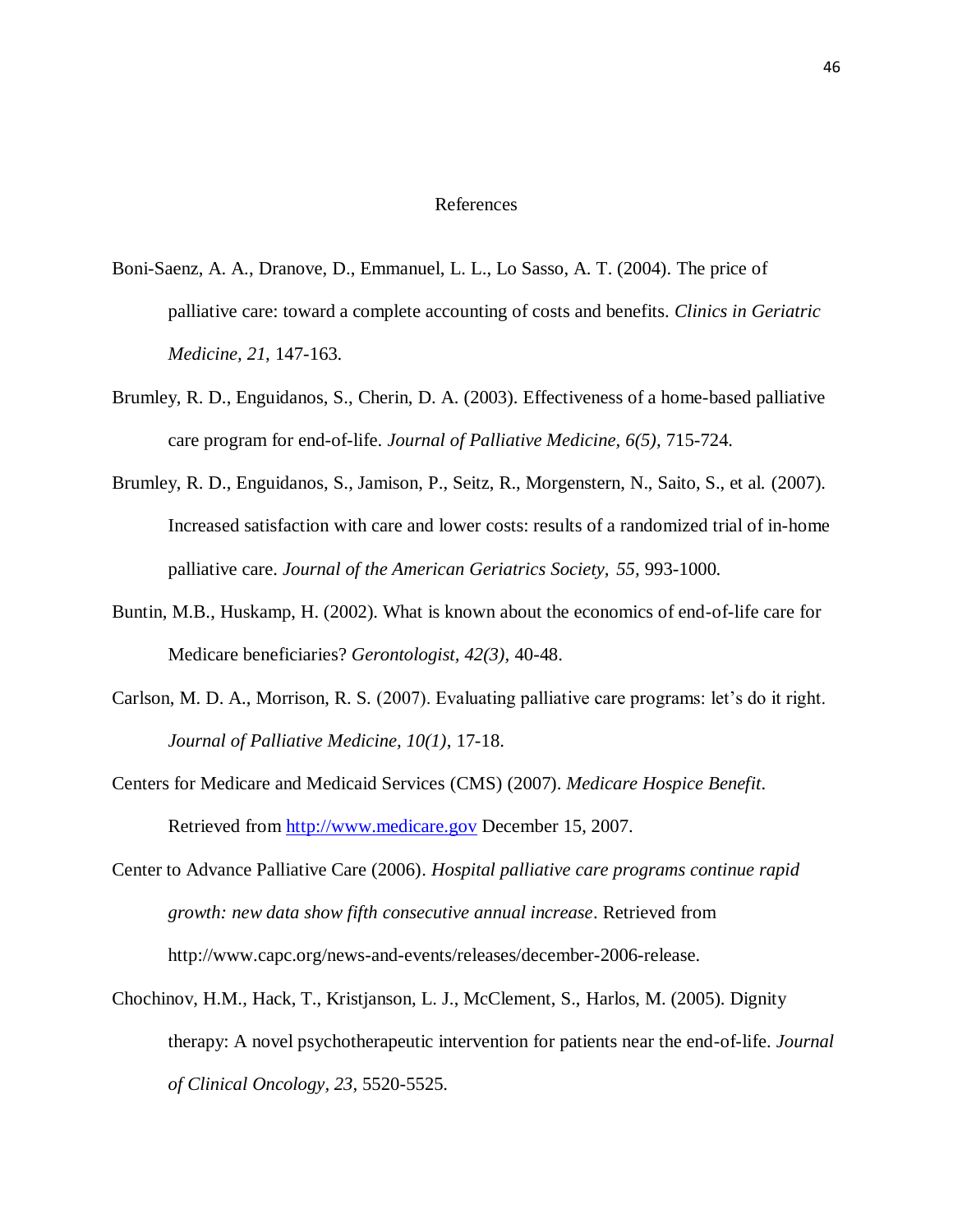- Christakis, N., Iwashyna, T. (2003). The health impact of health care on families: a matched cohort study of hospice use by decedents and mortality outcomes in surviving, widowed spouses. *Social Science Medicine, 57(3),* 465-475.
- Cowan, J. D. (2004). Hospital charges for a community inpatient palliative care program. *American Journal of Hospital Palliative Care, 21,* 177-190.
- Emanuel, E., Emanuel, L. (1994). The economics of dying. *New England Journal of Medicine, 24,* 540-544.
- Enguidanos, S. M., Cherin, D., Brumley, R. (2005). Home-based palliative care study: site of death, and costs of medical care for patients with congestive heart failure, chronic obstructive pulmonary disease, and cancer. *Journal of Social Work in End-of-Life & Palliative Care, 1(3),* 37-56.
- Fried, T. R., et al. (1999). Older persons' preferences for site of terminal care. *Annals of Internal Medicine, 131(2),* 109-112.
- Fromme, E. K., Hughes, M. T., Quill, T. E., Arnold, R. M. (2006). Update in palliative medicine 2006. *Journal of Palliative Medicine, 10(1)*, 30-36.
- Henderson, R., & Rheault, W. (2004). Appraising and incorporating qualitative research in evidence-based practice. *Journal of Physical Therapy Education, 18(3),* 35-40.
- Higginson, I., Finlay, I., Goodwin, D., Hood, K., Edwards, A. G., Cork, A., Douglas, H. R., Normand, C. E. (2003). Is there evidence that palliative care teams alter end-of-life experiences of patients and their caregivers? *Journal of Pain and Symptom Management, 25,* 150-168.
- Ioannidis, J. P., Haidich, A. B., Pappa, M., Pantazis, N., Kokori, S. I., Tektonidou, M. G., Contopoulos-Ioannidis, D. G., Lau, J. (2001) Comparison of evidence of treatment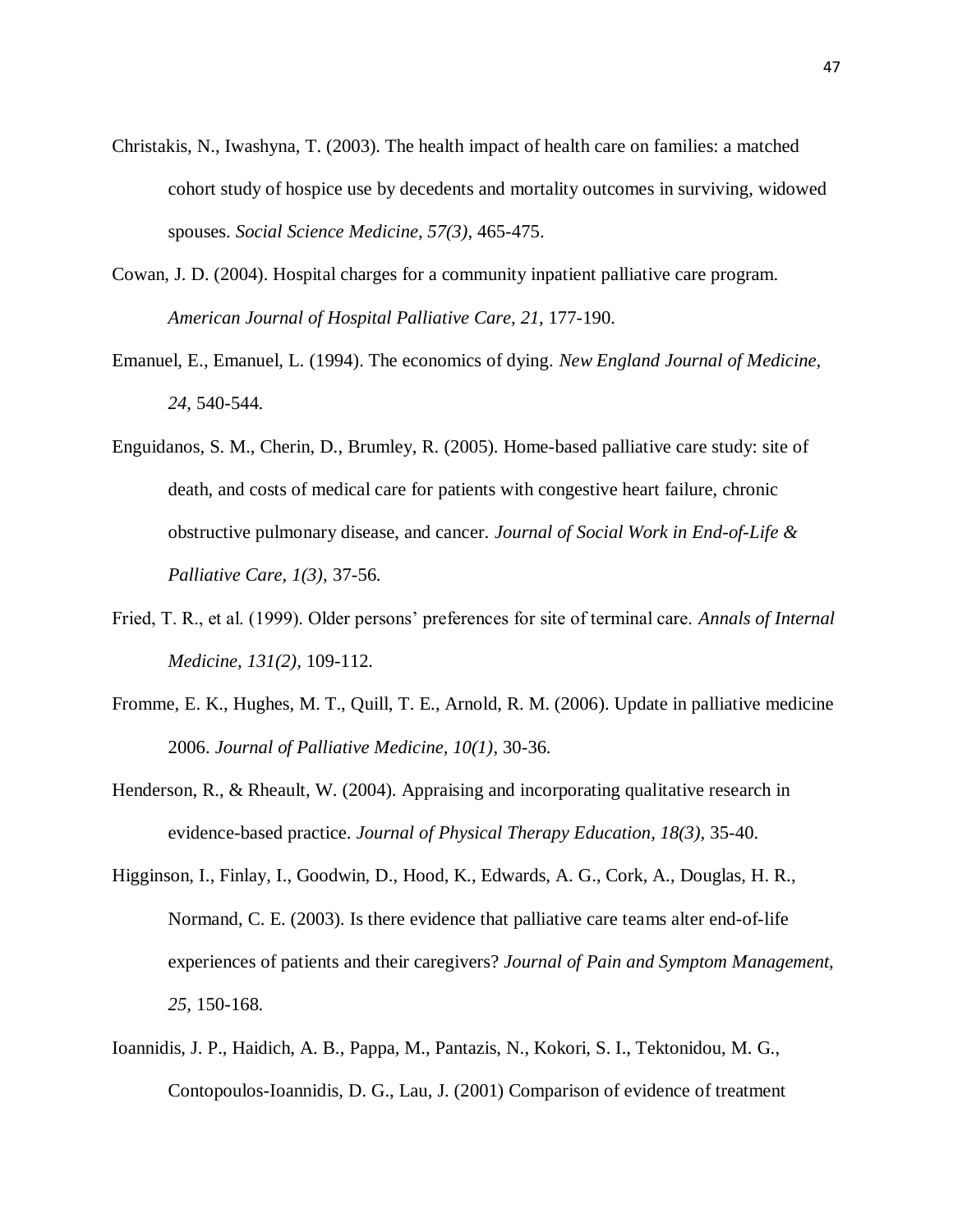effects in randomized and nonrandomized studies. *Journal of American Medical Association, 286,* 821–830.

- Jordhoy, M. S., Fayers, P., Saltnes, T., Ahlner-Elmqvist, M., Jannert, M., Kaasa, S. (2000). A palliative-care intervention and death at home: A cluster randomized trial. *Lancet, 356,* 888-893.
- Lee, S., Colditz, G. A., Berkman, L. F., Kawachi, L. (2003). Caregiving and risk of coronary heart disease in US women. *American Journal of Preventative Medicine, 24(2),* 113-119.
- London, M. R., McSkimming, S., Drew, N., Quinn, C., Carney, B. (2005). Evaluation of a comprehensive, adaptable, life-affirming, longitudinal (CALL) palliative care project. *Journal of Palliative Medicine, 8(6),* 1214-1225.
- Low, J., Perry, R., Wilkinson, S. (2005). A Qualitative evaluation of the impact of palliative care day services: the experiences of patients, informal carers, day unit managers and volunteer staff. *Palliative Medicine, 19,* 65-70.
- Lynn, J. & O'Mara A. (2004). Reliable, high quality, efficient end of life care for cancer patients: economic issues and barriers. *National Academy Press.* Retrieved December 17, 2007 from http://books.nap.edu/html/palliative\_care/ch2.pdf
- Morgan, L. (2004). Palliative care becoming new standard in patient care. In *Center to Advance Palliative Care.* Retrieved January 17, 2008, from [http://www.capc.org/news-and](http://www.capc.org/news-and-events/releases/June-2004-release)[events/releases/June-2004-release.](http://www.capc.org/news-and-events/releases/June-2004-release)
- Morgan, L. (2003). Palliative care necessary before last stages of life. In *Center to Advance Palliative Care.* Retrieved January 17, 2008, from [http://www.capc.org/news-and](http://www.capc.org/news-and-events/releases/May-2003-release)[events/releases/May-2003-release.](http://www.capc.org/news-and-events/releases/May-2003-release)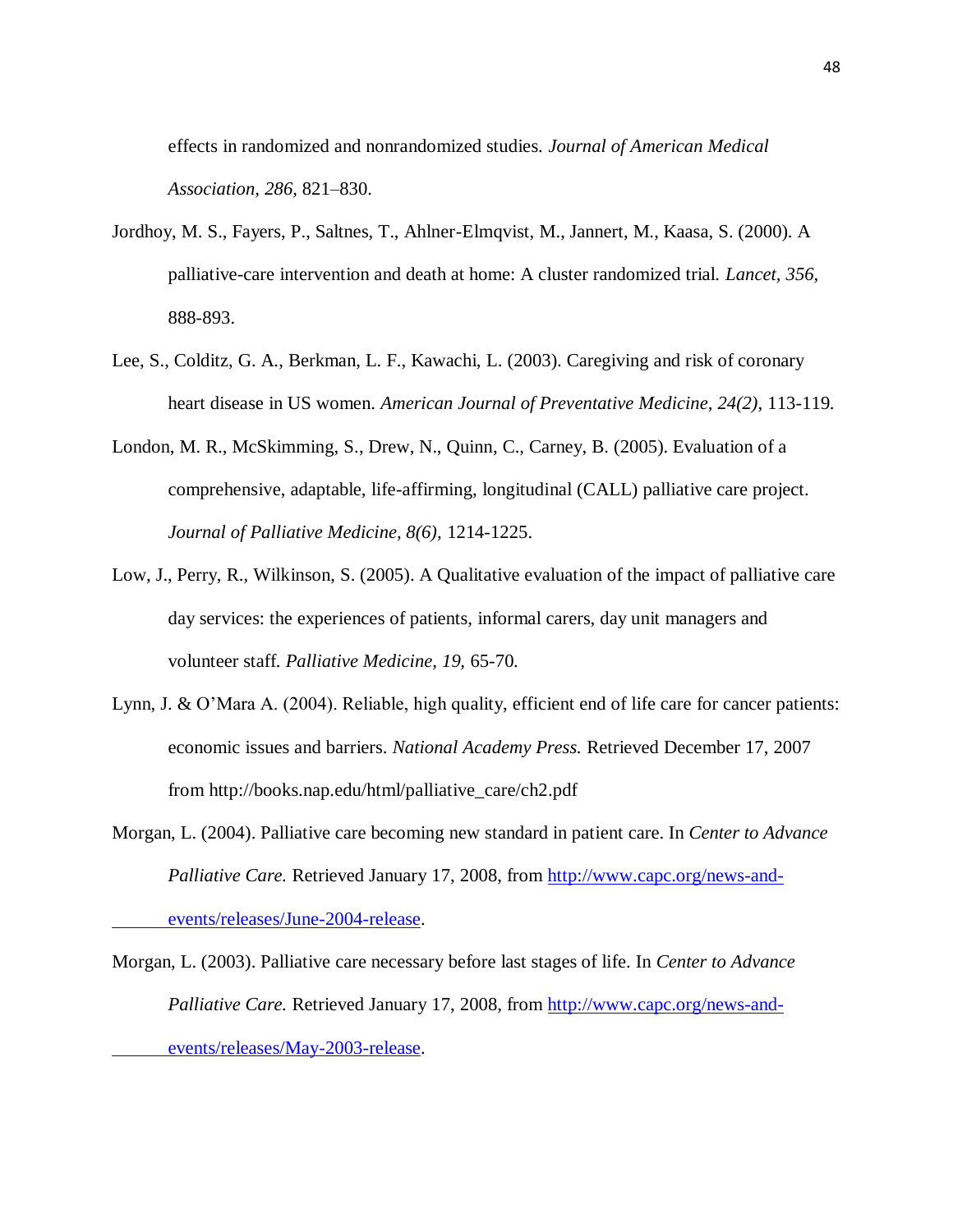- Morrison, R. S., et al. (2008). Cost savings associated with US hospital palliative care consultation programs. *Archives of Internal Medicine, 168 (16),* 1783-1790.
- Morrison, R. S. (2005). Palliative care outcomes research: the next steps. *Journal of Palliative Medicine, 8(1),* 13-16.
- National Hospice and Palliative Care Organization (NHPCO) (2007). *NHPCO Facts and Figures: Hospice Care in America.* Retrieved December 15, 2007 from [http://www.nhpco.org/research.](http://www.nhpco.org/research)
- Neuendorf, K. A. (2002). The Content Analysis Guidebook. *Sage Publications, Inc.* Thousand Oaks, California.
- Passik, S. D., Ruggles, C., Brown, G., Snapp, J., Swinford, S., Gutgsell, T., and Kirsh, K. L. (2004). Is there a model for demonstrating a beneficial financial impact of initiating a palliative care program by an existing hospice program? *Palliative and Supportive Care, 2,* 419-423.
- Payne, S.K., Coyne, P., Smith, T. J., (2002). The health economics of palliative care. *Oncology, 16(6),* 801-808.
- Penrod, J. D., Deb, P., Luhrs, C., Dellenbaugh, C., Zhu, C. W., Hochman, T., et al. (2006). Cost and utilization outcomes of patients receiving hospital-based palliative care consultation. *Journal of Palliative Medicine, 9(4),* 855-860.
- Penrod, J. D., Morrison, R. S. (2004). Challenges for palliative care research. *Journal of Palliative Medicine, 7(3)*, 398-402.
- Rabow, M. W., Dibble, S. L., Pantilat, S. Z., McPhee, S. J. (2004). The Comprehensive Care Team: a controlled trial of outpatient palliative medicine consultation. *Archives of Internal Medicine, 164(1),* 83-91.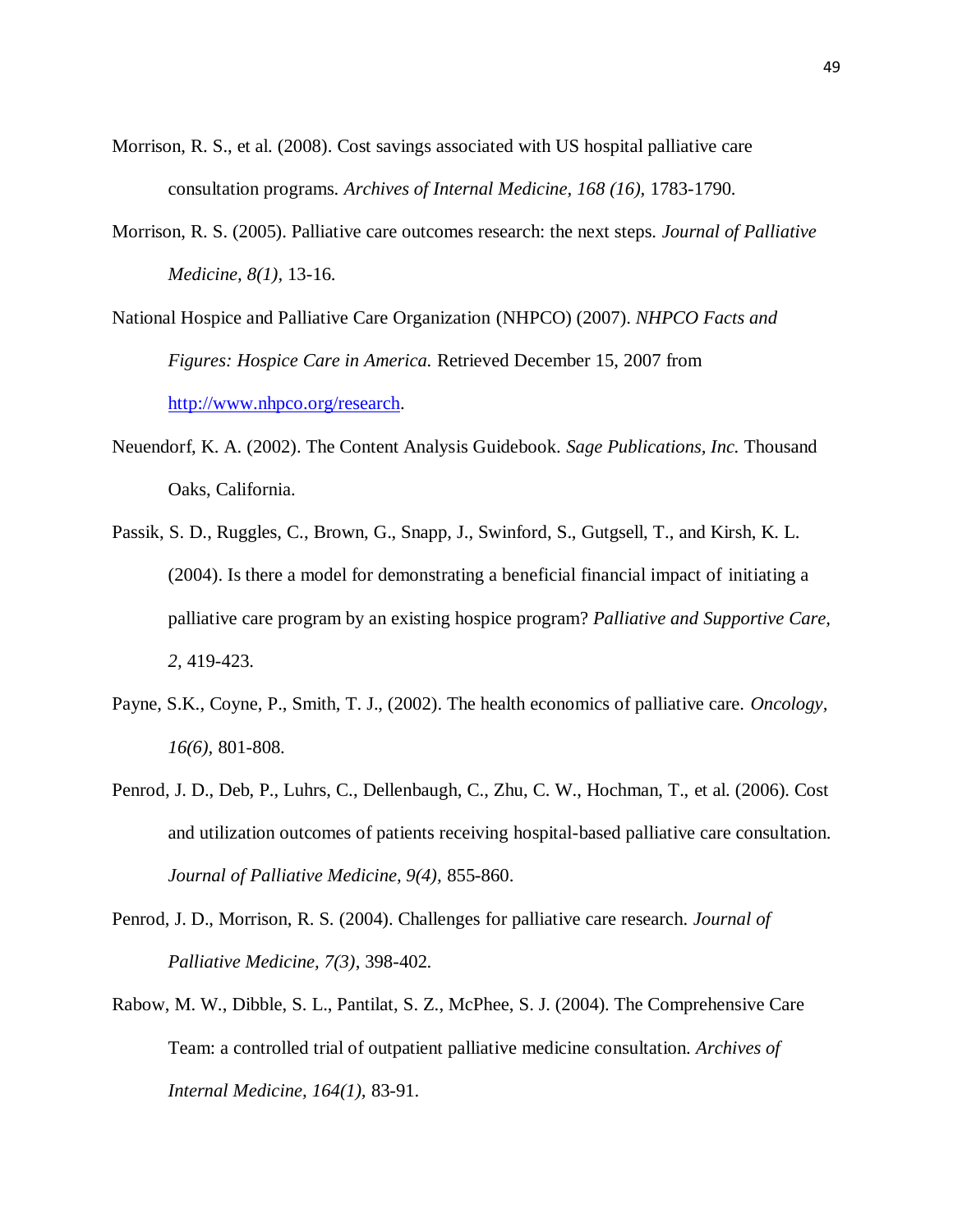- Rabow, M. W., Schanche, K., Petersen, J., Dibble, S. L., McPhee, S. J. (2003). Patient perceptions of an outpatient palliative care intervention: "It had been on my mind before, but I did not know how to start talking about death…" *Journal of Pain and Symptom Management, 26(5),* 1010-1015.
- Riley, G. F. (1989). Longitudinal patterns of Medicare use by cause of death. *Health Care Financing Review, 11(2),* 1-12.
- Ringdal, G. I., Jordhoy, M. S., Kaasa, S. (2002). Family satisfaction with end-of-life care for cancer patients in a cluster randomized trial. *Journal of Pain and Symptom Management, 24,* 53-63.
- Serra-Prat, M., Gallo, P., Picaza, J. M. (2001). Home palliative care as a cost-saving alternative: evidence from Catalonia. *Palliative Medicine, 15,* 271-278.
- Smith, T. J., Coyne, P., Cassel, B., Penberthy, L., Hopson, A., Hager, M. (2003). A high-volume specialist palliative care unit and team may reduce in-hospital end-of-life care costs. *Journal of Palliative Medicine, 6(5),* 699-705.
- Sweeney, L., Halpert, A., & Waranoff, J. (2007). Patient-centered management of complex patients can reduce costs without shortening life. *The American Journal of Managed Care, 13(2)*, 84-94.
- Taylor DH Jr, Ostermann J, Van Houtven CH, Tulsky JA, Steinhauser K. (2007). What length of hospice use maximizes reduction in medical expenditures near death in the US Medicare program? *Social Science Medicine, 65(7),* 1466-78.
- The Denver Hospice. (2008). *About The Denver Hospice*. Retrieved February 3rd from http://www.thedenverhospice.org/terminology.php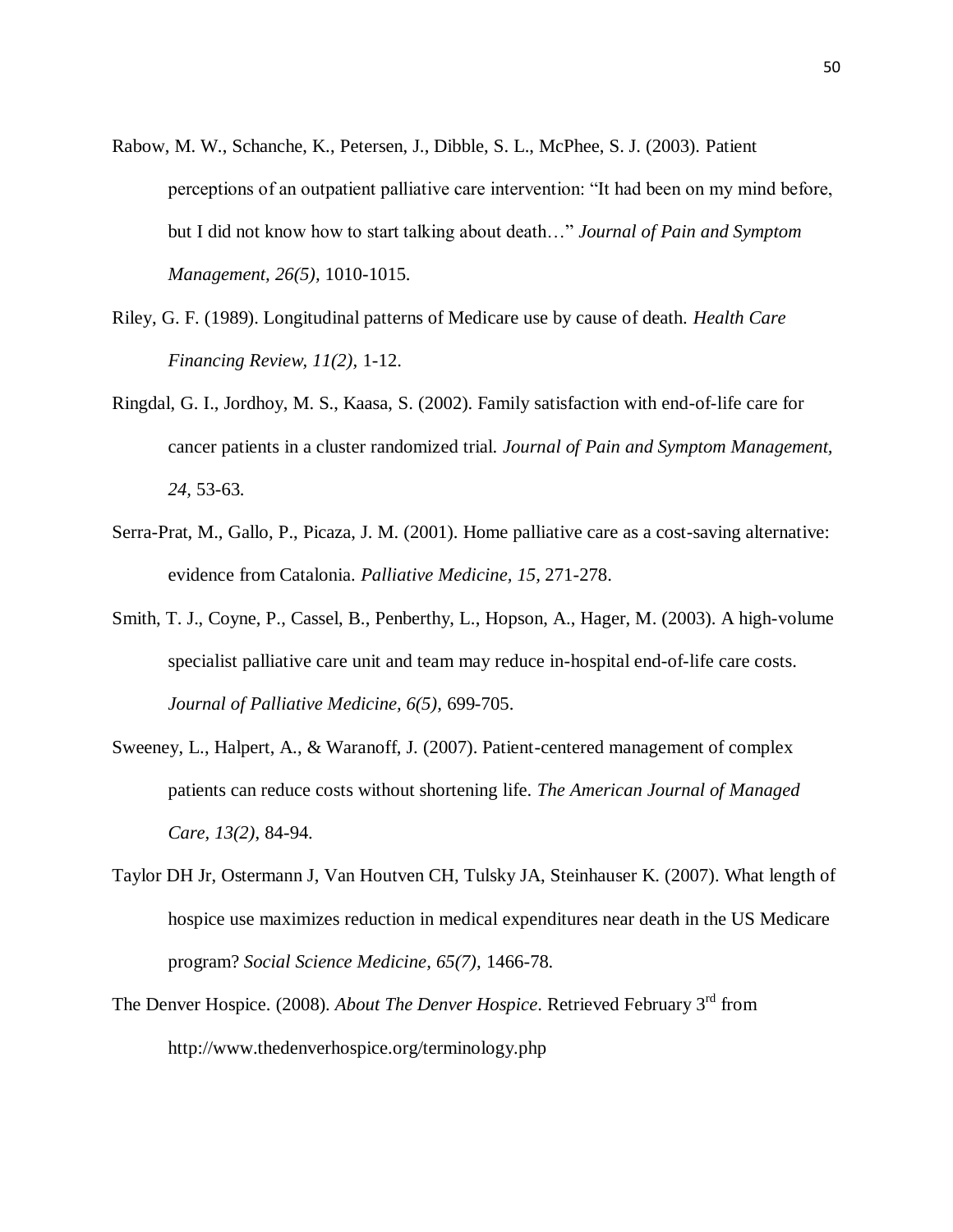- Thomas, C., Morris, S. M., Clark, D. (2004). Place of death: preferences among cancer patients and their carers. *Social Science and Medicine, 58(12),* 2431-2444.
- Thomas, R. E., Wilson, D., Sheps, S. (2006). A literature review of randomized controlled trials of the organization of care at the end of life. *Canadian Journal of Aging, 25(3),* 271-293.
- Twaddle, M. L., et al. (2007). Palliative care benchmarks from academic medical centers. *Journal of Palliative Medicine, 10(1)*, 86-98.
- Weitzen, S., Teno, J. M., Fennell, M., Mor, V. (2003). Factors associated with site of death: a national study of where people die. *Medical Care, 41(2),* 323-335.
- Wennberg, J. E. (2005). Evaluating the efficiency of California providers in caring for patients with chronic illnesses: important opportunities exist for hospitals, in California and elsewhere, to improve the efficiency of their chronic illness care. *Health Affairs, 24,* 526- 543.
- World Health Organization. (2007). *Definition of Palliative Care.* Retrieved December 19 2007 from http://www.who.int/cancer/palliative/definition/en/.
- Zuckerman, S., Shen, Yu-Chu. (2004). Characteristics of occasional and frequent emergency department users: do insurance coverage and access to care matter? *Medical Care, 42(2),* 176-182.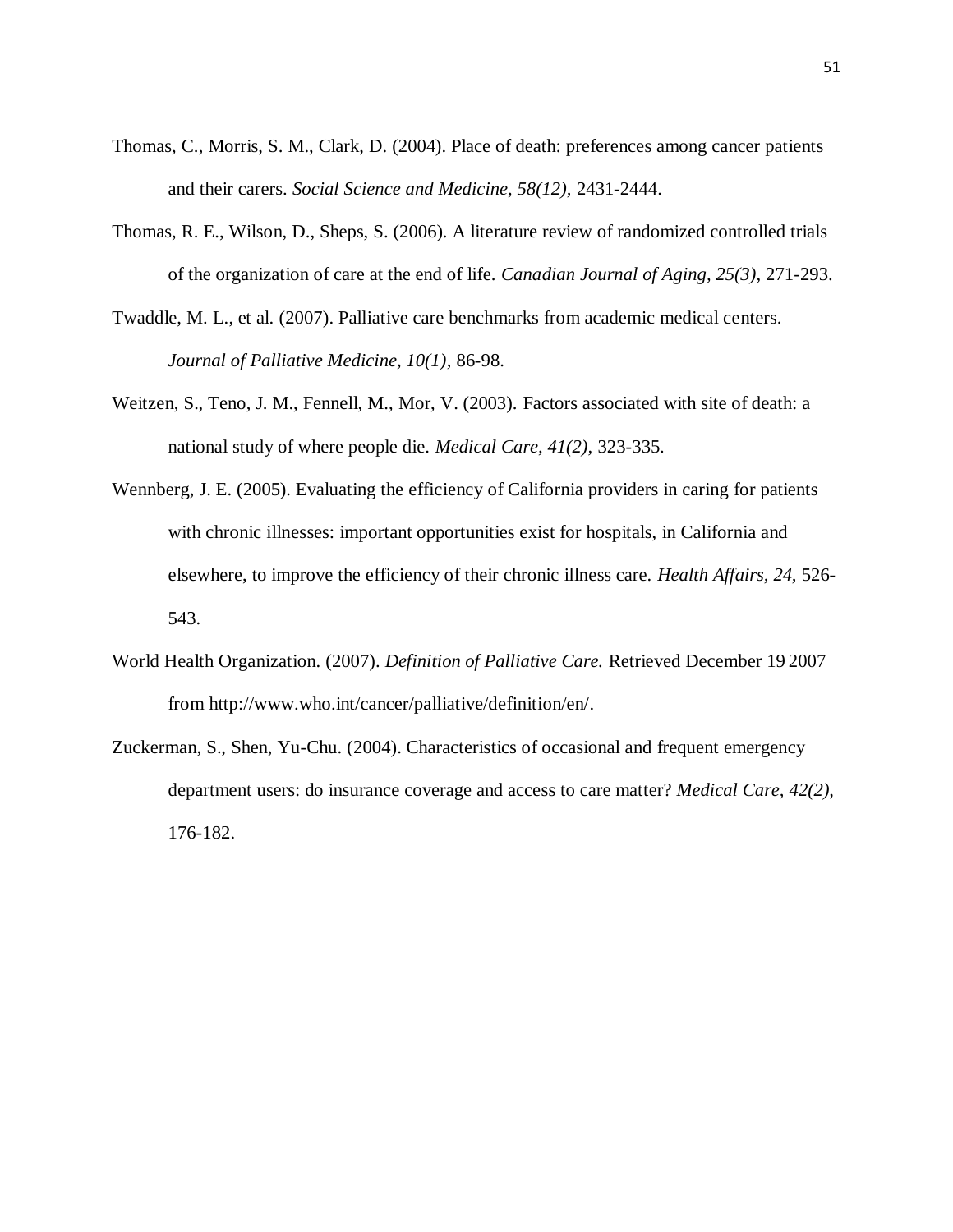## Appendices

## *Appendix A*

## **Measured Variables**

| <b>Grant Objective</b>                 | Data                           | Level         | <b>Type</b>  |
|----------------------------------------|--------------------------------|---------------|--------------|
| Support development and utilization of | Patient satisfaction           | Patient/case  | <b>Both</b>  |
| community-based palliative care        | <b>Family satisfaction</b>     | Patient/case  | Qualitative  |
|                                        | Provider satisfaction          | Project       | Quantitative |
|                                        | Demographic profiles           | Patient/case  | Quantitative |
|                                        | Enrollment                     | Project       | Quantitative |
|                                        | Ave. length of stay            | Project       | Quantitative |
|                                        | Number of visits               | Project       | Quantitative |
|                                        | Type of visits                 | Project       | Quantitative |
|                                        | Cost of delivered service      | Project       | Quantitative |
|                                        | <b>Education</b> presentations | Project       | Quantitative |
|                                        | Diagnoses/co-morbid condition  | Patient/case  | Quantitative |
|                                        | Telephone volume support       | Project       | Quantitative |
|                                        |                                |               |              |
| Provide comprehensive care             | Symptom assessment (ESAS)      | Patient/visit | Quantitative |
|                                        | Advance care planning          | Patient/case  | <b>Both</b>  |
|                                        | Provision of psychosocial and  | Patient/visit | <b>Both</b>  |
|                                        | spiritual support              |               |              |
|                                        | End-of-life decision support   | Patient/case  | <b>Both</b>  |
|                                        | Decline in health condition    | Patient/visit | <b>Both</b>  |
|                                        | Quality of life                | Patient/visit | <b>Both</b>  |
|                                        | Palliative care score          | Patient/visit | <b>Both</b>  |
|                                        |                                |               |              |
| Data to encourage payer reimbursement  | Emergency admissions/averted   | Patient/case  | Quantitative |
|                                        | Inpatient admissions/averted   | Patient/case  | Quantitative |
|                                        | Case management benefits       | Patient/case  | Qualitative  |
|                                        | Insurance company contacts     | Project       | Quantitative |
|                                        | Number of insurance companies  | Project       | Quantitative |
|                                        | with contracts                 |               |              |
| Data to standardize reimbursement      | Cost/charge data               | Patient/case  | Quantitative |
|                                        | Collaborative agreements       | Project       | Qualitative  |